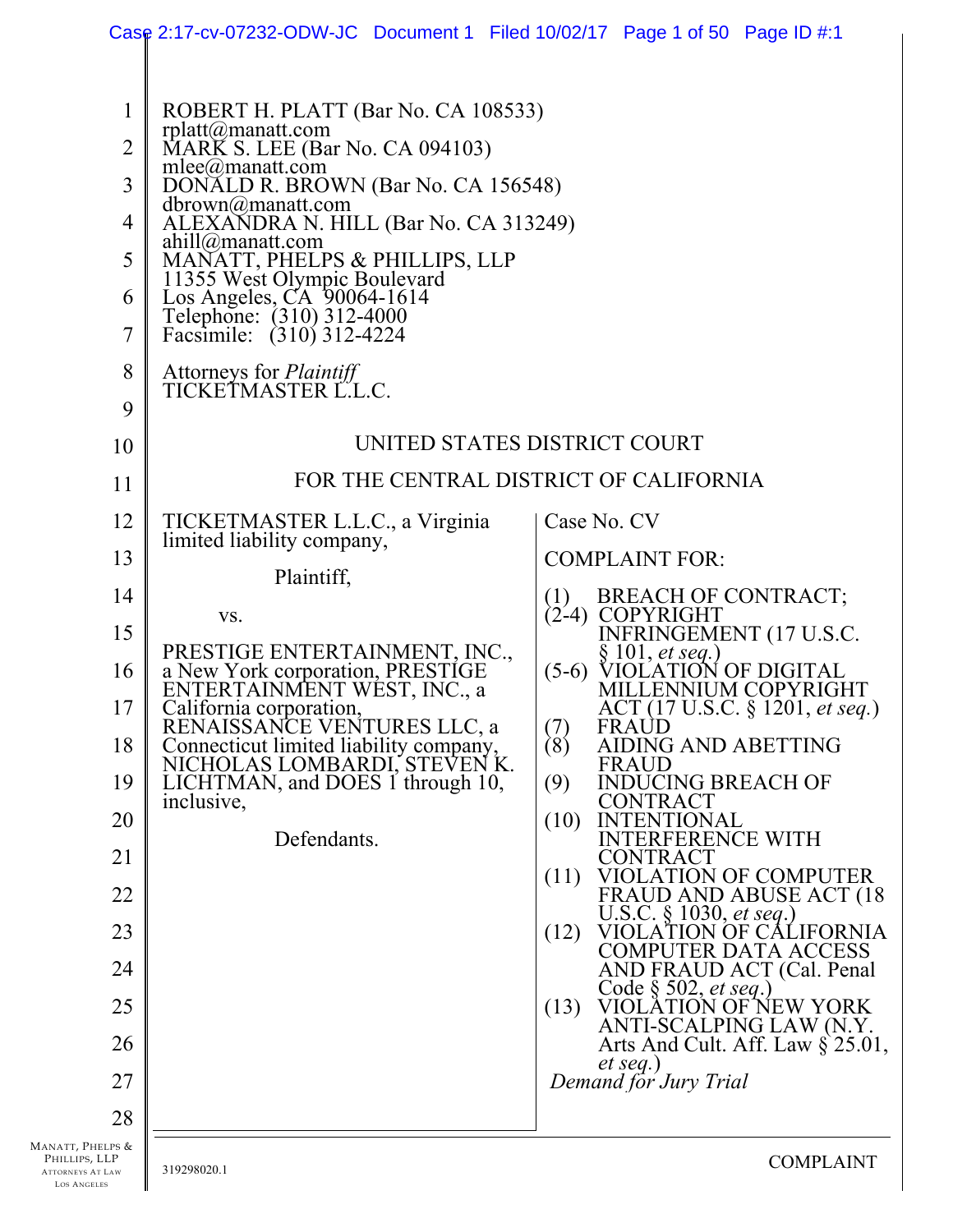1 2 3 4 Plaintiff Ticketmaster L.L.C. ("Ticketmaster") alleges the following against defendants Prestige Entertainment, Inc., Prestige Entertainment West, Inc., Renaissance Ventures LLC, Nicholas Lombardi, Steven K. Lichtman, and Does 1- 10 (collectively, "Defendants"):

5

### **JURISDICTION AND VENUE**

6 7 8 1. This Court has jurisdiction over the subject matter of this Complaint pursuant to 28 U.S.C. Section 1331 (federal question jurisdiction), and Section 1367 (supplemental jurisdiction).

9 10 11 12 13 14 15 16 17 2. Venue is proper in this Court pursuant to 28 U.S.C. Sections 1391(b) and 1400 in that the defendant companies reside in California (*i.e.,* each are subject to this Court's personal jurisdiction based on minimum contacts), a substantial part of the events giving rise to the claims occurred in this judicial district, and Ticketmaster's principal place of business is within this judicial district. In addition, the Terms of Use ("TOU") that govern the relationship between the parties provide for venue in state or federal court in Los Angeles County for disputes relating to the granting of a conditional license for use of Ticketmaster's website and mobile application, which is the subject of this lawsuit.

18

#### **SUMMARY**

19 20 21 22 23 24 25 26 27 28 3. Ticketmaster sells tickets for entertainment and sports events to the general public on behalf of its clients through a variety of means, including its website, ticketmaster.com, and its mobile applications ("mobile app"). To meet the demands of consumers and its own clients, Ticketmaster strives to provide an equitable ticket distribution system that affords all consumers a fair opportunity to acquire the best available tickets for events. To that end, the TOU for Ticketmaster's website and mobile app prohibits the use of robots, programs, and other automated devices—generally known and referred to herein from time to time as "bots"—that give users of such devices an unfair advantage in searching for and buying tickets. These bots, which essentially are software applications, run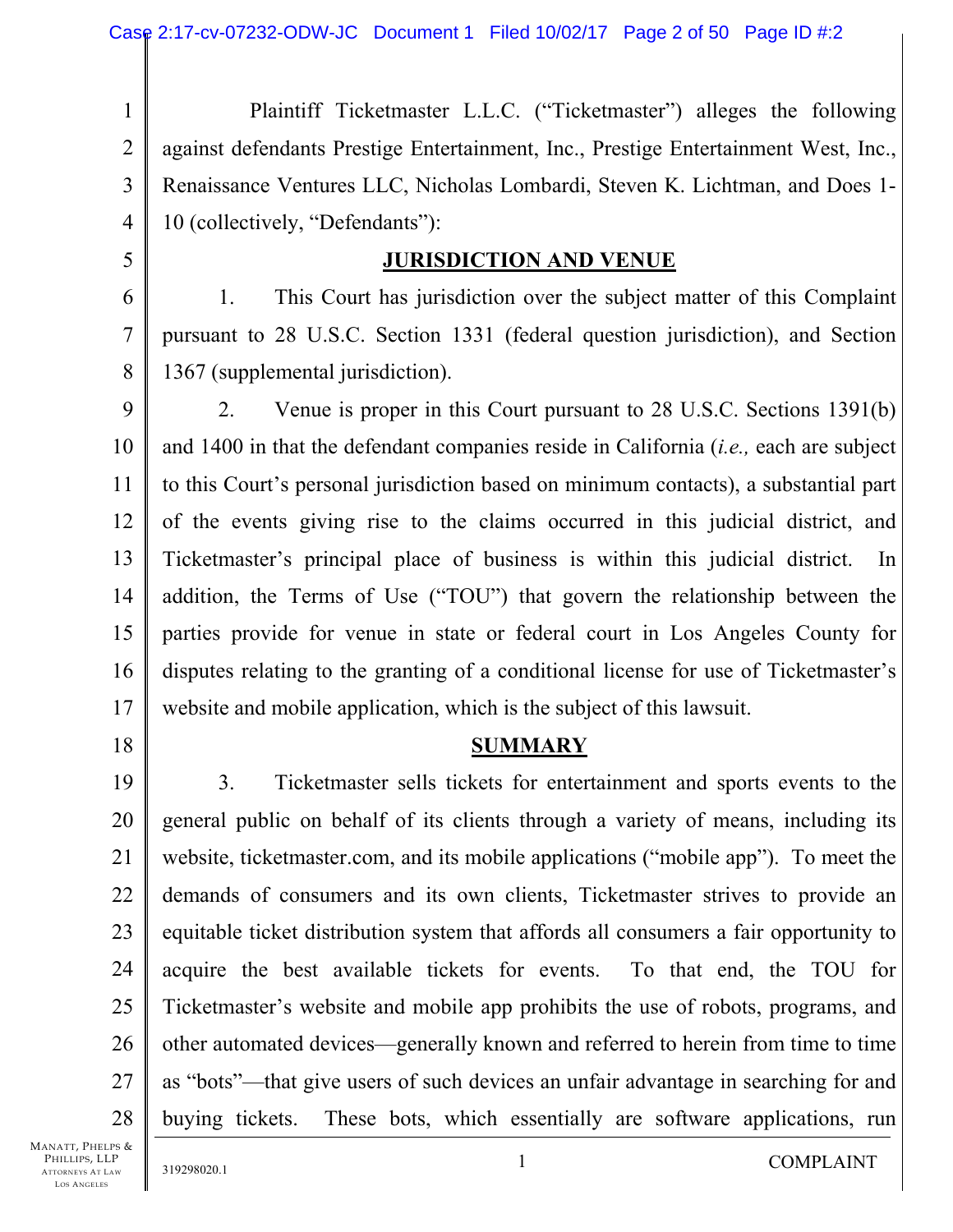1 2 automated tasks (scripts) over the Internet at a far higher rate than would be possible for a human alone.

3 4 5 6 7 8 9 10 11 12 4. Ticketmaster's website and mobile app employ a variety of security features, including applications commonly known as CAPTCHA ("Completely Automated Public Turing test to tell Computers and Humans Apart") and splunk, designed to detect bots and to prevent them from accessing the website or mobile app and purchasing tickets in violation of the TOU. Ticketmaster also assigns several unique identification numbers to each purchaser, which enables Ticketmaster to clearly identify and track irregular (*i.e.*, non-human) customer behavior. Nonetheless, certain users of the website and mobile app manage to evade those security features and use bots to the detriment of Ticketmaster, its clients, and the general public.

13 14 15 16 17 18 19 20 21 22 23 24 25 26 27 28 5. Ticketmaster is informed and believes, and on that basis alleges, that defendants Prestige Entertainment, Inc. ("Prestige"), Prestige Entertainment West, Inc. ("Prestige West"), and Renaissance Ventures LLC ("Renaissance"), substantially assisted by defendants Nicholas Lombardi, Steven K. Lichtman, and Does 1-6 (collectively, the "Additional Purchasers"), have been using bots to access and navigate through Ticketmaster's website and mobile app, and through such unlawful use, improperly procure tickets for the purpose of reselling them at a substantial profit. In doing so, Prestige, Prestige West, Renaissance, and the Additional Purchasers inundate Ticketmaster's website and mobile app with page requests and ticket reserve requests far in excess of amounts permitted under the terms of the TOU. For example, the defendants purchased tens of thousands of tickets for the New York stage play *Hamilton*—often thirty to forty percent of the entire amount of tickets available for a given performance. Defendants, by using bots, were also able to procure a majority of the tickets available through Ticketmaster to the high-profile *Mayweather v. Pacquiao* boxing match in Las Vegas in 2015. As part of this conspiracy to circumvent Ticketmaster's security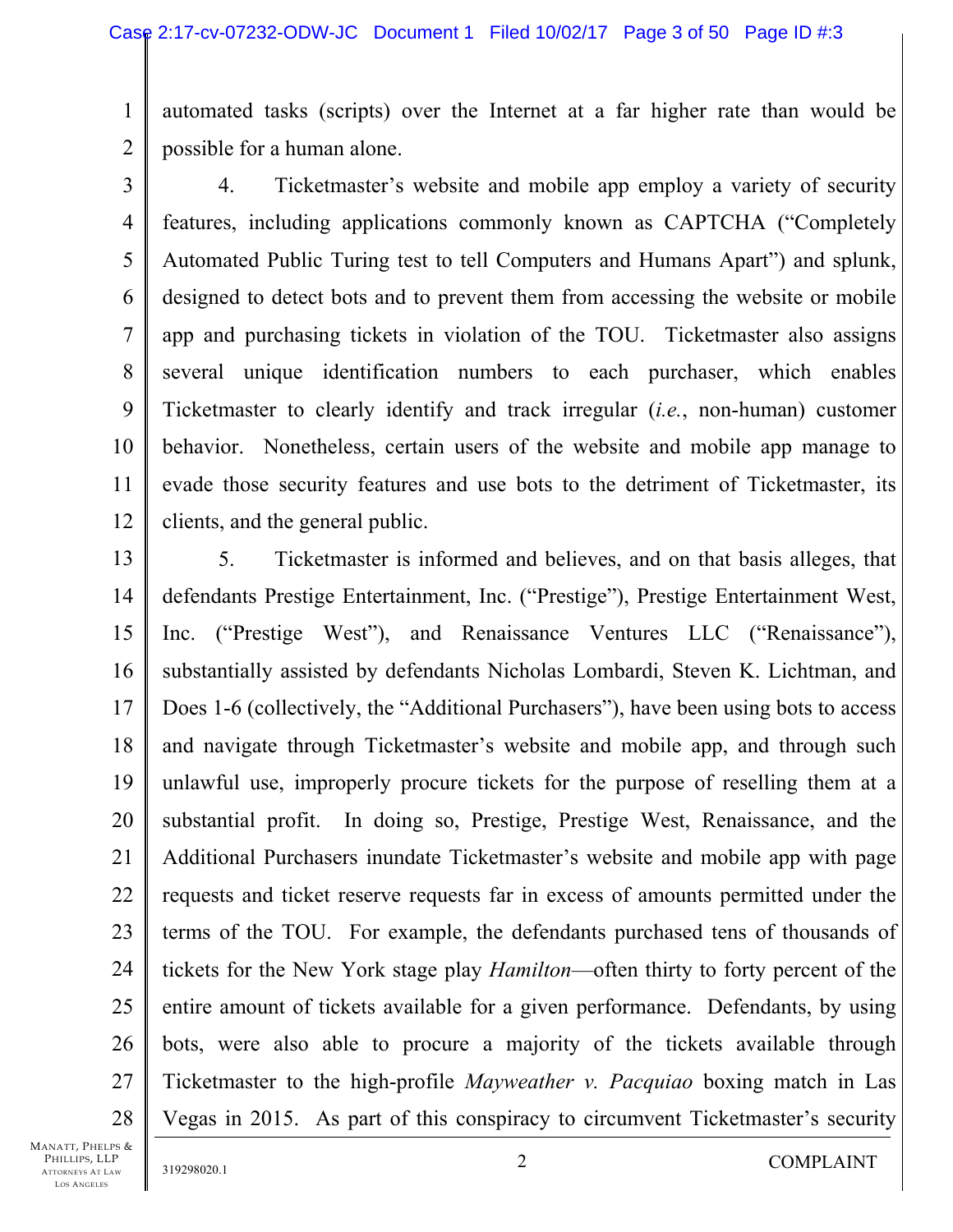1 2 3 4 5 6 7 8 9 10 11 12 measures through the use of bots, Prestige, Prestige West, Renaissance, and the Additional Purchasers surreptitiously attempt to conceal their identities by using a variety of account names, email addresses, physical addresses, Internet Protocol (IP) addresses, and credit cards. Further, Ticketmaster is informed and believes, and on that basis alleges, that Prestige, Prestige West, Renaissance, and/or the Additional Purchasers are continuing to use bots to unfairly purchase tickets to Ticketmaster events after publicly representing that it would stop. In May 2017, Renaissance settled an investigation brought by the New York Attorney General's office by agreeing, *inter alia*, to "abstain from using bots" to purchase tickets. However, Ticketmaster has uncovered evidence that suggests Renaissance has already breached that agreement by continuing to utilize bots to purchase tickets offered by Ticketmaster.

13 14 15 16 17 18 19 20 21 6. Ticketmaster is also informed and believes, and on that basis alleges, that Does 7-8 assisted Prestige, Prestige West, Renaissance, the Additional Purchasers, and others by creating, marketing and providing bots. These bots are designed to interact with Ticketmaster's website and mobile app and ultimately, unlawfully purchase tickets. Does 7-8 likely provided ongoing assistance in the use of such bots in furtherance of the other defendants' unlawful activities. Although Ticketmaster frequently upgrades its security features, Does 7-8 continue to create or employ new and more sophisticated devices or methods designed to circumvent those newly designed security features.

22 23 24

25 26 27 7. In addition, Ticketmaster is informed and believes, and on that basis alleges, that Does 9-10 assisted and conspired with Prestige, Prestige West, Renaissance, and the Additional Purchasers by purchasing the tickets that Prestige, Prestige West, Renaissance, and the Additional Purchasers improperly obtained from Ticketmaster. Does 9-10 knowingly or recklessly disregarded that those tickets had been obtained in violation of Ticketmaster's legal rights.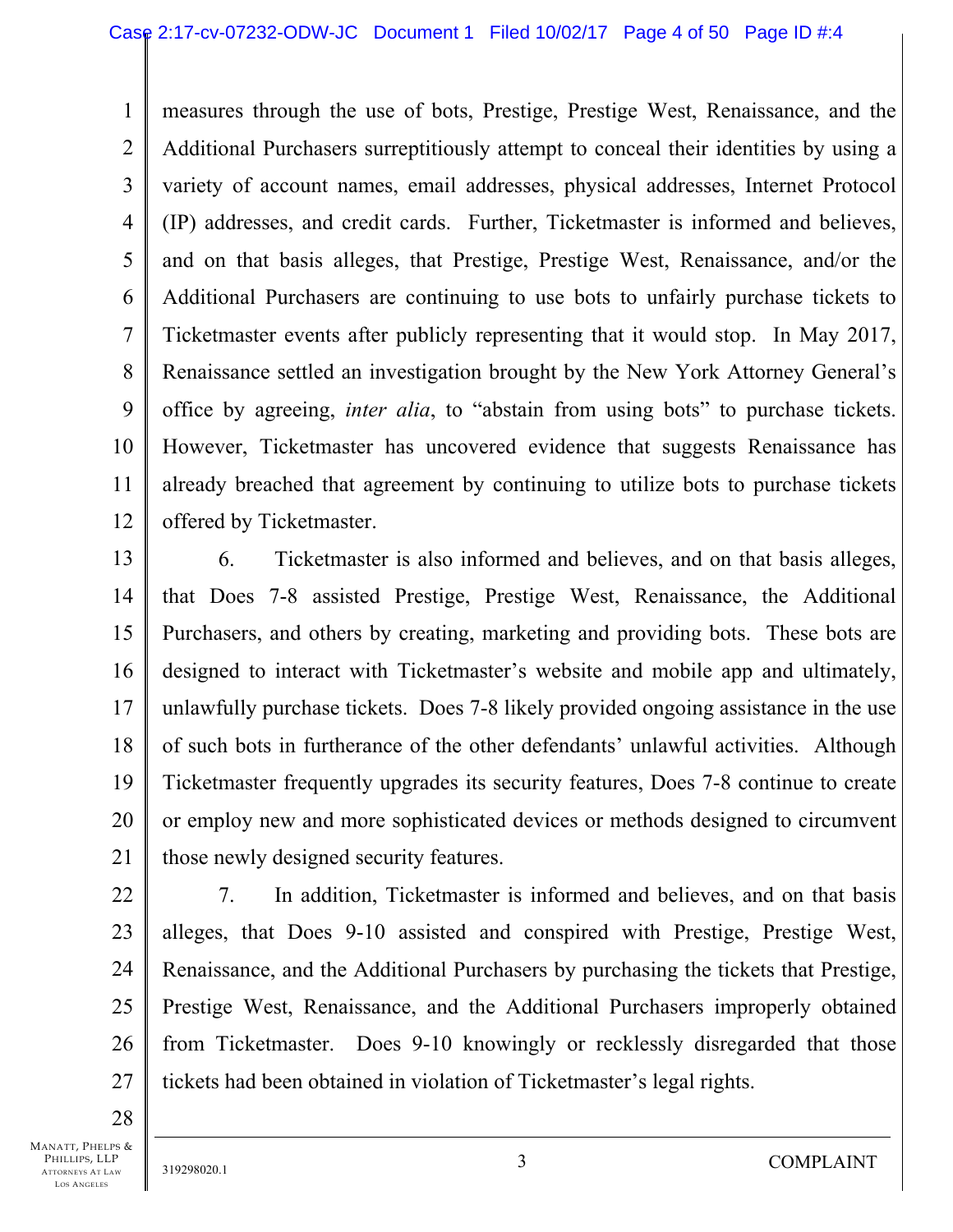1 2 3 4 5 6 7 8 9 10 11 12 13 14 15 16 8. These deceptive and improper tactics have caused, and continue to cause, harm to Ticketmaster as well as to consumers who rely on Ticketmaster to lawfully purchase tickets through Ticketmaster's website and mobile app. The use of bots, which can access a website or mobile app and complete tasks far more quickly than human users, deprives legitimate consumers the opportunity to purchase tickets through Ticketmaster. Furthermore, bots purchase tickets in quantities far in excess of contractual ticket limits, which compounds the problem. The use of bots also circumvents Ticketmaster's technological copy protection systems and results in the improper and unlicensed copying of pages from the website and mobile app. In addition, the use of bots alters and obfuscates data on the website and mobile app and interferes with the website and mobile apps' operation, increases Ticketmaster's operational costs, deprives Ticketmaster, its clients and its advertisers of various revenue streams, and drives existing and potential clients and customers away from Ticketmaster by making it more difficult for existing and potential customers to lawfully obtain the tickets of their choice through Ticketmaster.

17 18 19 20 21 22 23 24 25 9. Ticketmaster therefore asserts claims against Defendants for breach of contract, copyright infringement, violation of the federal Digital Millennium Copyright Act, fraud, inducing breach of contract, intentional interference with contract, and violations of the federal Computer Fraud and Abuse Act, California's Computer Data Access and Fraud Act, and New York's Anti-scalping Law. As relief, Ticketmaster seeks an injunction, compensatory damages, punitive damages, liquidated damages, disgorgement of Defendants' ill-gotten gains, imposition of a constructive trust, and recovery of attorneys' fees and costs incurred by Ticketmaster to prosecute this lawsuit.

### **THE PARTIES**

27 28 10. Plaintiff Ticketmaster L.L.C. is a Virginia limited liability company with its principal place of business in Los Angeles, California. The sole member of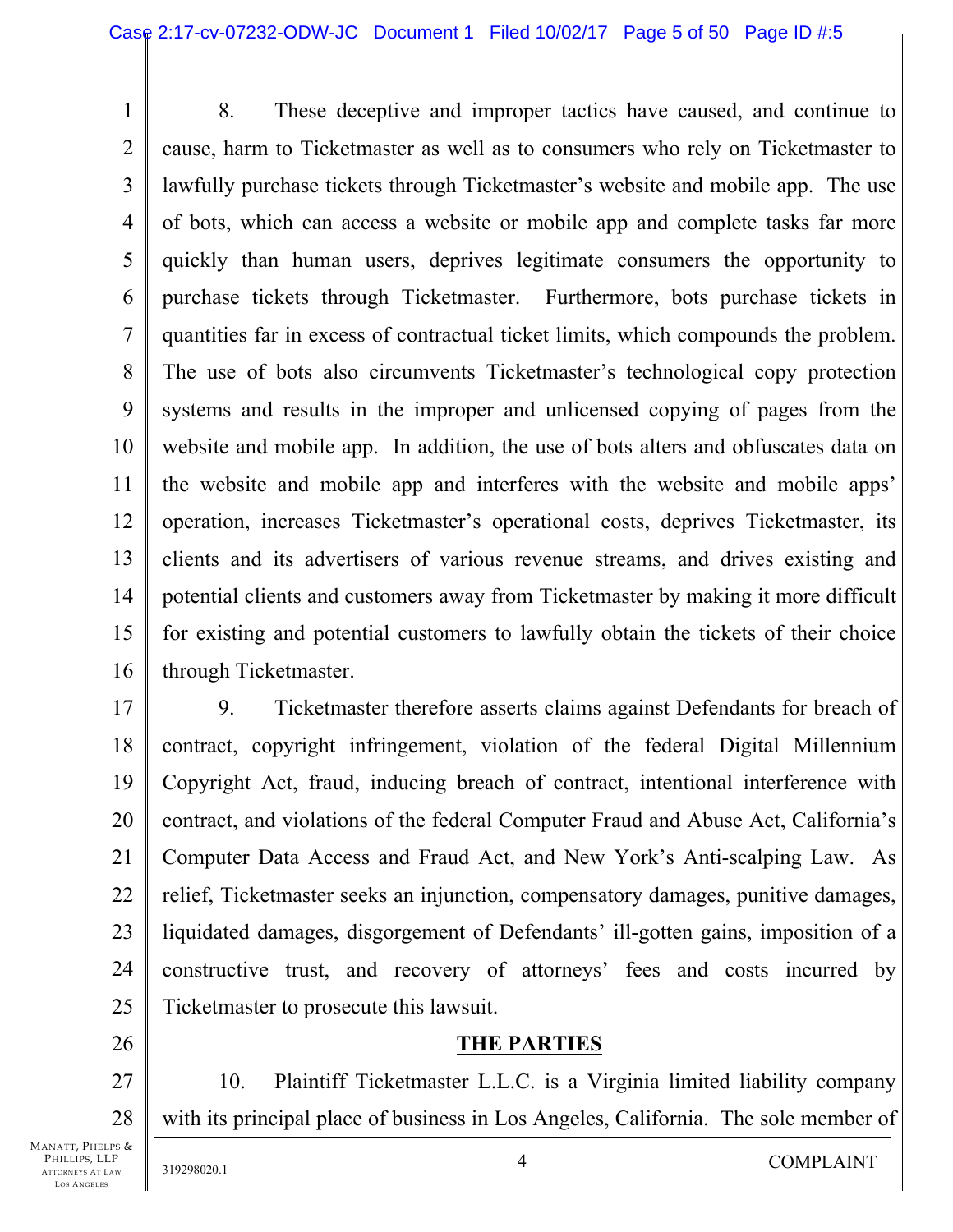1 2 Ticketmaster L.L.C. is Live Nation Entertainment, Inc., a Delaware corporation with its principal place of business in Beverly Hills, California.

3 4 5 11. Ticketmaster is informed and believes, and on that basis alleges, that defendant Prestige Entertainment, Inc. is a company incorporated in New York with its principal place of business in Connecticut.

6

7

8

12. Ticketmaster is informed and believes, and on that basis alleges, that defendant Prestige Entertainment West, Inc. is a company incorporated in California with its principal place of business in California.

9 10 11 13. Ticketmaster is informed and believes, and on that basis alleges, that defendant Renaissance Ventures is a limited liability company organized under the laws of the State of Connecticut with its principal place of business in Connecticut.

12 13 14. Ticketmaster is informed and believes, and on that basis alleges, that defendant Nick Lombardi is an individual who resides in Connecticut.

14 15 15. Ticketmaster is informed and believes, and on that basis alleges, that defendant Steven K. Lichtman is an individual who resides in Florida.

16 17 18 19 20 21 22 23 24 25 16. The true names, residences and capacities, whether individual, corporate or otherwise, of defendants Does 1 through 10 are unknown to Ticketmaster, and Ticketmaster therefore sues those defendants under such fictitious names. Ticketmaster is informed and believes, and on that basis alleges, that each defendant was, and is, an agent and employee of the remaining defendants, and in doing the things alleged herein, was acting within the course and scope of such agency and employment and with the knowledge, consent and approval of the other defendants. Ticketmaster is informed and believes, and on that basis alleges, that each defendant is responsible in some manner for the acts alleged herein and for the damages that Ticketmaster has sustained. Ticketmaster

MANATT, PHELPS & PHILLIPS, LLP 27 28

26

ATTORNEYS AT LAW LOS ANGELES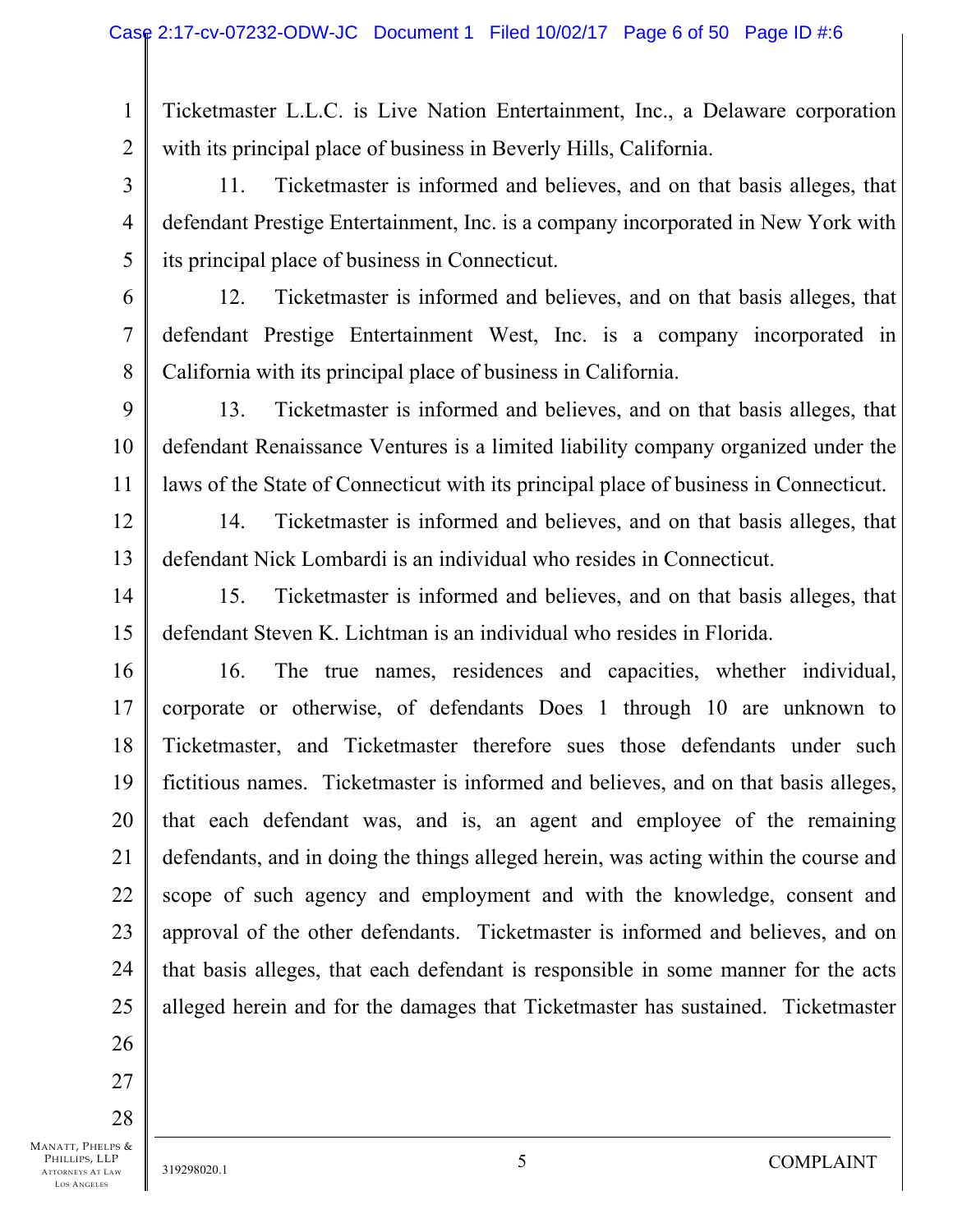1 2 will further amend this Complaint to show the true names and capacities of Does 1-10 when such names and identities are ascertained.<sup>1</sup>

3 4 5 6 7 8 9 10 17. Ticketmaster is informed and believes, and on that basis alleges, that at all times mentioned herein, each defendant conspired with, acted in concert and active participation with, and aided and abetted every other defendant in committing the wrongful acts alleged in this Complaint. Ticketmaster is further informed and believes, and on that basis alleges, that each of the defendants knew, or consciously avoided knowing, that the other defendants were engaged or intended to engage in conduct that violated Ticketmaster's rights and also violated federal, California, and New York law.

#### **FACTS**

# **A. Ticketmaster Endeavors To Make Its Ticketing System As Fair And Equitable As Possible For Consumers.**

14 15 16 17 18 19 20 18. Ticketmaster distributes tickets for live entertainment events to the general public on behalf of its clients, who are venues, promoters, entertainers and sports franchises. Ticketmaster sells tickets via telephone call centers, Ticketmaster's website, www.ticketmaster.com, and its mobile app. Ticketmaster spends substantial time, energy and resources attempting to ensure that its website and mobile app are current, accurate, and easy to use for the benefit of its clients and the public.

21 22 23 24 25 26 19. Demand for tickets sold through Ticketmaster, including via ticketmaster.com and the mobile app, often exceeds the supply of tickets available for purchase. Because Ticketmaster may only sell tickets that its clients release to Ticketmaster for sale, Ticketmaster cannot expand or adjust the supply of tickets to meet the demand. Moreover, Ticketmaster's clients generally set the price of the tickets sold through Ticketmaster and oftentimes set prices at below market rates. 1

27 28 Rule 19-1 of the Local Rules of the Central District of California imposes a limit of ten Doe defendants. Ticketmaster will seek leave to add defendants if the current number the number of Doe defendants turns out to be insufficient.

MANATT, PHELPS & PHILLIPS, LLP ATTORNEYS AT LAW LOS ANGELES

11

12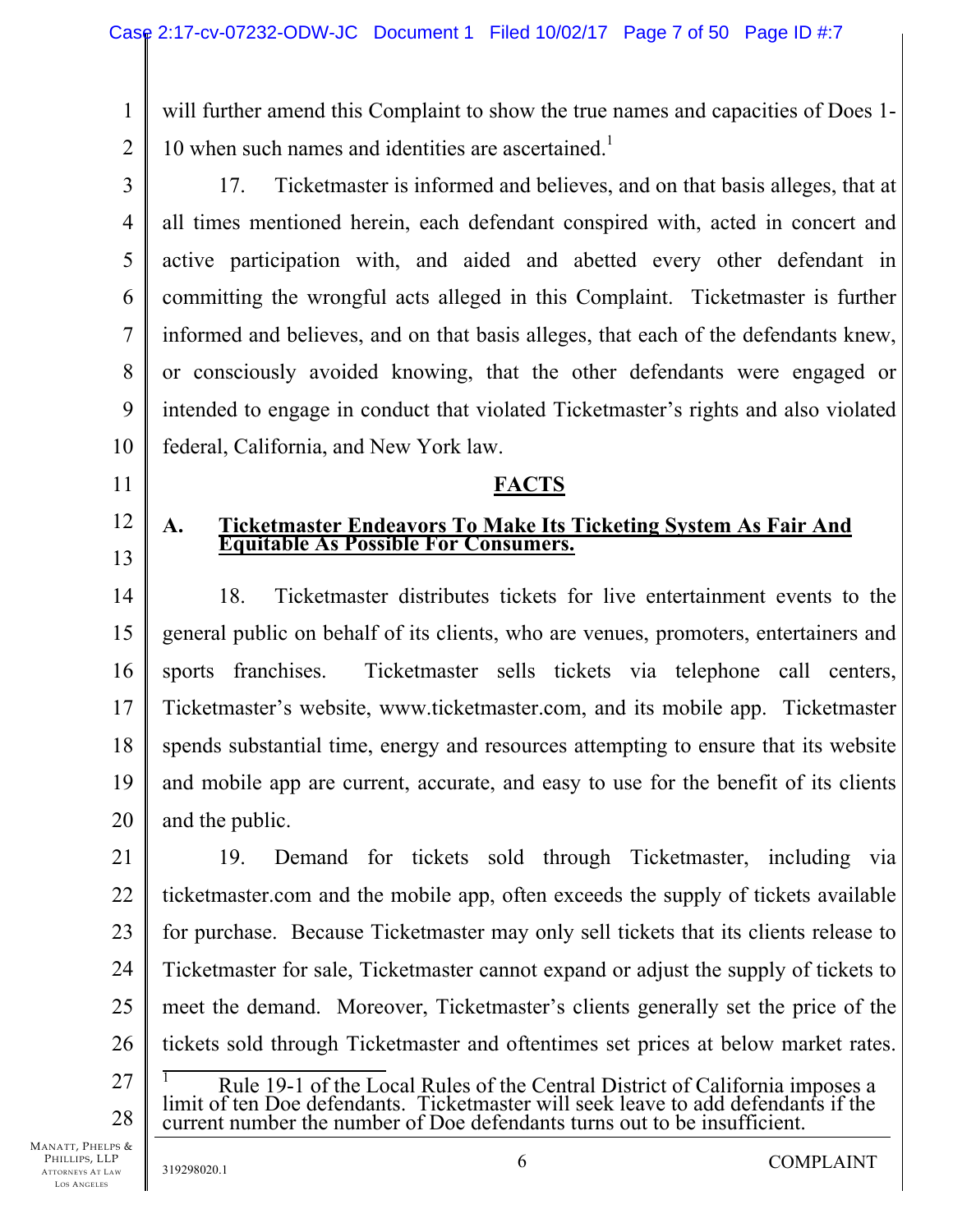1 2 3 These factors can inspire intense competition among consumers to purchase tickets for events the moment that such tickets become available for sale on ticketmaster.com and the mobile app.

4

5

7

8

6 9 10 20. Recognizing the reality of this ultra-competitive marketplace to acquire tickets, Ticketmaster has undertaken various measures to make the ticket buying process as fair and equitable as possible for consumers. For example, Ticketmaster attempts to regulate the speed with which users may copy the pages necessary to search for, reserve, and purchase tickets on ticketmaster.com and the mobile app. At its clients' request, Ticketmaster also limits the number of tickets that may be purchased in any single transaction or to a specific event.

11 12 13 14 15 16 17 18 19 21. In addition, Ticketmaster undertakes substantial measures intended to prevent the use of computer programs or other automated devices—as noted previously, generally known as "bots"—that give users of such devices an unfair advantage over human consumers in the ticket purchasing process. One of those measures is a security computer program, commonly known as CAPTCHA, that is designed to distinguish between human users and bots. When a user submits a ticket request, a box appears on the screen with random characters partially obscured behind hash marks. The user must retype these characters in order to proceed with the ticket request.

20 21 22 23 24 25 22. Another security measure is known as "splunk." Ticketmaster creates unique identifiers for ticket purchasers based on a purchaser's account information, computer location, payment details, and other identifiers. Splunk tracks and compiles some of this data to help determine whether purchases are being made through the use of bots and other violations of the TOU (*e.g.*, too many ticket requests from one purchaser).

26 27 28 23. Through these and other measures, Ticketmaster expends substantial resources on its web and mobile-based infrastructure in an effort to make the ticket purchasing process fair for consumers.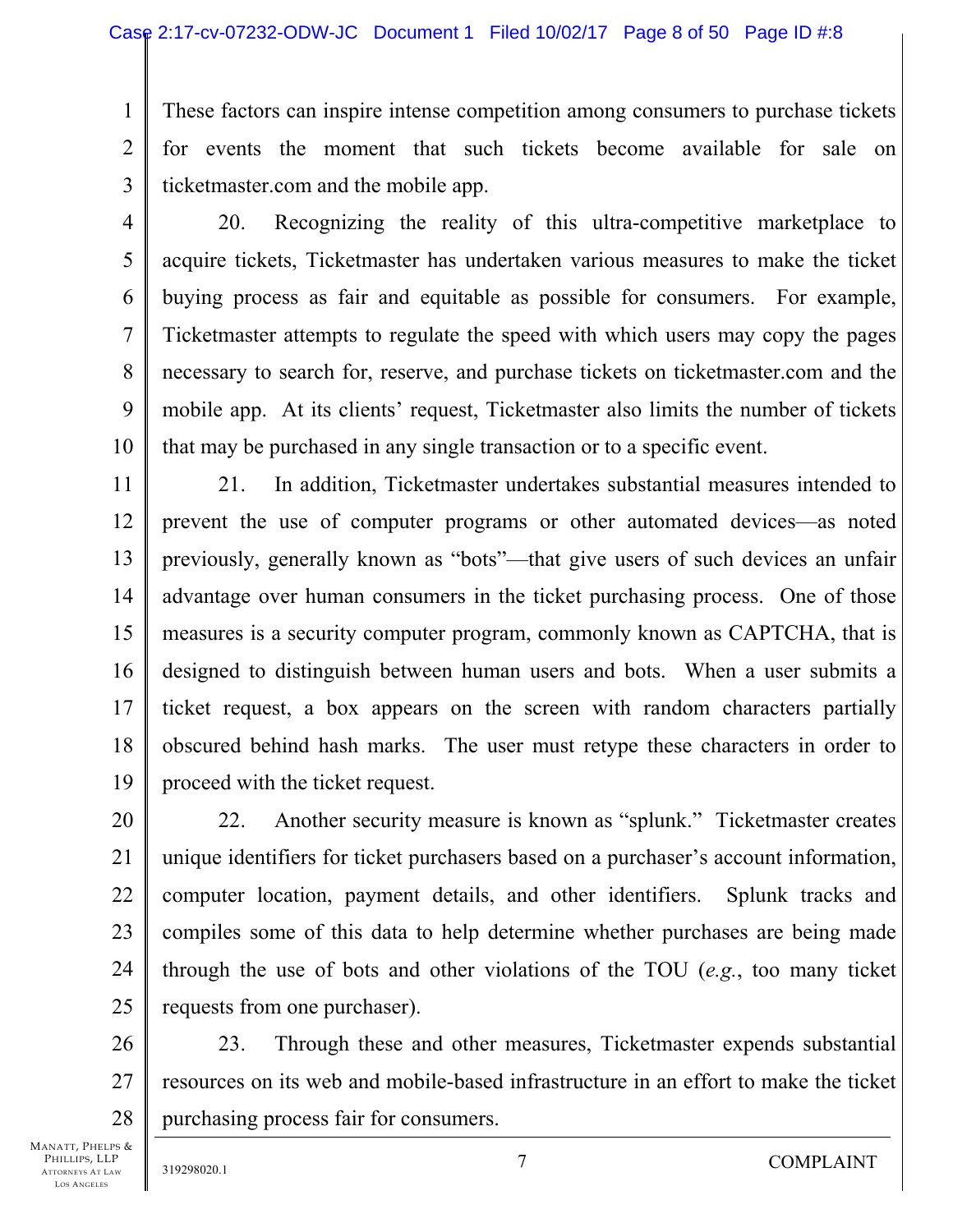1

# **B. Use Of Ticketmaster's Website and Mobile App Is Conditioned on Contractual Terms Of Use.**

2 3

4

5

6

24. Permission to view and use ticketmaster.com and Ticketmaster's mobile app is, and at all relevant times has been, conditioned on the users' agreement to the TOU as set forth on the website and mobile app. (A copy of Ticketmaster's current TOU is attached hereto as Exhibit "A.")

7 8 9 10 11 12 13 14 15 16 17 18 19 20 21 22 25. To ensure that users are aware of and consent to the TOU, the Ticketmaster website and mobile app repeatedly and systematically alert users to the existence—and the content—of the TOU. For example, at all relevant times, the home page for ticketmaster.com has stated that, by continuing past the home page, users consent to the TOU for the website. The phrase "Terms of Use" in that statement on the home page is, and has been at all relevant times, a readily visible hypertext link to the TOU itself. When clicked, the full TOU appears on the user's screen. The same message and related hyperlink to the TOU appears on almost every webpage on the website. Similarly, Ticketmaster's mobile app alerts users to the TOU throughout the ticketing process. To search for tickets or "otherwise us[e]" the mobile app, a user must consent to the TOU. Users can access the TOU at any point during their use of the mobile app by tapping on an icon at the bottom right of the screen or simply swiping right. Thus, at all relevant times, users have been repeatedly reminded that use of the website and mobile platform is governed by the TOU, and that continuing to use the website or mobile app with that knowledge constitutes acceptance of the TOU, including all of its terms.

23 24 25

26

27

28

26. Furthermore, to purchase tickets through ticketmaster.com or the mobile app, users have always been required to set up an account with Ticketmaster, and in doing so, users have been instructed to review and agree to the TOU as a condition for using the website or mobile app. At all relevant times, it has been necessary as part of the account set-up procedure on the website for the user to expressly consent to the TOU by clicking a button labeled "Accept and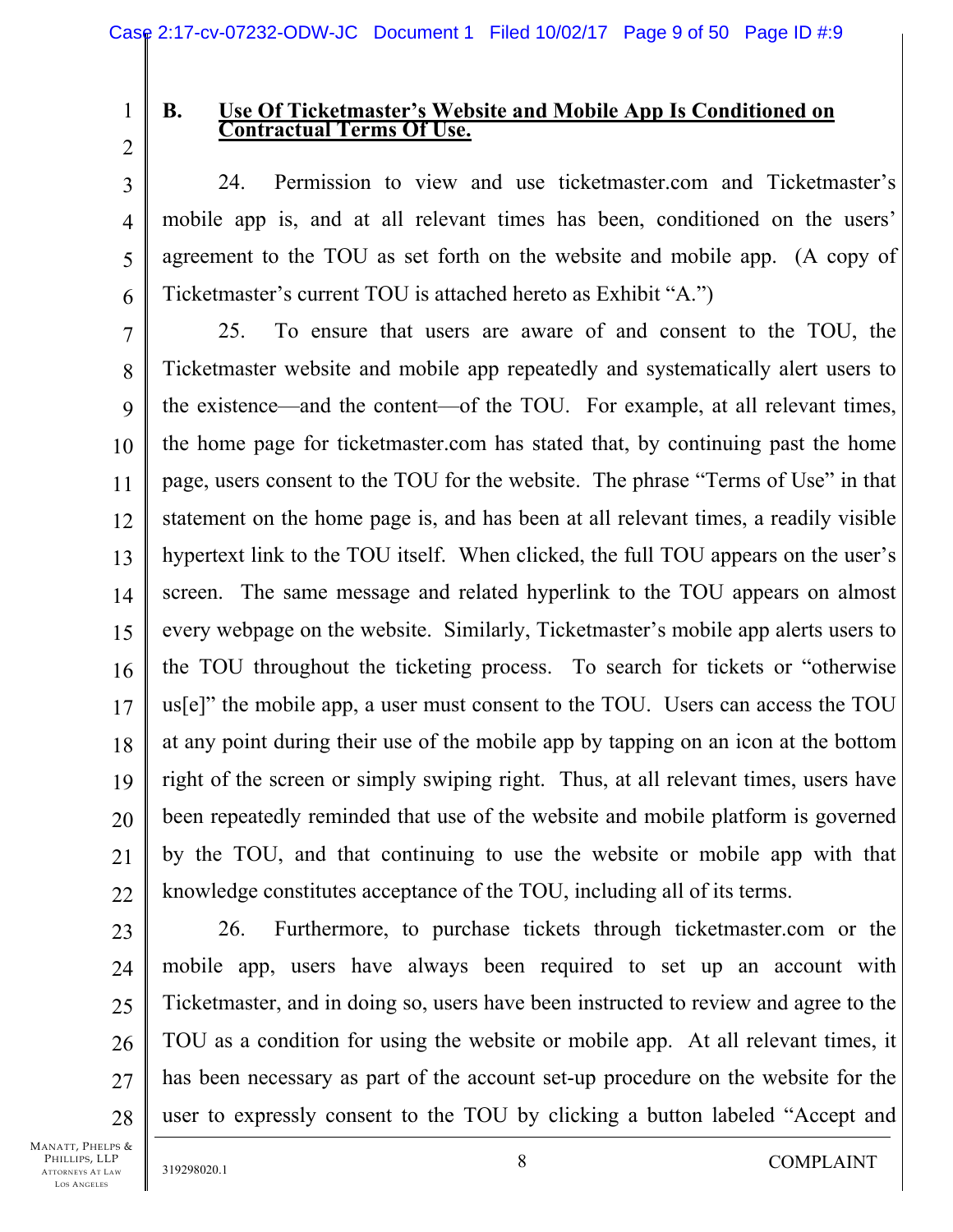1 2 3 4 5 6 7 Continue." (A copy of the current version of the webpage with the "Accept and Continue" button as part of the account set-up procedure is attached hereto as Exhibit "B.") The mobile app places the TOU disclaimer directly below the button labeled "Create Account" or "Create An Account." (A copy of the current version of the mobile app with the TOU disclaimer is attached hereto as Exhibit "C.") Because a consumer must create an account to purchase tickets, a user must encounter this particular TOU disclaimer.

8 9 10 11 12 13 14 15 27. In addition, to complete a ticket purchase on the website, users must click a "Submit Order" button at the bottom of a Payment page. The "Submit Order" button is located directly adjacent to a statement that provides, "[b]y continuing past this page, you agree to our Terms of Use," and embedded in this statement is a hyperlink that, when clicked, causes the TOU to appear on the user's screen. (A copy of the current version of the Payment webpage with the "Submit Order" button as part of the ticket purchase procedure is attached hereto as Exhibit "D.")

16 17

### **C. The TOU Grants a Limited License to View and Use the Website and Mobile App and Prohibits Abusive Use of these Sites.**

18 19 20 21 22 23 28. Ticketmaster's website (and mobile app) are works of authorship protected by copyright law. *See Ticketmaster L.L.C. v. RMG Tech., Inc.*, 507 F. Supp. 2d 1096, 1104-11 (C.D. Cal. 2007). Ticketmaster (or its predecessors) have registered or applied to register versions of its website, mobile app, or portions thereof, with the Copyright Office. These copyright applications and registrations include the following:

| 24       | Website/App Program                      | Registration No. | App./Reg. Date |
|----------|------------------------------------------|------------------|----------------|
| 25       | Ticketmaster.com: Online<br>Order Search | TX-5-067-039     | May 30, 2000   |
| 26<br>27 | Ticketmaster.com: Order<br>Information   | $TX-5-067-040$   | May 30, 2000   |
| 28       |                                          |                  |                |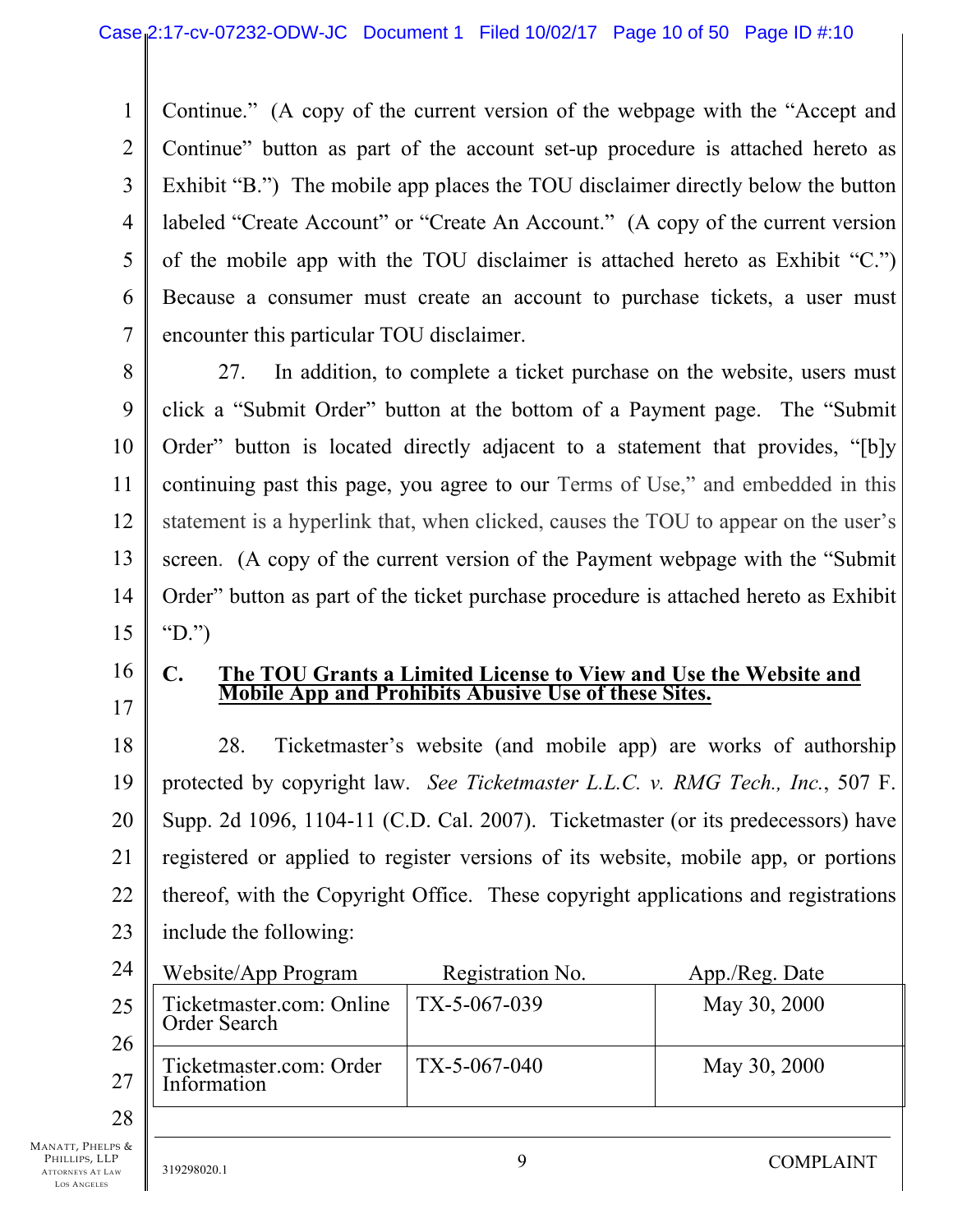| Ticketmaster.com Website<br>Homepage, Event Ticket<br>Order Pages | TXu-1-348-580  | May 22, 2007     |
|-------------------------------------------------------------------|----------------|------------------|
| Event Ticket Order<br><b>Validation Code</b>                      | TXu-1-348-581  | May 22, 2007     |
| Event Ticket Order<br><b>Limiting Code</b>                        | TXu-1-348-582  | May 22, 2007     |
| <b>Ticketmaster Interactive</b><br>Seat Map Version 2012          | $TX-7-628-432$ | January 25, 2013 |
| <b>Ticketmaster Android</b><br>Platform $(2011)$                  | [Pending]      | June 27, 2017    |
| <b>Ticketmaster Android</b><br>Platform $(2012)$                  | [Pending]      | June 27, 2017    |
| <b>Ticketmaster Android</b><br>Platform (2013)                    | [Pending]      | June 27, 2017    |
| <b>Ticketmaster Android</b><br>Platform $(2014)$                  | [Pending]      | June 27, 2017    |
| <b>Ticketmaster Android</b><br>Platform $(2015)$                  | [Pending]      | June 27, 2017    |
| <b>Ticketmaster Android</b><br>Platform $(2016)$                  | [Pending]      | June 27, 2017    |
| <b>Ticketmaster Android</b><br>Platform $(2017)$                  | [Pending]      | June 27, 2017    |
| Ticketmaster iOS Platform<br>(2010)                               | [Pending]      | June 27, 2017    |
| Ticketmaster iOS Platform<br>(2011)                               | [Pending]      | June 27, 2017    |
| <b>Ticketmaster iOS Platform</b><br>(2012)                        | [Pending]      | June 27, 2017    |
| Ticketmaster iOS Platform<br>(2013)                               | [Pending]      | June 27, 2017    |
| Ticketmaster iOS Platform<br>(2014)                               | [Pending]      | June 27, 2017    |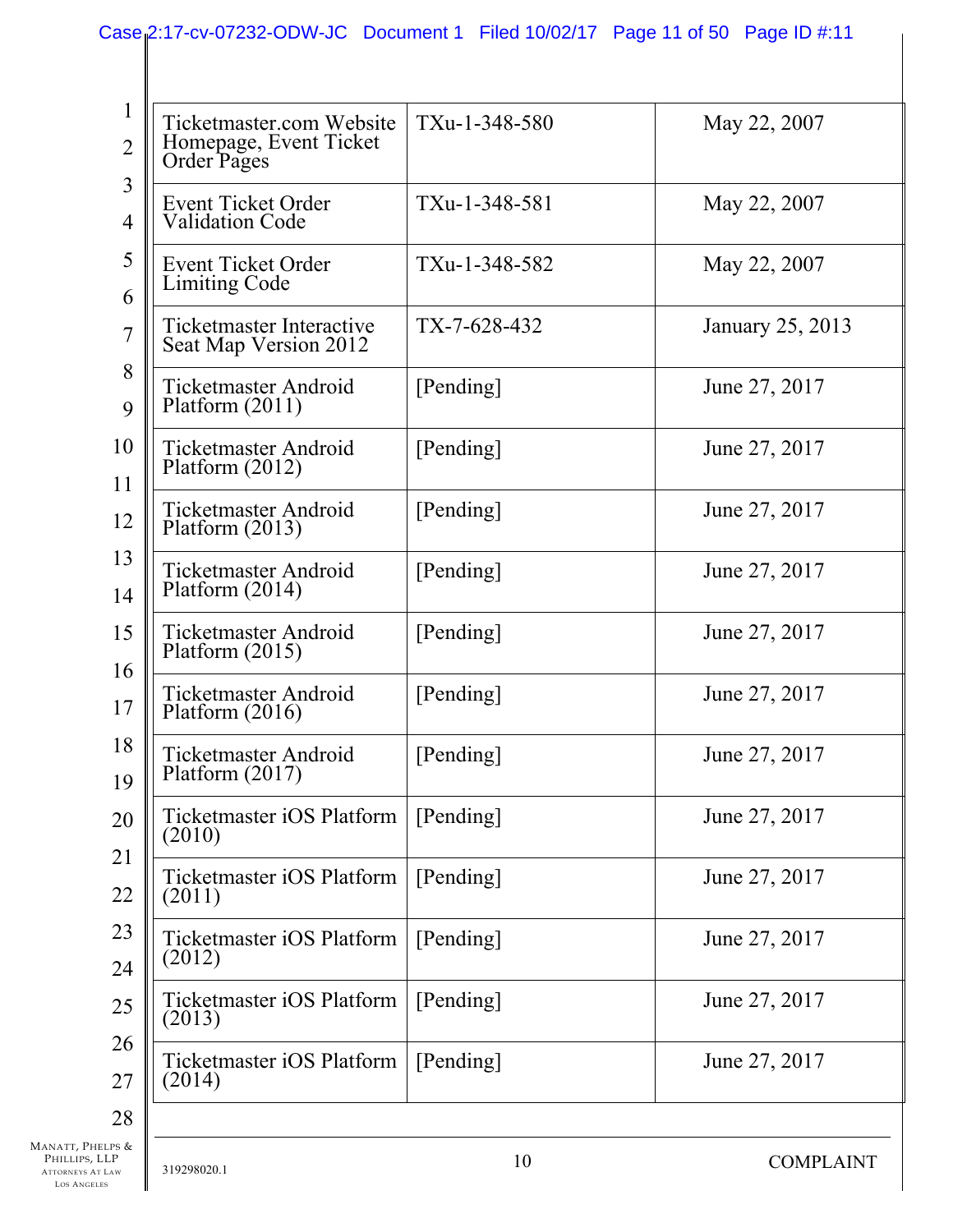|                                    | Case 2:17-cv-07232-ODW-JC Document 1 Filed 10/02/17 Page 12 of 50 Page ID #:12 |           |               |
|------------------------------------|--------------------------------------------------------------------------------|-----------|---------------|
|                                    |                                                                                |           |               |
| $\overline{2}$                     | Ticketmaster iOS Platform<br>(2015)                                            | [Pending] | June 27, 2017 |
| 3<br>$\overline{4}$<br>5<br>6<br>7 | Ticketmaster iOS Platform<br>(2016)                                            | [Pending] | June 27, 2017 |
|                                    | Ticketmaster iOS Platform<br>(2017)                                            | [Pending] | June 27, 2017 |
|                                    | <b>Ticketmaster Website</b><br>Ticket Purchase (2017)                          | [Pending] | June 27, 2017 |

8

9 10 11 12 13 14 15 29. As described above, users who wish to purchase tickets through ticketmaster.com or the mobile app must navigate through a series of pages by clicking (or in the case of mobile phones and tablets, tapping) on designated hypertext links on those pages. Viewing Ticketmaster's homepage and clicking (or tapping) on the hyperlinks to reach the various other pages that must be viewed to purchase tickets from the website or mobile app causes copies of each of those pages to be created and to appear on a user's computer, phone or tablet.

21

22

23

24

25

26

27

28

16 17 18 19 20 30. The TOU (Ex. A hereto) states up front that "[t]he following are the terms of use ('Terms') that govern your use of the Ticketmaster sites and applications where this appears (collectively, the 'Site')." The current version of the TOU includes a section called Ownership of Content and Grant of Conditional License. That section states in part as follows:

> The Site and all data, text, designs, pages, print screens, images, artwork, photographs, audio and video clips, and HTML code, source code, or software that reside or are viewable or otherwise discoverable on the Site, and all tickets obtained from the Site, (collectively, the "Content") are owned by us or our licensors. We own a copyright and, in many instances, patents and other intellectual property in the Site and Content. We may change the Content and features of the Site at any time.

We grant you a limited, conditional, no-cost, nonexclusive, non-transferable, non-sub-licensable license to view this Site and its Content to purchase tickets as permitted by these Terms for non-commercial purposes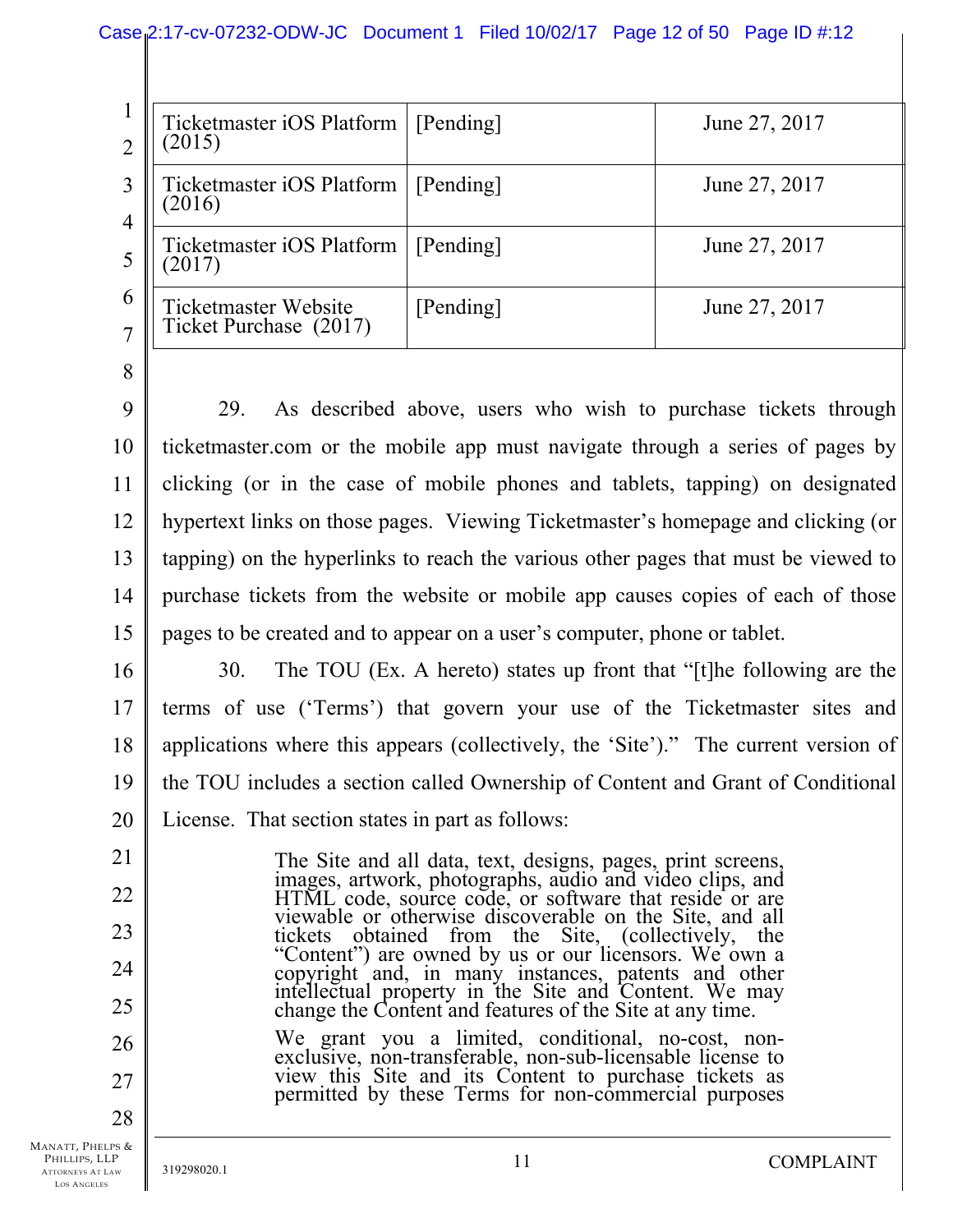|                                                                                    |             | Case 2:17-cv-07232-ODW-JC Document 1 Filed 10/02/17 Page 13 of 50 Page ID #:13                                                                        |                  |
|------------------------------------------------------------------------------------|-------------|-------------------------------------------------------------------------------------------------------------------------------------------------------|------------------|
| $\mathbf{I}$                                                                       |             | only if, as a condition precedent, you agree that you will                                                                                            |                  |
| $\overline{2}$                                                                     |             | not:                                                                                                                                                  |                  |
| 3                                                                                  |             | Modify, adapt, sub-license, translate, sell, reverse<br>engineer, decompile or disassemble any portion of                                             |                  |
| 4                                                                                  |             | the Site or otherwise attempt to derive any source<br>code or underlying ideas or algorithms of any part                                              |                  |
| 5                                                                                  |             | of the Content;<br>Use any robot, spider, offline reader, site                                                                                        |                  |
| 6                                                                                  |             | search/retrieval application or other manual or<br>automatic device, tool, or process to retrieve, index,                                             |                  |
| 7                                                                                  |             | data mine or in any way reproduce or circumvent<br>the navigational structure or presentation of the                                                  |                  |
| 8                                                                                  |             | Content or the Site, including with respect to any<br>CAPTCHA displayed on the Site.;                                                                 |                  |
| 9                                                                                  |             | Use any automated software or computer system to<br>search for, reserve, buy or otherwise obtain tickets,                                             |                  |
| 10                                                                                 |             | discount codes (including Ticketmaster ticket<br>$cash^{TM}$ and tm ticket cash <sup>TM</sup> ), promotional codes,                                   |                  |
| 11                                                                                 |             | vouchers, gift cards or any other items available on<br>the Site, including sending information from your                                             |                  |
| 12                                                                                 |             | computer to another computer where such software<br>or system is active;                                                                              |                  |
| 13                                                                                 |             | Take any action that imposes or may impose (in our<br>discretion)<br>sole<br>unreasonable<br>an                                                       | <b>or</b>        |
|                                                                                    |             | disproportionately large load on our infrastructure;                                                                                                  |                  |
| 14<br>15                                                                           |             | Access, reload or refresh transactional event or<br>ticketing pages, or make any other request to<br>transactional servers, more than once during any |                  |
| 16                                                                                 |             | three-second interval;<br>Request more than $1,000$ pages of the Site in any                                                                          |                  |
| 17                                                                                 |             | 24-hour period, whether alone or with a group of<br>individuals;                                                                                      |                  |
| 18                                                                                 |             | Make more than 800 reserve requests on the Site in<br>any 24-hour period, whether alone or with a group                                               |                  |
| 19                                                                                 |             | of individuals;<br>Reproduce, modify, display, publicly perform,                                                                                      |                  |
| 20                                                                                 |             | distribute or create derivative works of the Site or<br>the Content;                                                                                  |                  |
|                                                                                    |             | Reproduce or scan tickets in a format or medium                                                                                                       |                  |
| 21                                                                                 |             | different from that provided by the Site;<br>Decode, decrypt, modify, or reverse engineer any                                                         |                  |
| 22                                                                                 |             | tickets or underlying algorithms or barcodes used<br>on or in production of tickets or the Site;                                                      |                  |
| 23                                                                                 |             | Use the Site or the Content in an attempt to, or in                                                                                                   |                  |
| 24                                                                                 |             | conjunction with, any device, program or service<br>designed to circumvent any technological measure                                                  |                  |
| 25                                                                                 |             | that effectively controls access to, or the rights in,<br>the Site and/or Content in any way including,                                               |                  |
| 26                                                                                 |             | without limitation, by manual or automatic device<br>or process, for any purpose.                                                                     |                  |
| 27                                                                                 | 31.         | That section of the TOU further states as follows:                                                                                                    |                  |
| 28                                                                                 |             |                                                                                                                                                       |                  |
| Manatt, Phelps &<br>PHILLIPS, LLP<br><b>ATTORNEYS AT LAW</b><br><b>LOS ANGELES</b> | 319298020.1 | 12                                                                                                                                                    | <b>COMPLAINT</b> |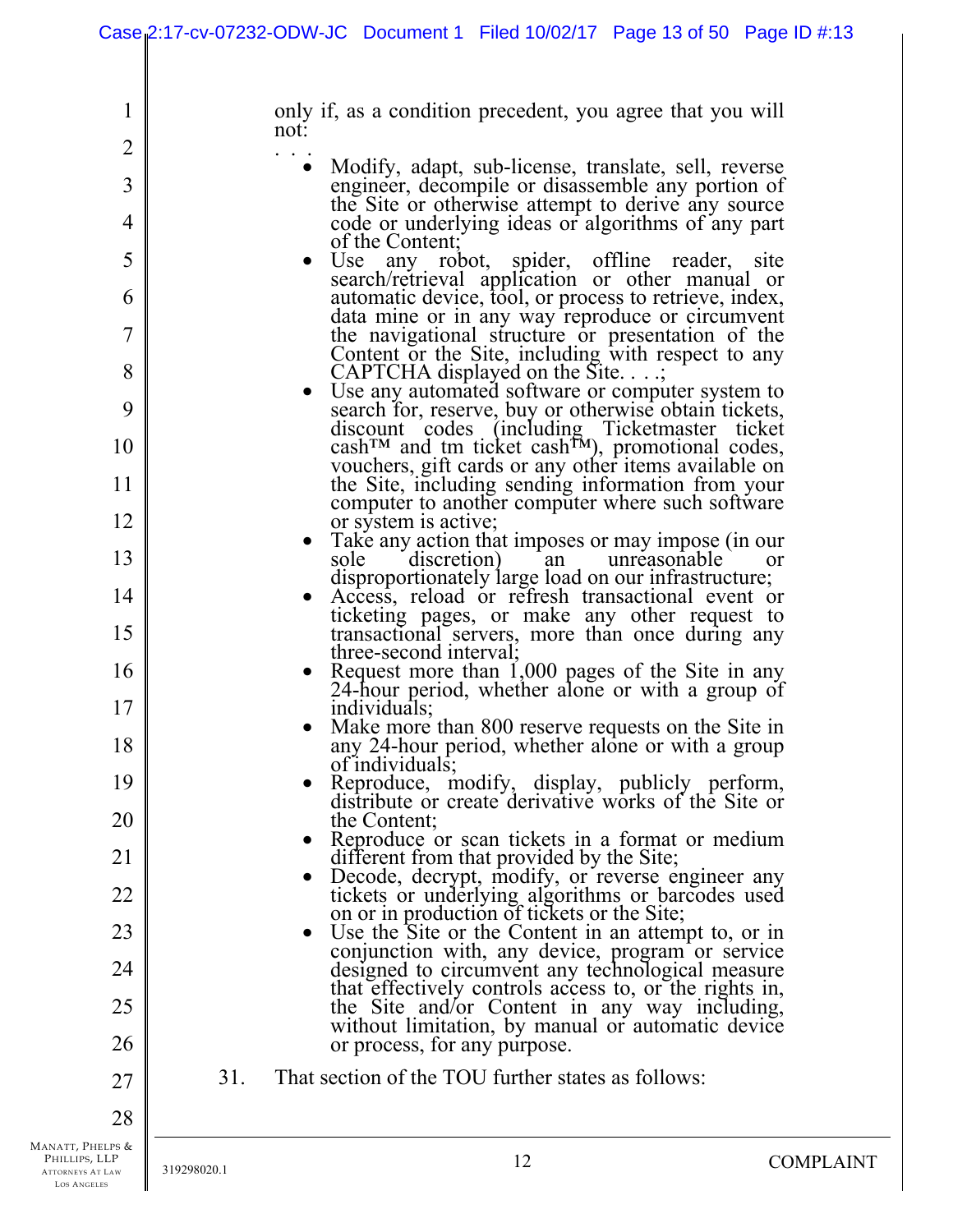This license is expressly conditioned on your preexisting agreement to comply with, and your actual compliance with, each of the provisions described in this Ownership of Content and Grant of Conditional License section. This license exists only so long as you strictly comply with each of the provisions described in this section. Any where of the provision described in this section. Any use or comply with each and every provision in this section exceeds the scope of the license granted to you herein, constitutes unauthorized reproduction, display, or creation of unauthorized derivative versions of the Site and Content, and infringes derivative versions of the Site and Content, and infringes our copyrights, trademarks, patents and other rights in the Site and Content. You will not acquire any ownership rights by using the Site or the Content.

9 10 11 12 13 14 15 16 17 18 32. Thus, any use of the website or mobile app that violates any of the various prohibitions in the TOU—for example, using robots, spiders and other automated devices to improperly navigate the website or mobile app and request, reserve and purchase tickets, making any other attempts to circumvent technological measures intended to protect the website and mobile app, and making excessive page and reserve requests—exceeds the scope of the user's limited copyright license. Ticketmaster has revised the TOU from time to time; however, for at least the past fourteen years, every version of the TOU contained substantially similar prohibitions on the use of bots, and prohibited other abusive use of the website, as well as the mobile app when it became relevant.

19 20 21 33. The TOU also contains a "Code of Conduct" section that requires a user to "comply with all applicable laws, rules and regulations." In relevant part, a user may not:

22 23

24

25

26

27

28

1

2

3

4

5

6

7

8

- Restrict or inhibit any other person from using the Site
	- Use the Site for any unlawful purpose
	- Order a number of tickets for an event that exceeds the stated limit for that event
	- Use any password or code to participate in a presale or other offer on the Site if you did not receive the password or code from us or if you violate the terms of the presale or offer;

Use any area of the Site for commercial purposes, such as to conduct sales of tickets, products or services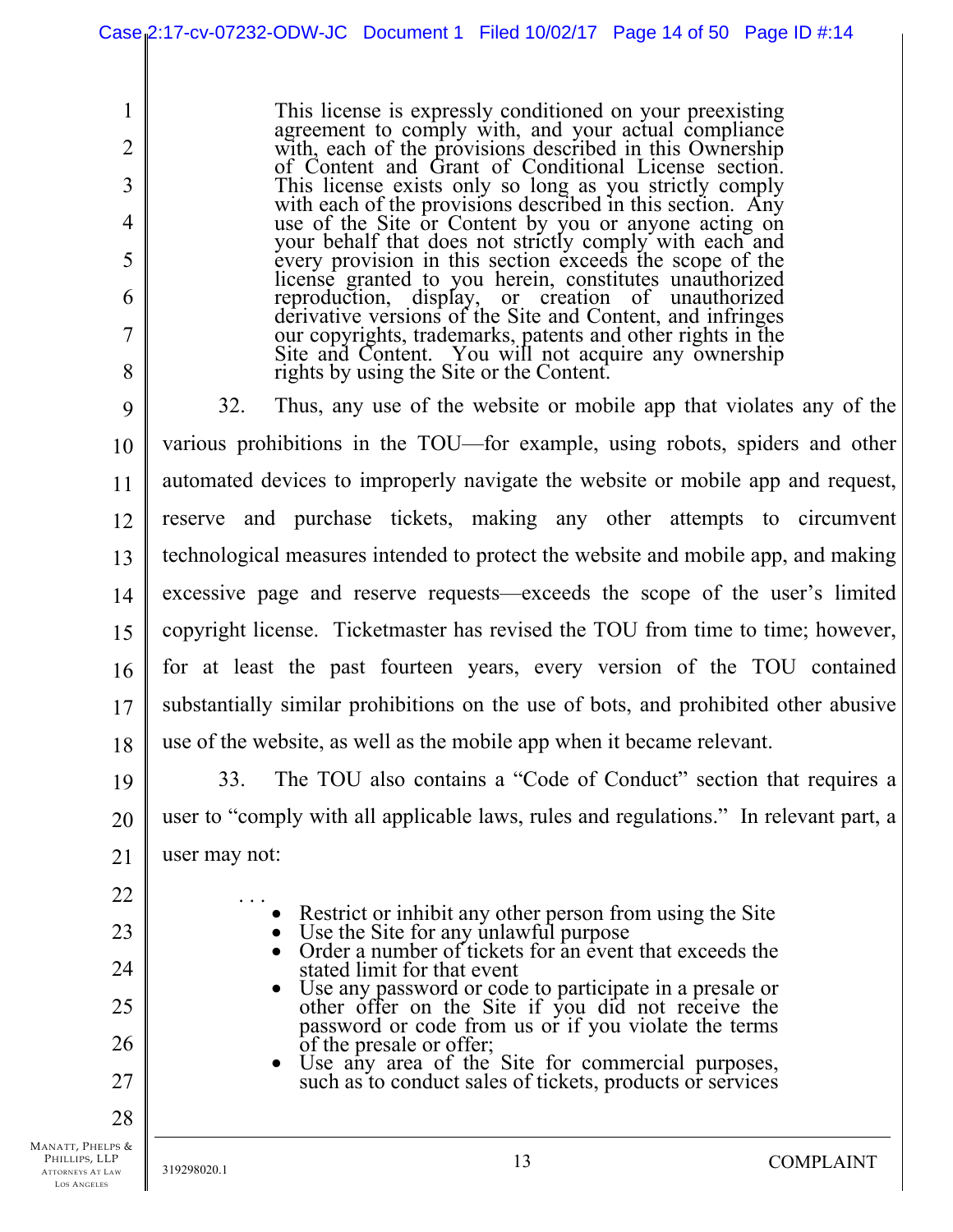| $\mathbf{1}$      | 34.                                                                                  | The TOU further contains a "Making Purchases" section that reads, in                                                                     |                  |
|-------------------|--------------------------------------------------------------------------------------|------------------------------------------------------------------------------------------------------------------------------------------|------------------|
| $\overline{2}$    |                                                                                      | relevant part: "You may not attempt to conceal your identity by using multiple                                                           |                  |
| 3                 | Internet Protocol addresses or email addresses to conduct transactions on the Site." |                                                                                                                                          |                  |
| $\overline{4}$    | 35.                                                                                  | The TOU contains a "Mobile Device Application" section that reads,                                                                       |                  |
| 5                 | in relevant part:                                                                    |                                                                                                                                          |                  |
| 6                 |                                                                                      | If you install or use our mobile application, software and                                                                               |                  |
| 7                 |                                                                                      | services, including any accompanying documentation (collectively, "App"), we grant you a limited right to                                |                  |
| 8                 |                                                                                      | install and use the App on a single authorized device<br>located in the United States and its territories or in                          |                  |
| 9                 |                                                                                      | another country where we may offer the App. You may<br>use the App for your personal, non-commercial and<br>entertainment purposes only. |                  |
| 10                |                                                                                      |                                                                                                                                          |                  |
| 11                | 36.                                                                                  | The TOU limits the number of tickets that a user may purchase for an                                                                     |                  |
| 12                |                                                                                      | event in the Code of Conduct (above) and in the Purchase Policy. At all relevant                                                         |                  |
| 13                |                                                                                      | times, the TOU contained a hyperlink to, and expressly incorporated,                                                                     |                  |
| 14                | Ticketmaster's Purchase Policy. The hyperlink to Ticketmaster's Purchase Policy      |                                                                                                                                          |                  |
| 15                | is easily visible and readily accessible in the first paragraph of the TOU. Clicking |                                                                                                                                          |                  |
| 16                | (or tapping) on the "Purchase Policy" hyperlink causes the full Purchase Policy to   |                                                                                                                                          |                  |
| 17                | appear on the user's screen.                                                         |                                                                                                                                          |                  |
| 18                | 37.                                                                                  | The current version of the Purchase Policy includes a section called                                                                     |                  |
| 19                |                                                                                      | Number of Tickets or "Ticket Limits." That section states in part as follows:                                                            |                  |
| 20                |                                                                                      | When purchasing tickets on our Site, you are limited to a                                                                                |                  |
| 21                |                                                                                      | specified number of tickets for each event (also known as a "ticket limit"). This ticket limit is posted during the                      |                  |
| 22                |                                                                                      | purchase process and is verified with every transaction.<br>This policy is in effect to discourage unfair ticket buying                  |                  |
| 23                |                                                                                      | practices.                                                                                                                               |                  |
| 24                | 38.                                                                                  | Previous versions of the Purchase Policy on both the website and                                                                         |                  |
| 25                |                                                                                      | mobile app contained a substantially similar provision.                                                                                  |                  |
| 26                | 39.                                                                                  | In sum, at all relevant times, the TOU, including the Purchase Policy,                                                                   |                  |
| 27                | prohibited users from, among other things, using bots to access and navigate the     |                                                                                                                                          |                  |
| 28                |                                                                                      | site and conduct transactions, abusing the Ticketmaster system with excessive                                                            |                  |
| .ps &<br>.p<br>AW | 319298020.1                                                                          | 14                                                                                                                                       | <b>COMPLAINT</b> |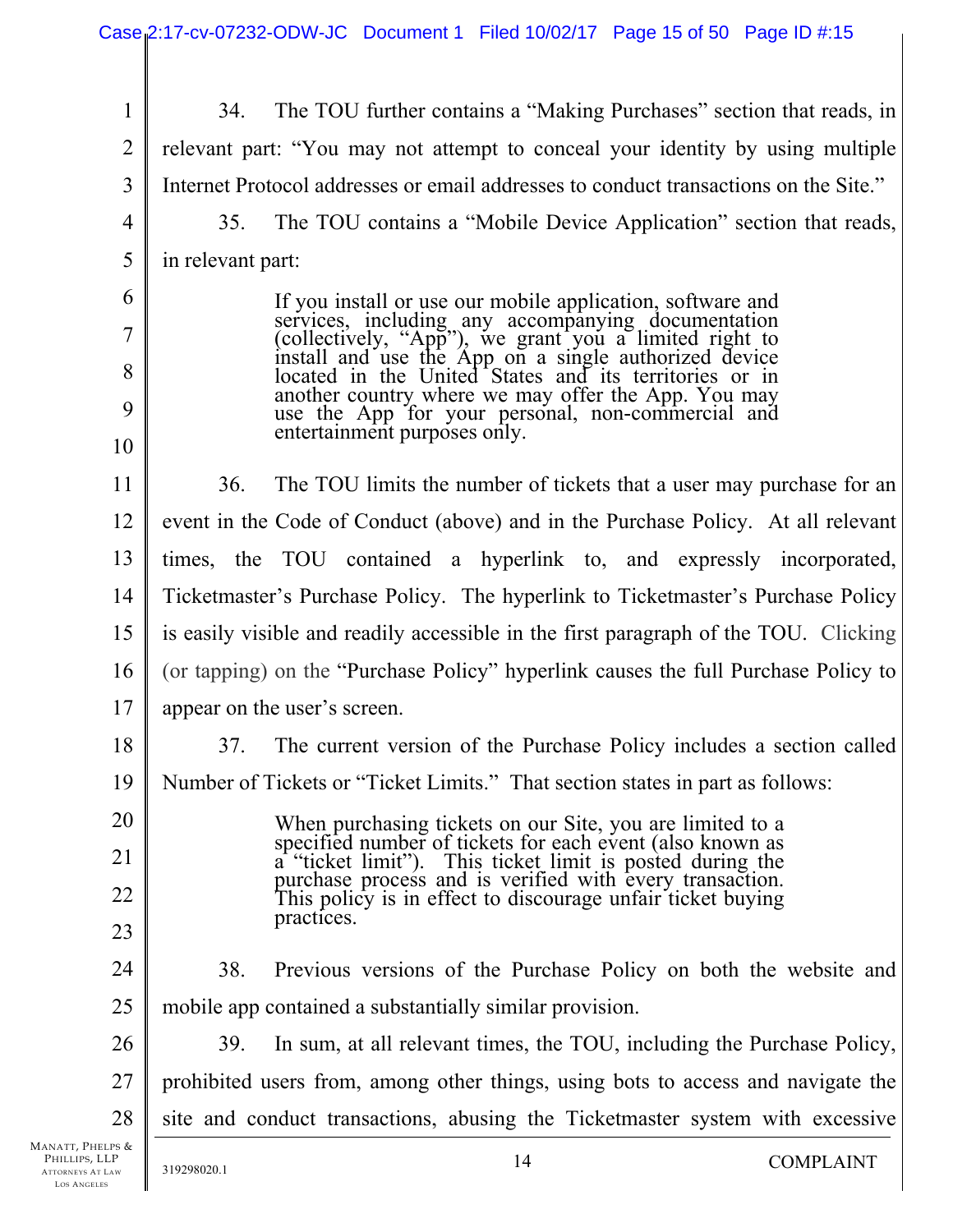1 2 requests for web pages, including reserve requests, and purchasing tickets in excess of the ticket limit.

3 4

5

6

7

8

9

# **D. Defendants Have Been Systematically Misusing And Abusing Ticketmaster's Website and Mobile App.**

40. Based on information that Ticketmaster recently discovered, compiled and analyzed, Ticketmaster is informed and believes, and on that basis alleges, that for at least the past two years, Prestige, Prestige West, and Renaissance, with the assistance of others, have been using bots to navigate through ticketmaster.com and the Ticketmaster mobile app to unlawfully purchase large quantities of tickets.

10 11 12 13 14 15 16 17 18 19 20 21 41. Based on this same investigation, Ticketmaster is informed and believes, and on that basis alleges, that a substantial number of ticket purchases involving defendants and the use of bots have been made in the name of the Additional Purchasers (as defined in Paragraph 5 above). For example, a substantial volume of ticket purchases that implicate the use of bots was made through accounts in the name of the Additional Purchasers that are linked to email addresses with the domain names  $@$  prestigeent.com and  $@$  Sound Shore (Prestige and Renaissance's business address). The Additional Purchasers either (i) used bots to make purchases themselves, or (ii) knowingly allowed Prestige, Prestige West, Renaissance, and others to use their identities, credit and debit cards, and Ticketmaster accounts to make such purchases, but under either circumstance the Additional Purchasers would be liable.

42. User accounts serve as a form of password protection against unauthorized access to Ticketmaster's information and tickets. When creating an account, a user must create a password that is necessary for future access to the account. Each time a user creates or later uses an account and password, the user agrees, *inter alia*, to comply with the TOU to gain access to some of Ticketmaster's event information and ticket buying capability. Prestige, Prestige West, Renaissance, and the Additional Purchaser abuse this password protection system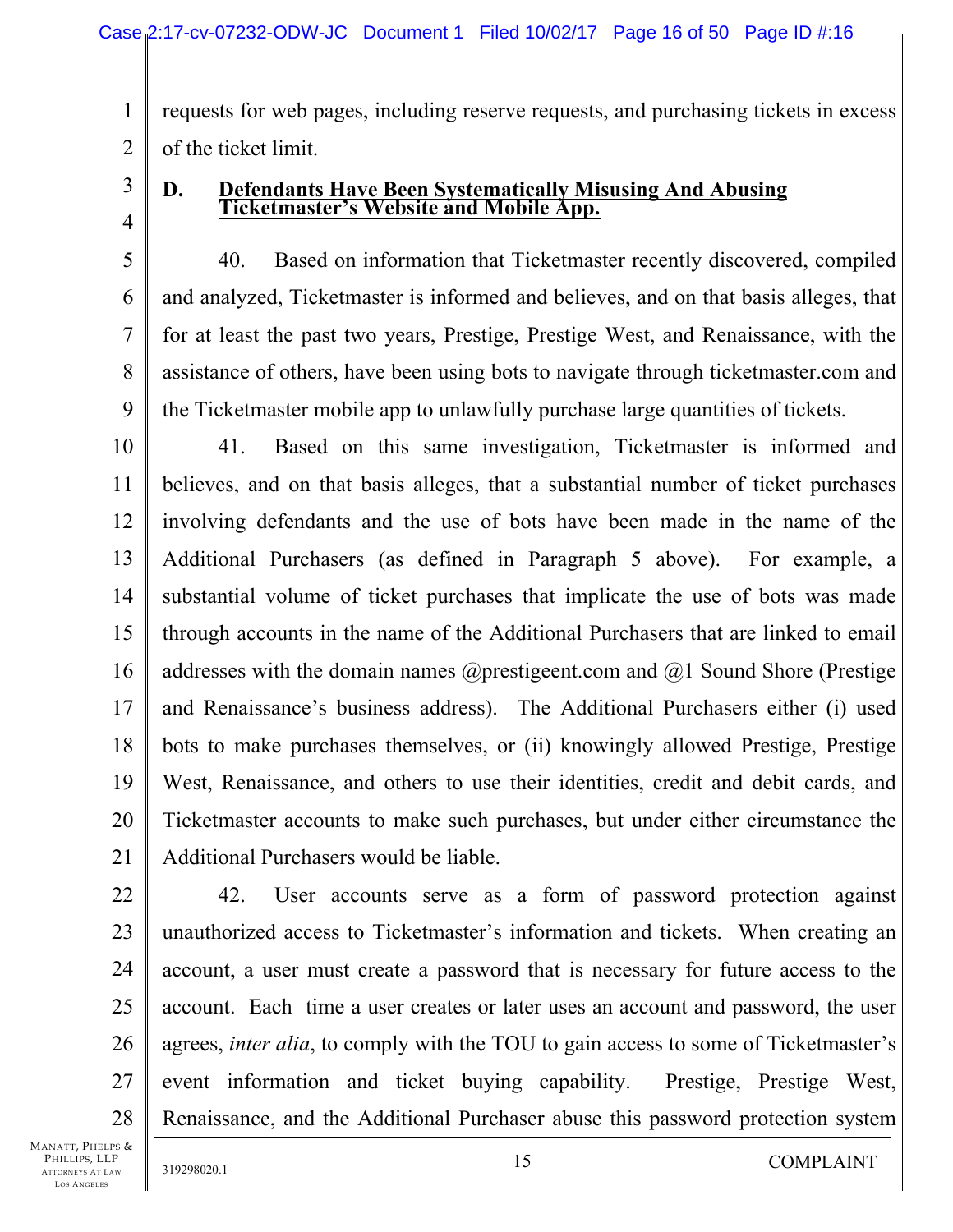1 2 3 4 5 by creating and using dummy accounts and passwords, thereby compromising the equity of the ticketing system, violating the TOU, and exceeding the scope of the license granted by the TOU. Therefore, Prestige, Prestige West, Renaissance, and the Additional Purchasers' access to the Ticketmaster website and mobile app is without authorization.

6 7 8 9 10 11 12 13 14 15 16 17 18 43. While the tactics used by Prestige, Prestige West, and Renaissance, with the assistance of the Additional Purchasers and others, have evolved over time, Ticketmaster is informed and believes, and on that basis alleges, that tactics recently employed by Prestige, Prestige West, and Renaissance have included the rental of high speed bandwidth and storage from colocation facilities in conjunction with various techniques intended to obfuscate the attacker's identity. Third-party colocation facilities provide space, power, cooling, and physical security for servers, storage, and networking equipment of various firms. Once a firm drops off content at a colocation facility, the content can be connected to a variety of telecommunications and network service providers. Colocation facilities are not themselves Internet service providers ("ISPs"), but rather provide users of the facilities with fast internet speeds by allowing them to bypass much of the traditional Internet infrastructure provided by an ISP.

44. Ticketmaster is informed and believes, and on that basis alleges, that Prestige, Prestige West, and Renaissance used at least five colocation facilities, with minimal costs, to store their bots and gain access to high speed bandwidth that is unavailable to the average ticket purchaser. For example, a majority of the tickets available on Ticketmaster's platforms for the *Mayweather v. Pacquiao* boxing match were bought and traced back to five colocation providers: Desert Cloud LLC, Nth Air, NSI Hosting, Mac MINI Colos, and Galaxy Internet. Using the names, addresses, and email addresses given at the account creation phase, Ticketmaster traced the ticket purchases made though these five colocation providers to Prestige, Prestige West, Renaissance, and the Additional Purchasers.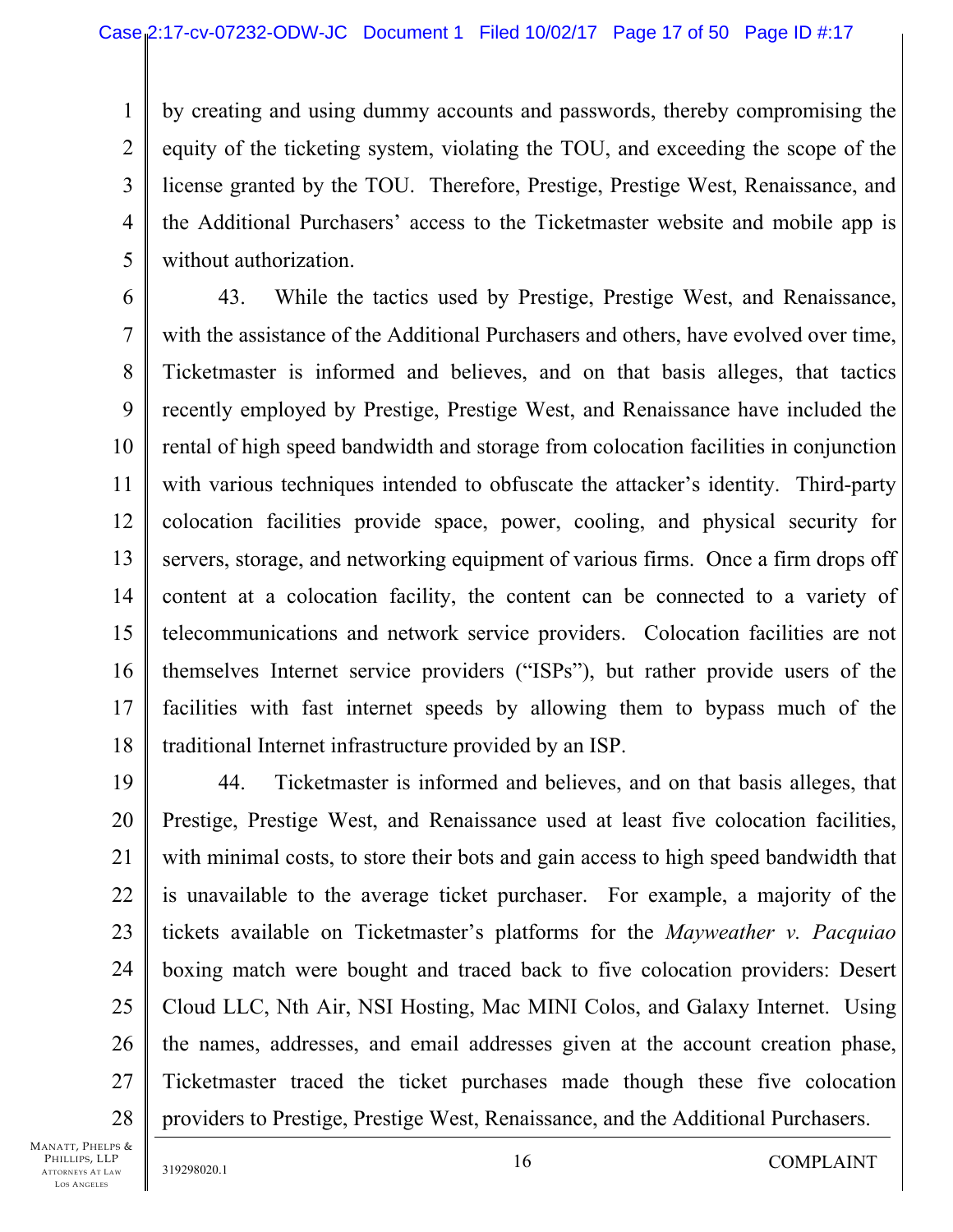1 2 3 4 5 6 7 8 9 10 11 12 13 14 45. Ticketmaster is informed and believes, and on that basis alleges, that Prestige, Prestige West, and Renaissance also launch thousands of concurrent and recurring reserve requests for tickets for specific events. When a reserve request is made, the Ticketmaster system will temporarily set aside tickets matching the request, to give the user time to complete the purchase of the tickets. In the normal course, the Ticketmaster system will release such tickets from reserve if the purchase is not completed within a set time, thereby making them available to other purchasers. However, defendants, by using bots to regenerate reserve requests at a speed that legitimate consumers honoring the TOU cannot match, simply grab the same—or similar—tickets again and thus continue to place large quantities of tickets on temporary reserve while deciding which tickets, and how many, to purchase. When deployed during the first sale for a popular event, this practice of making rapid, excessive, and repeated reserve requests creates a severe artificial shortage of tickets available to satisfy reserve requests by legitimate consumers.

15 16 17 18 19 20 21 22 46. Throughout that time, these defendants repeatedly and systematically requested and copied more than 1000 pages of the website and mobile app in applicable 24-hour periods, made more than 800 reserve requests in applicable 24 hour periods, and accessed, reloaded or refreshed transactional events or ticketing pages and made other requests to transactional servers more than once during applicable 3-second intervals. This conduct placed, and continues to place, a heavy load on Ticketmaster's infrastructure, and far exceeds the scope of the license granted by the TOU.

23 24 25 26 27 47. Ticketmaster is informed and believes, and on that basis alleges, that many of defendants' ticket purchases involved ticket quantities far in excess of stated ticket limits, and that most if not all of these wrongfully acquired tickets were purchased for the commercial purpose of reselling them for a profit through various means, including, for example, through StubHub.com and other ticket resale sites.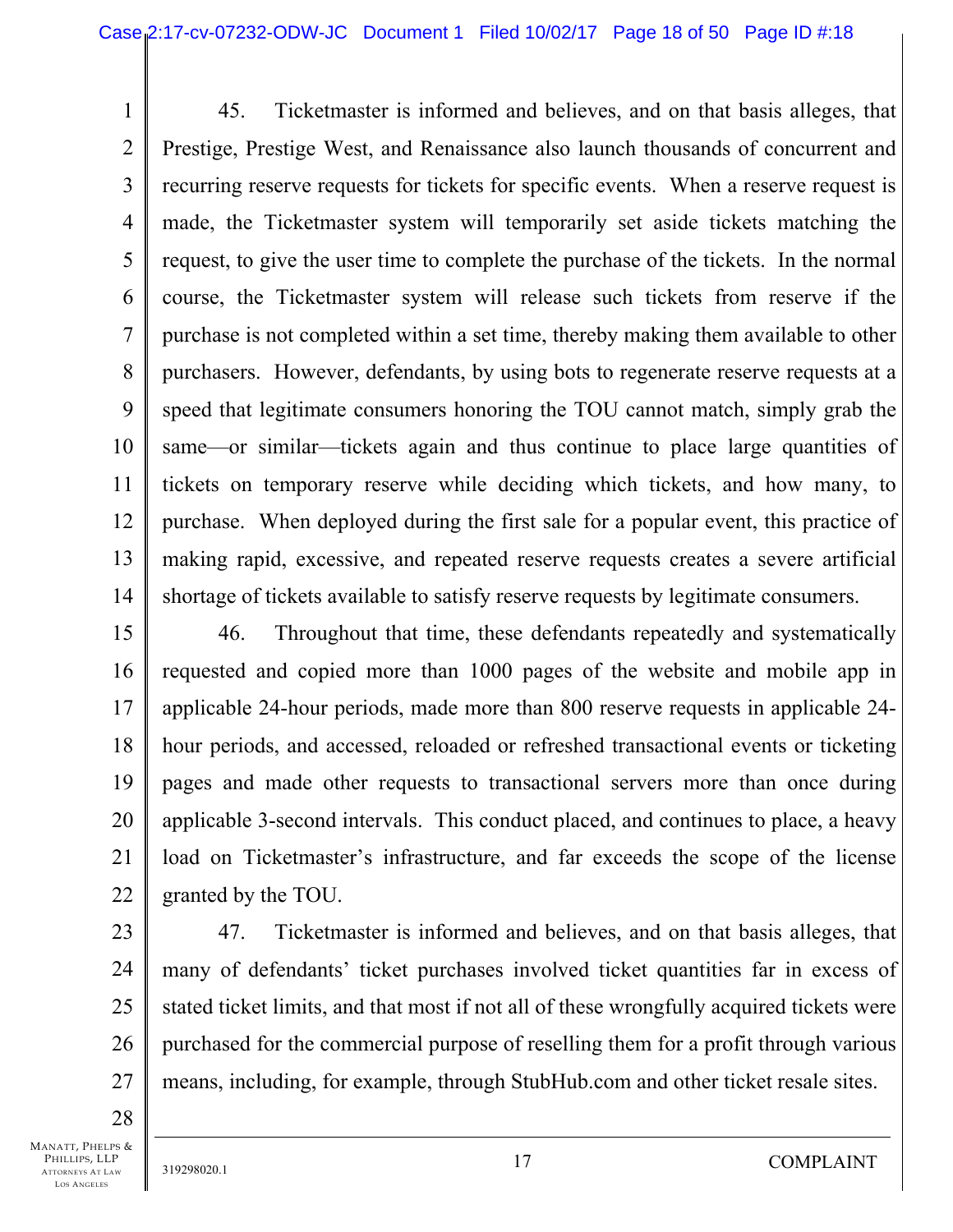1 2 3 4 5 6 7 8 9 10 48. Ticketmaster is informed and believes, and on that basis alleges, that Prestige, Prestige West, Renaissance, and Additional Purchasers' bots utilized random number and letter generators to improperly gain access to events (*e.g.*, presales) that required special codes generally granted only to preferred Ticketmaster customers. These defendants also likely used these random number and letters generators to mirror and defeat Ticketmaster's own internal practice of assigning unique identification numbers to users. Such unlawful practices allowed these defendants to hide their identities; Ticketmaster's internal system could not differentiate between its own numbers and the fake numbers generated by defendants' bots. These practices violate the TOU.

11 12 13 14 15 49. Ticketmaster is informed and believes, and on that basis alleges, that Prestige, Prestige West, Renaissance, and the Additional Purchasers re-sold tickets bought from Ticketmaster's website and mobile app. This conduct required these defendants to reproduce the tickets in a new medium, which is another violation of the TOU.

16 17 18 19 20 21 22 23 24 25 26 27 28 50. Throughout the course of their misconduct, Prestige, Prestige West, Renaissance, and the Additional Purchasers had ample opportunity to review Ticketmaster's TOU, and each of them repeatedly assented to those terms, expressly and impliedly. Ticketmaster is informed and believes, and on that basis alleges, that these defendants not only expressly assented to the TOU when creating various online accounts, but the defendants regularly visited, or oversaw other persons in visiting, the website and mobile app. During each of these visits, defendants have been repeatedly reminded of the TOU and have been invited to review them. For example, from January to August 2016, accounts tied to Prestige, Prestige West, Renaissance, and Additional Purchasers visited or "hit" the Ticketmaster mobile app around six million times. Thus, defendants have likely had millions of opportunities to view the TOU, that they agreed to, with every ticket purchase.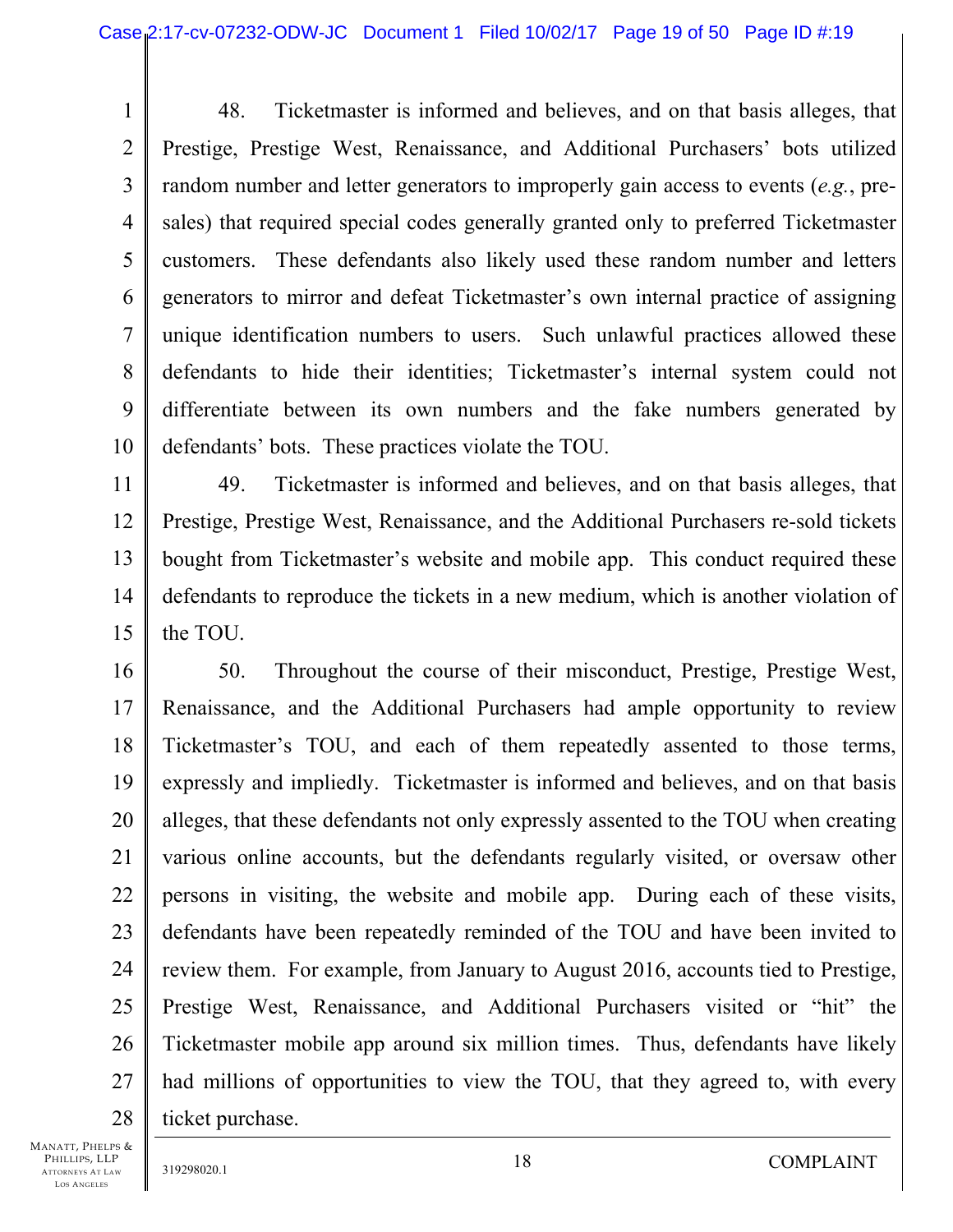1 2 3 4 5 6 7 8 9 10 11 51. Throughout this course of misconduct, Prestige, Prestige West, Renaissance, and the Additional Purchasers attempted to evade Ticketmaster's efforts to prevent the use of bots. Although many bots cannot decipher and retype the random characters or images generated by the CAPTCHA security program utilized on ticketmaster.com, and thus cannot proceed past that screen to complete a ticket transaction, some bots are designed to circumvent CAPTCHA while others are built to present the CAPTCHA to a remote human at a "CAPTCHA farm" to complete the challenge. Ticketmaster is informed and believes, and on that basis alleges, that Prestige, Prestige West, Renaissance, and the Additional Purchasers used (or substantially assisted in the use of) such devices or methods for at least the past two years.

12 13 14 15 16 17 18 19 20 21 52. The Ticketmaster system is designed to detect the presence of a bot. In these cases, the system may block the attacker at different places in the technology stack and may generate further messages and warnings to the user explaining that the use of such devices is prohibited. If detected, the attacker is not allowed to continue. Ticketmaster is informed and believes, and on that basis alleges, that its system likely generated such messages in response to bots used by Prestige, Prestige West, Renaissance, and the Additional Purchasers. However, those defendants ignored these messages, and instead continued to unlawfully use bots to navigate through the Ticketmaster website and mobile app and wrongfully acquire tickets.

27 53. The Ticketmaster system is also designed to disallow the progress of a bot when such a device is detected. Ticketmaster is informed and believes, and on that basis alleges, that Ticketmaster's system disabled bots used by Prestige, Prestige West, Renaissance, and the Additional Purchasers. However, Ticketmaster is informed and believes, and on that basis alleges, that in each such instance, defendants simply deployed a new bot from a different application server,

28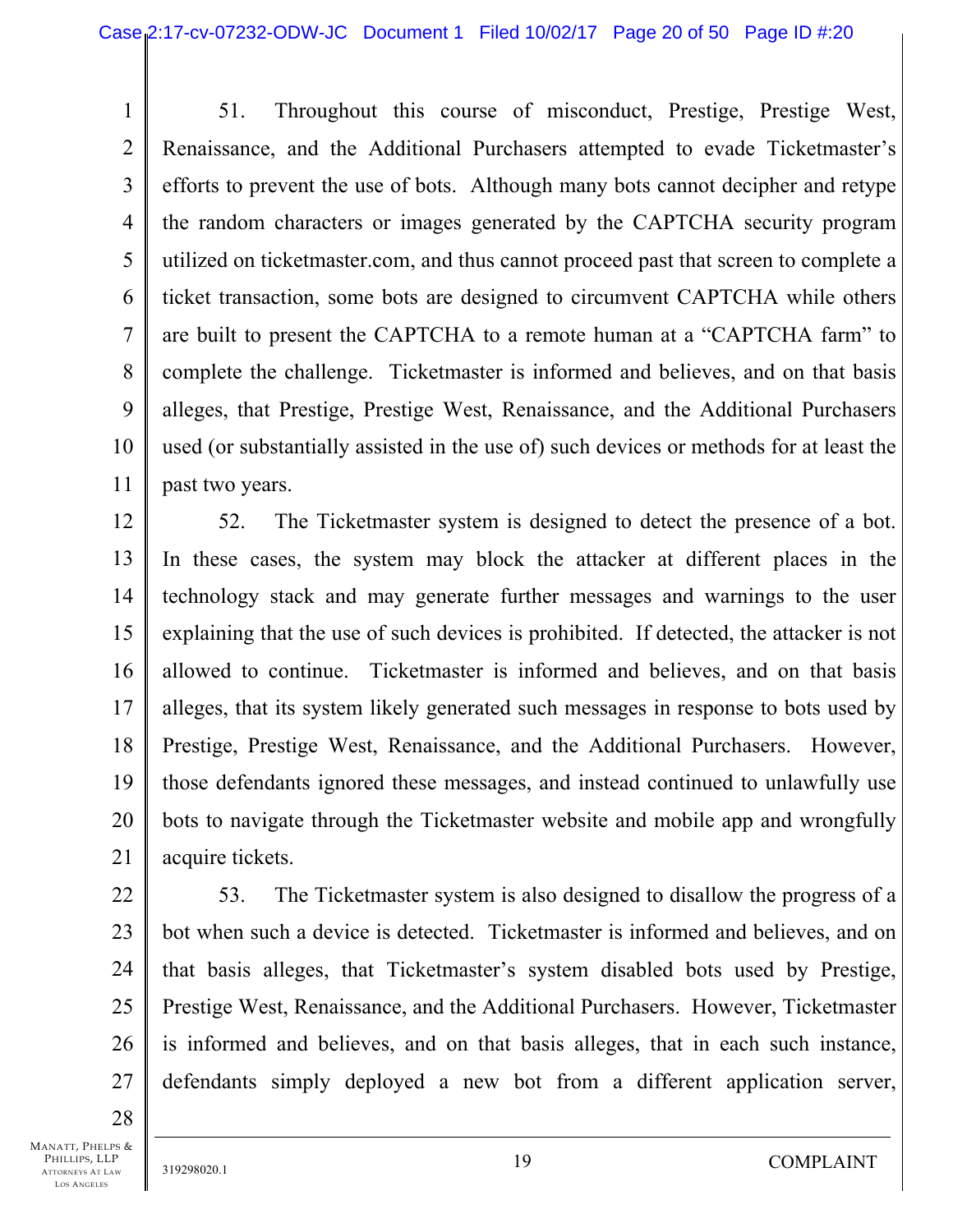1 2 colocation facility, and/or IP address, or other mechanism, effectively continuing their unauthorized use of the Ticketmaster system.

3

4

5

6

7

8

9

11

10 54. Ticketmaster diligently attempts to identify and stop the users of bots, but some bot-users go to great lengths to deceive Ticketmaster. Ticketmaster is informed and believes, and on that basis alleges, that Prestige, Prestige West, Renaissance, and the Additional Purchasers used many different names, credit cards, IP addresses, and email addresses to purchase tickets from Ticketmaster. In addition, Ticketmaster is informed and believes, and on that basis alleges, that these same defendants systematically removed data from the computers they use to access ticketmaster.com, such as by cleaning out the "cookies" on the computers. This conduct hinders Ticketmaster's ability to identify repeat visitors to the site.

12 13 14 15 16 17 18 19 20 21 22 23 24 25 55. Thus, it was not until recently that Ticketmaster was able to fully understand the breadth of the harm caused by Defendants' conduct. Ticketmaster noticed unusual bot activity almost two years ago during the *Mayweather-Pacquiao* ticket sale, which Ticketmaster was able to trace to Prestige. Since that time, Ticketmaster expended significant resources to identify other purchases by Prestige, Prestige West, Renaissance, and Additional Defendants that involved the use of bots, and has now assembled the information necessary to link Prestige, Prestige West, Renaissance, and the Additional Purchasers to hundreds of thousands of ticket purchases involving the use of bots. Ticketmaster's records show that, from January 2015 through September 2016, Prestige, Prestige West, and Renaissance, with assistance from some, if not all, of the Additional Purchasers, made at least 313,528 orders using 9,047 different accounts. Each of these orders harmed Ticketmaster and inhibited human consumers from using and enjoying the benefits of Ticketmaster's ticket purchasing platform.

26

# **E. Defendants Ignored Ticketmaster's Cease and Desist Letter.**

27 28 56. After tracing the bot-related ticket purchases for the *Mayweather-Pacquiao* boxing match to Prestige, Ticketmaster sent a cease and desist letter in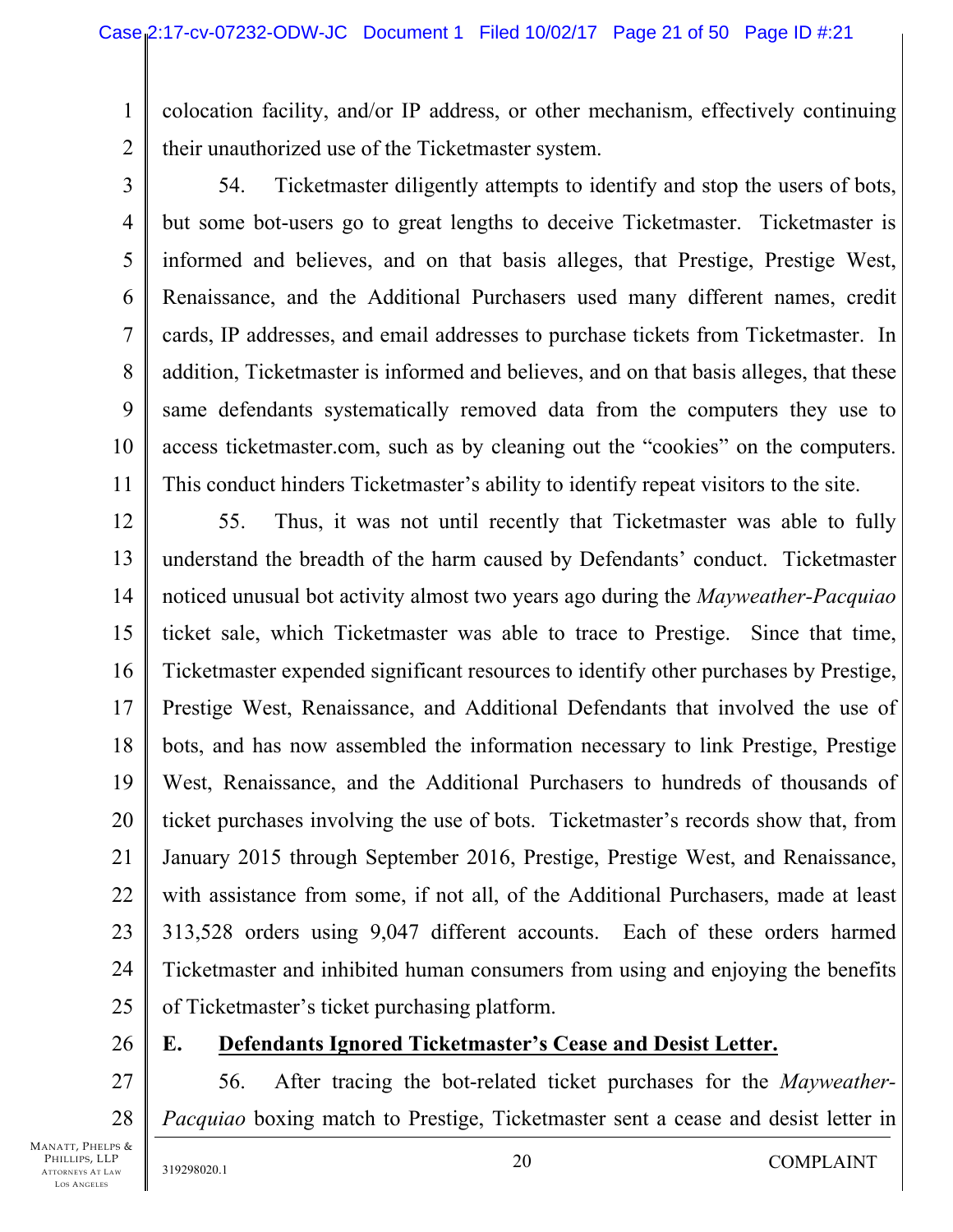1 2 3 4 5 6 7 8 May 2015 to defendant Nicholas Lombardi at Prestige. The letter described some of the evidence that linked Prestige to the improper ticket purchases and outlined violations of Ticketmaster's TOU. The letter also noted a violation of Ticketmaster's Purchase Policy, which limits the number of tickets a user may purchase for a particular event. The letter closed by demanding that Mr. Lombardi, Prestige, "and any other companies or individuals under [their] direction or control cease and desist from any further violations of Ticketmaster's rights." (A copy of the May 2015 cease and desist letter is attached hereto as Exhibit "E.")

9 10 11 12 13 14 15 16 17 18 19 20 57. Mr. Lombardi acknowledged receipt of the cease and desist letter, but Defendants' injurious conduct nevertheless continued. For example, Ticketmaster is informed and believes, and on that basis alleges, that Prestige, Prestige West, Renaissance, and Additional Purchasers used bots and colocation servers to purchase approximately 30,000 tickets to the New York stage play, *Hamilton*, after receipt of Ticketmaster's cease and desist letter. Defendants often bought between thirty and forty percent of Ticketmaster's available inventory of tickets for particular shows of *Hamilton*. Prestige, Prestige West, Renaissance, and Additional Purchasers' unauthorized access of Ticketmaster's website and mobile app forced Ticketmaster to expend additional resources, including increasing its security measures to identify and prevent these defendants from continuing to purchase large volumes of tickets using bots.

21 22

#### **F. Defendants Have Violated State Laws and an Agreement with the New York Attorney General.**

23 24 25 26 27 58. The use of bots and other software to circumvent security measures on a ticket retail platform violates California and New York law. *See, e.g.*, Cal. Bus. & Prof. Code § 22505.5; Cal. Penal Code § 502; N.Y. Arts and Cult. Aff. Law § 25.24. Ticketmaster's TOU requires users to comply with all applicable laws. Accordingly, Defendants' use of bots to purchase tickets on Ticketmaster's website

28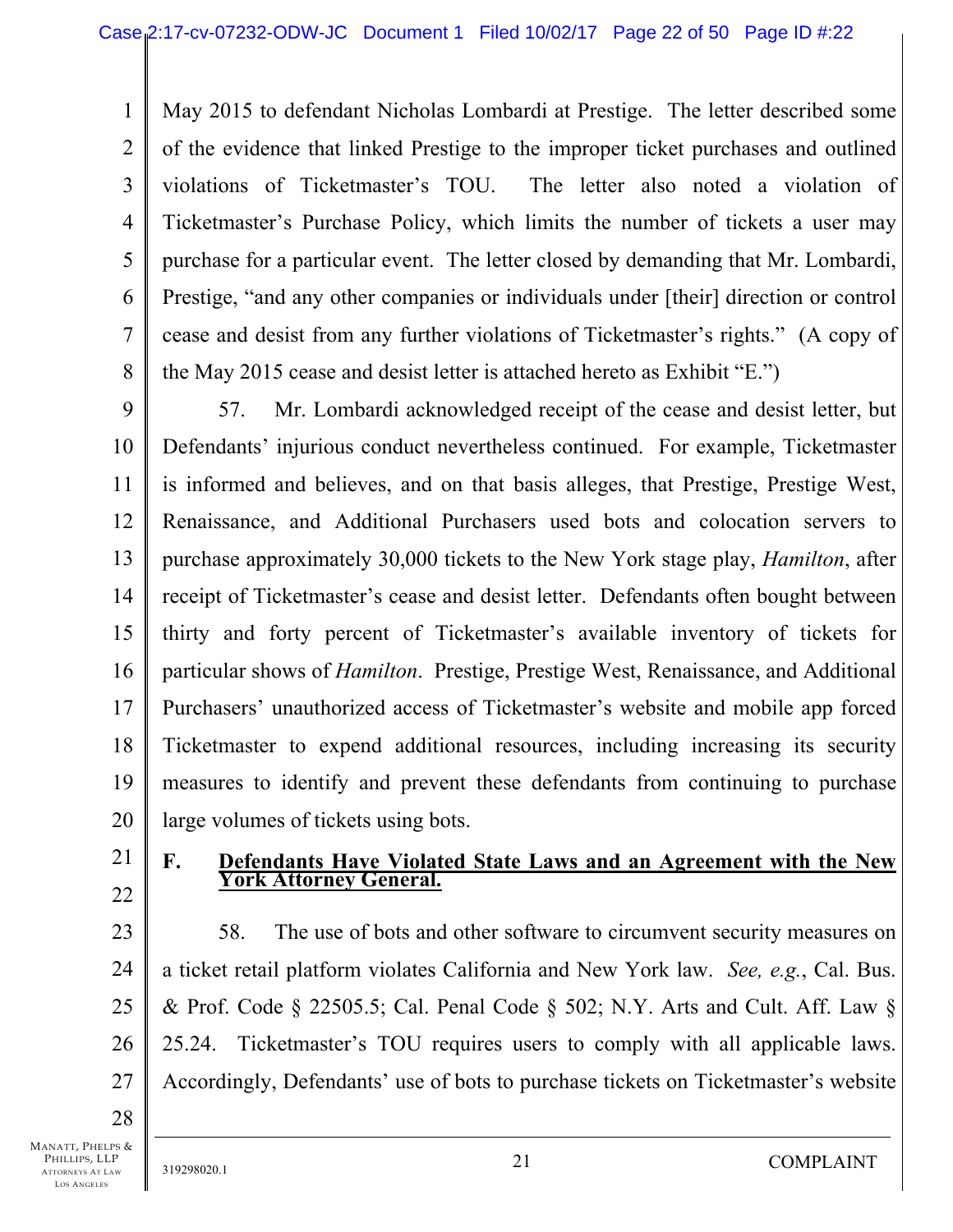1 2 and mobile app breached the TOU because Defendants acted contrary to applicable state law.

- 3 4 5 6 7 8 9 10 11 12 13 14 15 16 17 18 19 20 21 22 59. In May 2017, Renaissance agreed to pay \$3.35 million as part of a settlement with the New York Attorney General based on its illegal use of bots to buy large quantities of tickets to New York events for re-sale to the public. The New York Attorney General's office posted the following press release regarding Renaissance's bot use: Attorney General Schneiderman's investigation found that Prestige Entertainment ran one of the largest ticket purchasing and reselling operations in the United States. Prestige Entertainment used at least two different bots and thousands of credit cards and Ticketmaster accounts to purchase tickets to New York shows. Prestige Entertainment also bought IP addresses from online IP proxy services to evade detection of its bots by retail ticket marketplaces such as Ticketmaster.com. Prestige Entertainment used all of its illegal advantages to great effect, purchasing huge quantities of tickets to popular shows. 60. In addition to the substantial payment, Renaissance agreed to "abstain from using bots" to purchase tickets for New York events. Yet Ticketmaster is informed and believes, and on that basis alleges, that Renaissance continues to use bots to buy tickets to New York events after the announcement of that settlement, thereby violating its settlement agreement with the state of New York. **G. Does 7-10 Have Facilitated the Misconduct of the Other Defendants.**  61. Does 7-8 facilitated the misconduct of Prestige, Prestige West, Renaissance, and the Additional Purchasers. Ticketmaster is informed and
- 23 24 25 26 27 28 believes, and on that basis alleges, that for at least the past two years, defendants Does 7-8 developed, marketed and sold software applications that enable users like these defendants to employ bots to unlawfully and improperly access Ticketmaster's website and mobile app in order to quickly purchase large quantities of tickets in violation of the TOU. These bots are designed to, and do, circumvent CAPTCHA and other security measures on Ticketmaster's website and mobile app.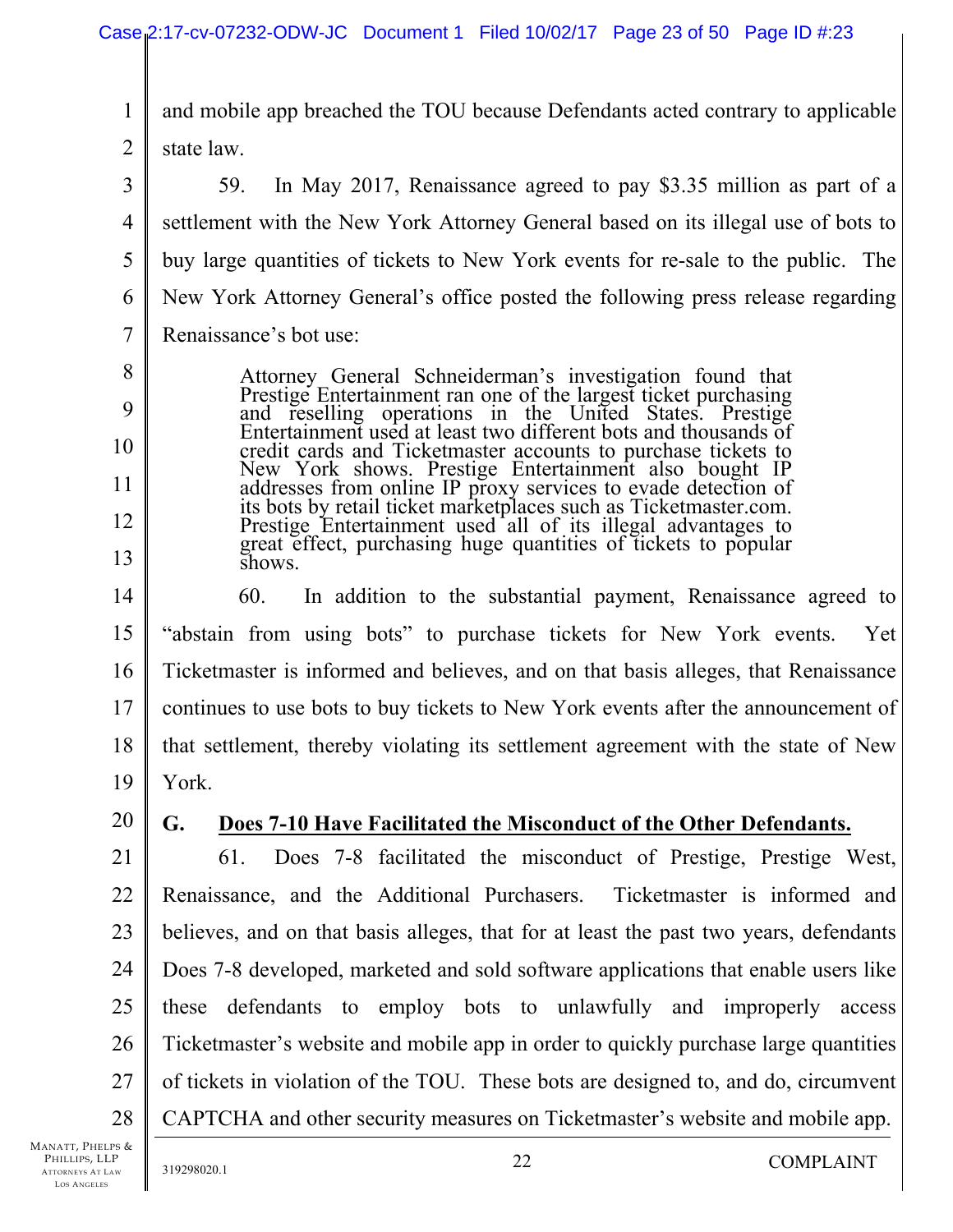1 2 3 4 5 6 7 8 9 10 11 12 13 14 62. Ticketmaster is informed and believes, and on that basis alleges, that Does 7-8 visited ticketmaster.com and Ticketmaster's mobile app to develop these computer programs; thus, Does 7-8 repeatedly visited the Ticketmaster homepage, Ticketmaster mobile app, and ticket purchase pages, which repeatedly reminded Does 7-8 of the governing TOU. Ticketmaster is also informed and believes, and on that basis alleges, that Does 7-8 purchased tickets on ticketmaster.com when testing their computer programs, and thus clicked on the "Accept and Continue" button on the ticket purchase page with each purchase. Ticketmaster is also informed and believes, and on that basis alleges, that Does 7-8 also purchased tickets on Ticketmaster's mobile app and therefore, consented to the TOU when creating an account and searching for tickets. Each and every viewing of the ticketmaster.com homepage and purchase page, as well as views on the mobile app's ticket search page, caused a copy of the pages containing a TOU disclaimer to be copied on defendants' computers, phones or tablets.

15 16 17 18 19 20 21 22 23 24 25 26 27 28 63. Does 9-10 further facilitated the misconduct of Prestige, Prestige West, Renaissance, and the Additional Purchasers by purchasing tickets from the defendants. Does 9-10 knew or recklessly disregarded that Prestige, Prestige West, Renaissance, and the Additional Purchasers acquired tickets in violation of the TOU and Ticketmaster's rights. In that regard, Ticketmaster is informed and believes, and on that basis alleges, that defendants Does 9-10 visited Ticketmaster's website and mobile app themselves and purchased tickets on the site; thus, Does 9- 10 had ample opportunity to review Ticketmaster's TOU and assented to its terms, expressly as well as impliedly. Does 9-10 knew or recklessly disregarded that Prestige, Prestige West, Renaissance, and the Additional Purchasers violate the same TOU to obtain the tickets that sell to Does 9-10. When Does 9-10 resell the same tickets to consumers for a profit, they further violate the TOU. Does 9-10 induce and actively encourage Prestige, Prestige West, Renaissance, and the Additional Purchasers to obtain tickets in violation of Ticketmaster's rights.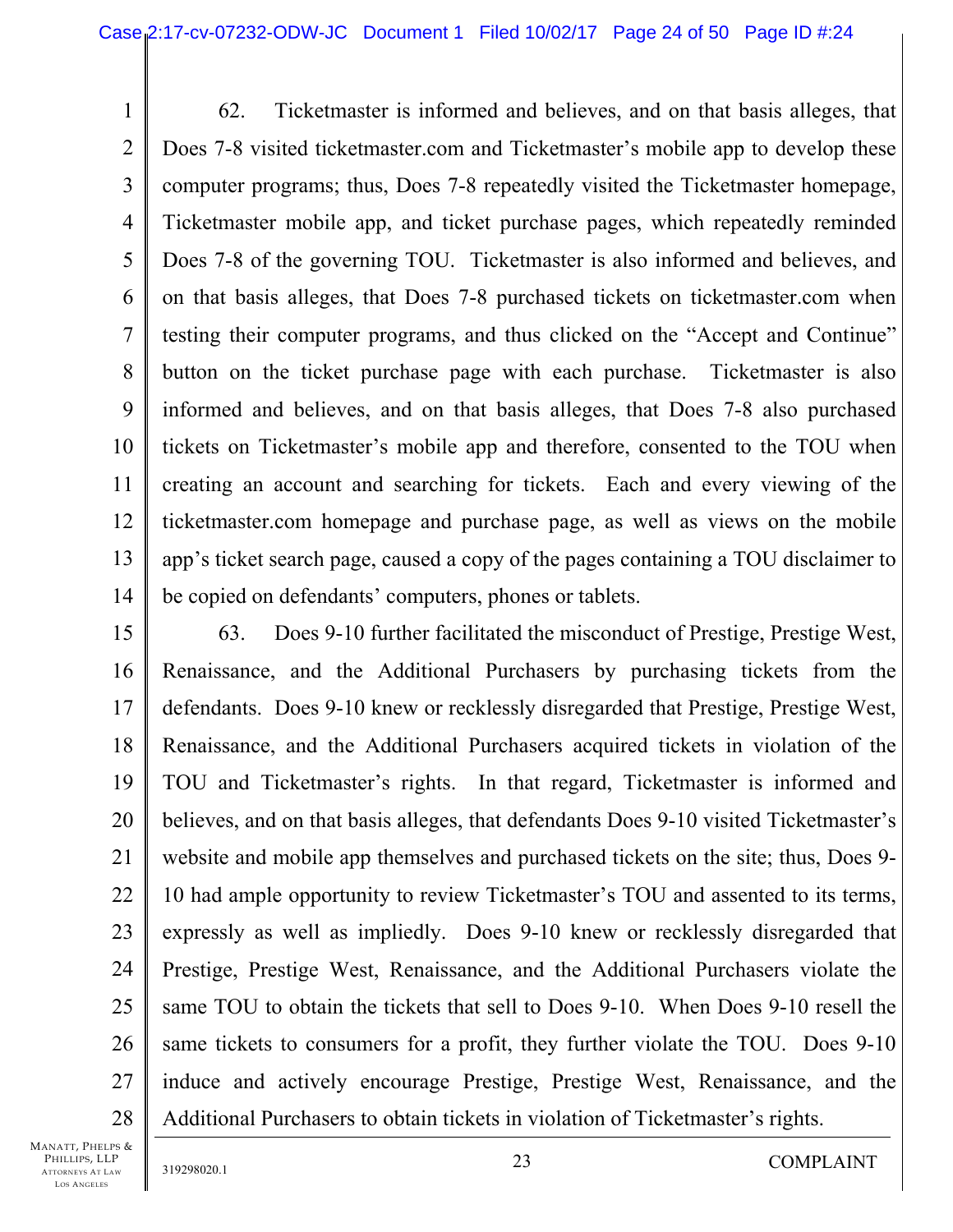1 2 3 64. To the extent that Does 9-10 reproduced the tickets acquired from Prestige, Prestige West, Renaissance, and the Additional Purchasers for their own commercial purposes, Does 9-10 violated the TOU on that basis as well.

**H. Defendants' Misuse And Abuse Has Harmed Ticketmaster's Website, Mobile App And Operations.** 

6 7 8 9 10 11 12 13 14 15 16 17 18 65. Ticketmaster has been harmed, and continues to be harmed, by the use of bots by Prestige, Prestige West, Renaissance, the Additional Purchasers, Does 7- 8, and others. To meet the demands of consumers and its own clients, Ticketmaster must provide an equitable ticket distribution system that affords all consumers a fair opportunity to acquire the best available tickets for events. The use of bots undermines this effort, because bots can navigate through Ticketmaster's website and mobile app and reserve and purchase tickets at a speed that legitimate consumers cannot match. For example, Ticketmaster is informed and believes, and on that basis alleges that, in the first minute of a particular *Hamilton* sale, Defendants completed 11 orders; by the end of the second minute, Defendants completed 49 more orders. The inventory of tickets available to consumers who do not use bots is substantially diminished, which has led some consumers to question Ticketmaster's ability to ensure a level playing field for the purchase of tickets.

19 20 21 22 23 24 25 26 27 28 66. Bots inundate the Ticketmaster system with thousands of ticket requests. By causing an excessive number of tickets to be placed temporarily on reserve, defendants not only diminish the inventory of tickets available for legitimate consumers, but impede Ticketmaster's or its clients ability to properly monitor ticket sales. Ticket sales influence a variety of decisions, including whether to open more seats for sale to the public, or to move the unsold tickets to other distribution channels. The artificially high volume of tickets revolving in and out of reserve status due to bot activity makes it difficult for Ticketmaster's clients to gauge how well tickets for an event are actually selling. Moreover, clients are unable to determine the best time to offer tickets for sale. Ticketmaster is informed

MANATT, PHELPS & PHILLIPS, LLP ATTORNEYS AT LAW LOS ANGELES

4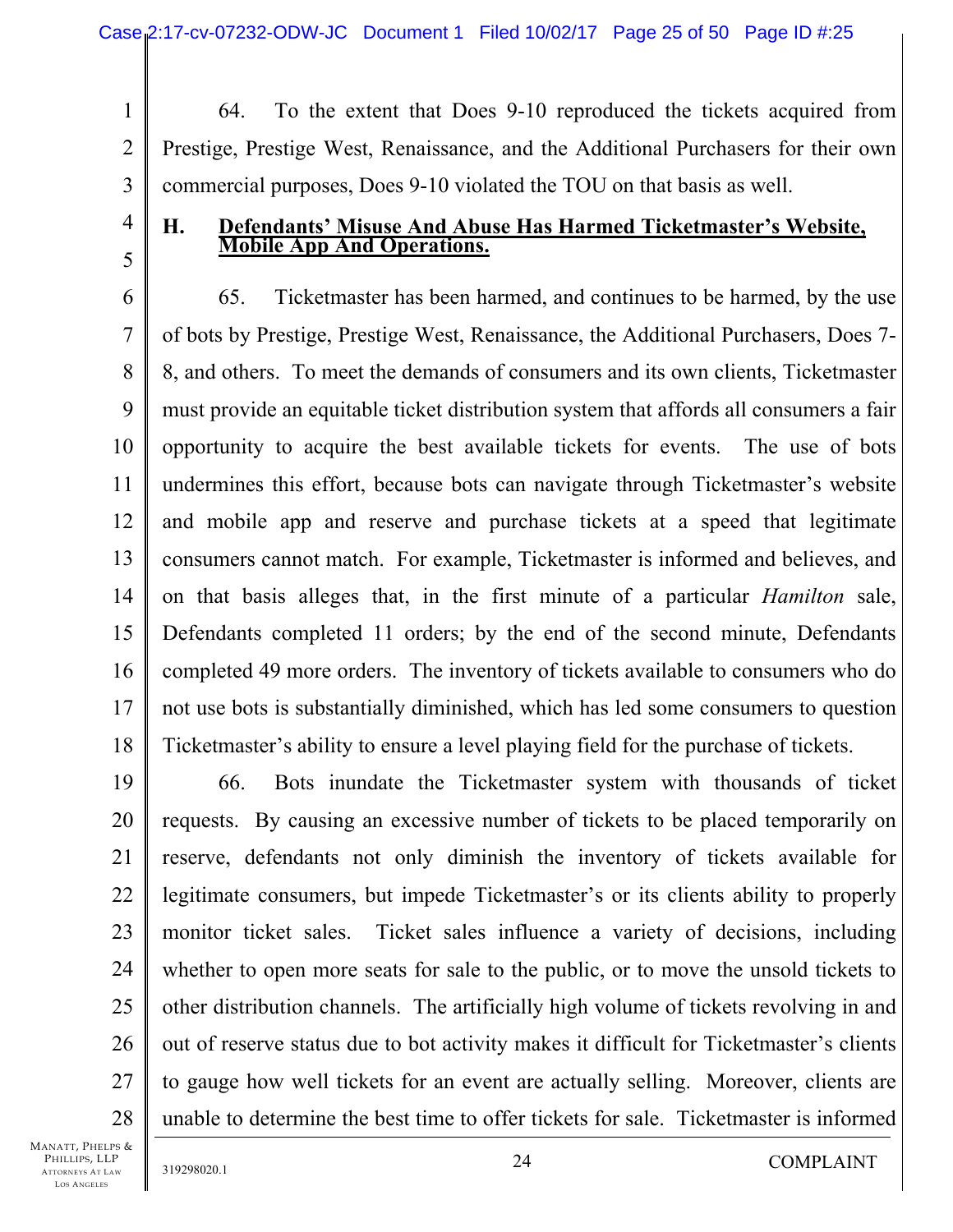1 2 3 and believes, and on that basis alleges, that Prestige, Prestige West, Renaissance, and the Additional Purchasers repeatedly and improperly extend the duration of reserve requests, which exacerbates the problems described above.

- 4 5 6 7 8 9 10 11 12 13 14 15 67. Users of bots also deprive Ticketmaster of revenue and revenue opportunities. For example, Ticketmaster's website is part of a carefully crafted business model that integrates other services and features into the ticket purchasing process. Ticketmaster designed its website and mobile app so that users will follow certain steps. In other words, users will view predetermined pages in the process of requesting and purchasing tickets. Based on this expected flow of traffic, Ticketmaster places advertisements on its website for various services, such as event parking and insurance, in an effort to increase revenue. Bots do not use traditional browsers and bypass the HTML code for these features; as a result, bot users may never view these offers. Furthermore, bots purchase enormous quantities of tickets, which reduces the number of legitimate consumers who will reach these up-sell pages.
- 16 17 18 19 20 21 22 68. Bots can alter the behavior of security features of the website and mobile app themselves. Normally, users receive automatic and temporary permission—in effect, a token—to make requests on the system. That token is automatically revoked if the pace of requests exceeds a certain speed or limit. However, by systematically deleting cookies on the user's system, bots enable the user to constantly assume a new identity and acquire new tokens even though that same user is far exceeding the stated request limit.
- 23 24 25 69. All of these problems involve, in one way or another, unauthorized reproduction and alteration of the Ticketmaster system, as well as deletion, destruction and alteration of data on the system.
- 26 27 28 70. Equally important, the use of bots diverts resources from the service of legitimate consumers. Ticketmaster must incorporate extraordinary actions to enhance the website and mobile app infrastructure to enable it to support all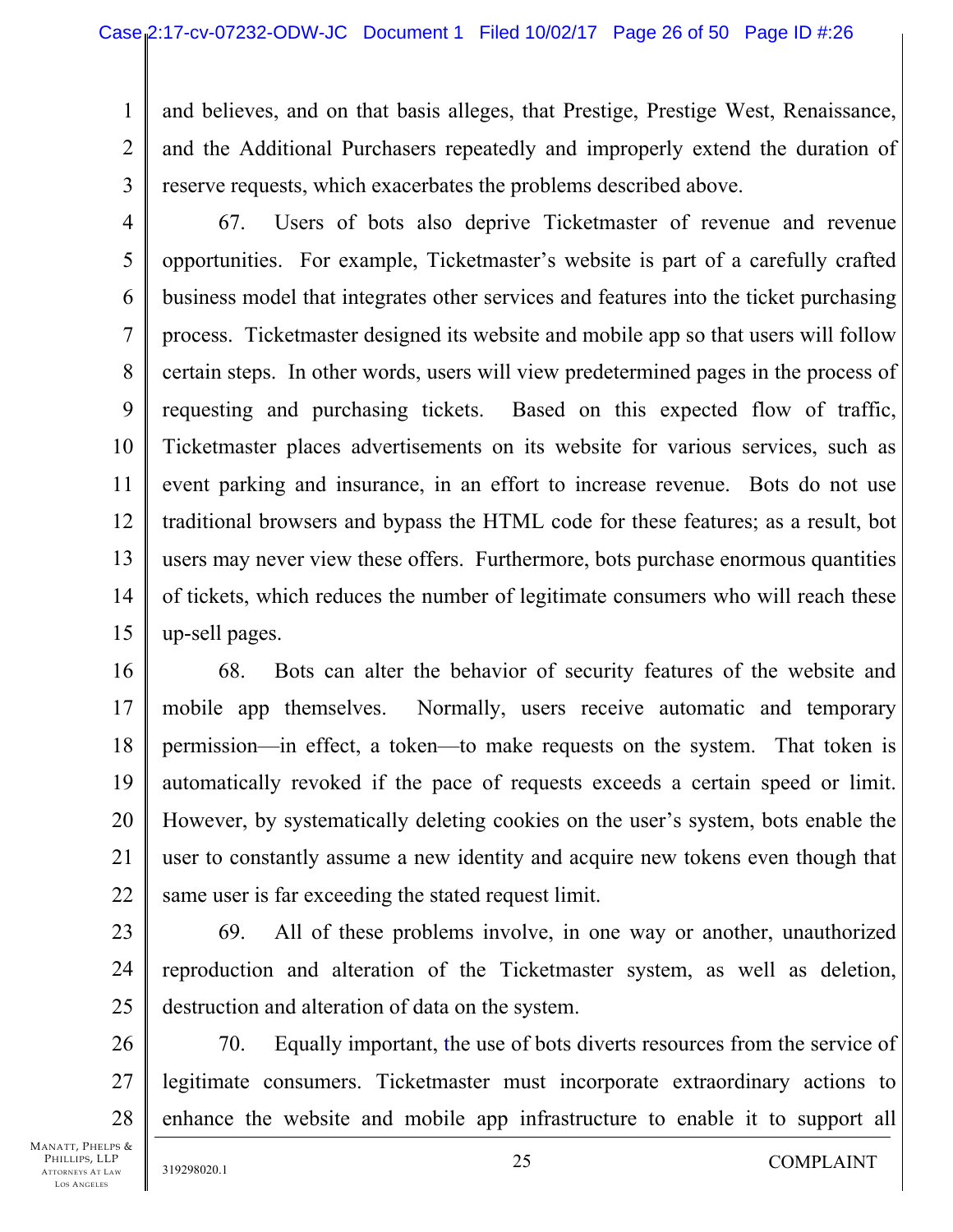1 2 3 consumer activity, including the artificial and inflated activity generated by bots. The use of these bots also significantly increases the costs of, among other things, data storage, computer processing, troubleshooting and system maintenance.

4

5 6 7 8 9 10 11 12 13 71. Defendants' unauthorized access of Ticketmaster's website and mobile app forced Ticketmaster to continually increase its security measures to identify and prevent these defendants from their ongoing scheme to purchase tickets using bots. Ticketmaster engineers began tracking Prestige, Prestige West, Renaissance, and Additional Purchasers' use of the Ticketmaster website and mobile app in order to assess the damage and respond accordingly. Ticketmaster has canceled as many orders obtained by Prestige, Prestige West, and Renaissance bots as possible, in accordance with the TOU; however, the cancellation led to delayed profits and a diversion of company resources. Ticketmaster has spent thousands of dollars analyzing, investigating, and responding to Defendants' actions.

14

15

16

17

18

#### **FIRST CLAIM FOR RELIEF Breach Of Contract**

#### **(Against Prestige, Prestige West, Renaissance, the Additional Purchasers, and Does 7-8)**

72. Ticketmaster alleges and incorporates by reference all of the preceding paragraphs.

19 20 21 22 23 24 25 26 27 73. At all relevant times, the home page and most other pages on ticketmaster.com informed users that their use of the ticketing service is subject to express terms and conditions set forth in the TOU, and that by continuing past the page in question, the user expressly and/or impliedly agrees to be bound by terms of the TOU. The mobile app also repeatedly alerts users to the TOU. Users have a reasonable opportunity to review the TOU upon first entering the website or mobile app, and they also have a reasonable opportunity to review the TOU during their use of the site or mobile app. The link to the TOU is displayed in such a manner as to provide consumers with clear notice of the existence of the TOU.

28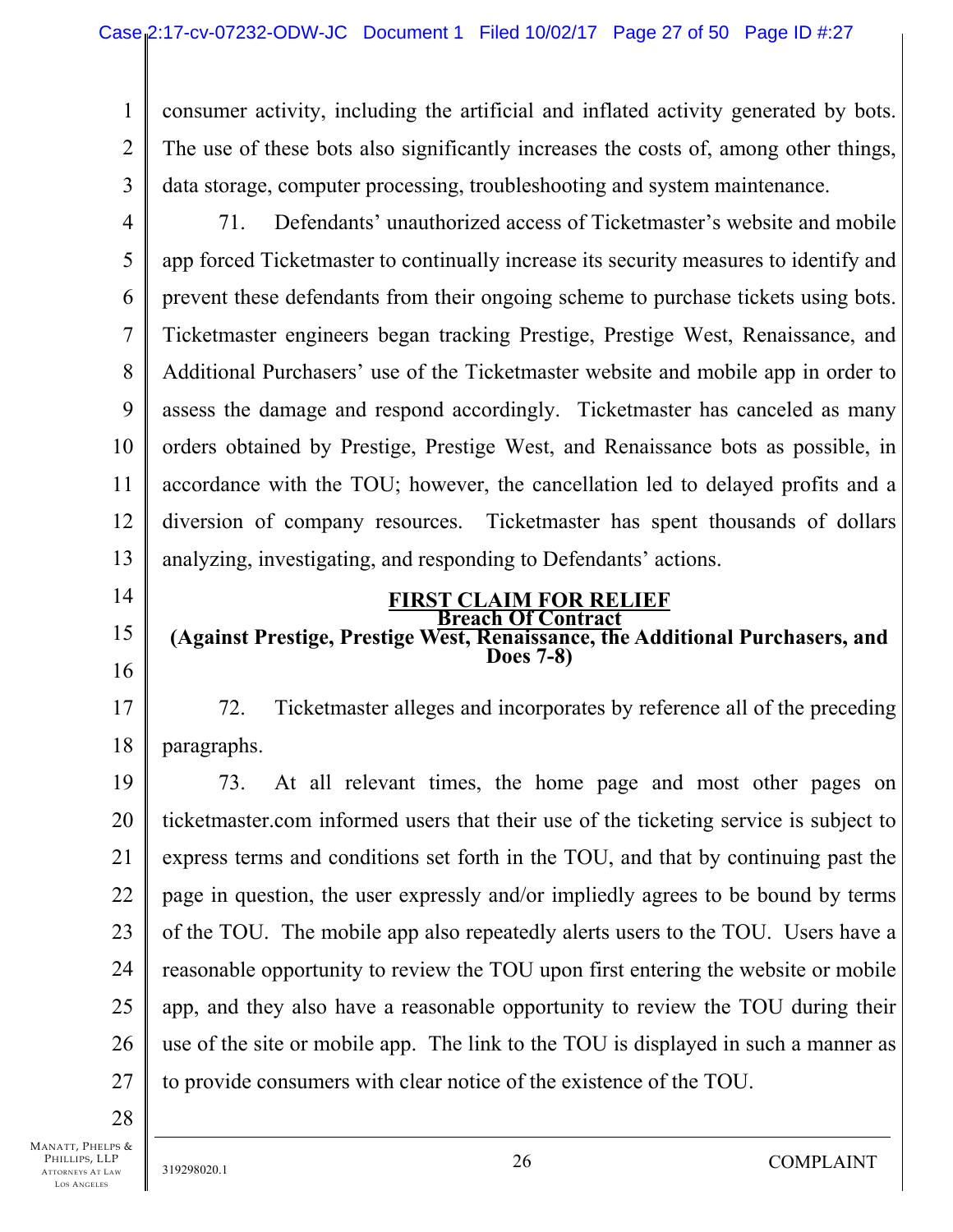1 2 3 4 5 74. Ticketmaster is informed and believes, and on that basis alleges, that Prestige, Prestige West, Renaissance, the Additional Purchasers, and Does 7-8, acting for themselves and for each other, expressly assented to the TOU when creating accounts on ticketmaster.com and the mobile app, as well as when the defendants submitted requests to purchase tickets.

6 7 8 75. The TOU prohibits, among other things, the use of bots, abusive use of the website and mobile app, and exceeding ticket limits. The provisions of the TOU are fair and reasonable.

9 10 76. Ticketmaster performed all conditions, covenants and promises required to be performed by it in accordance with the TOU.

11 12 13 14 15 16 17 18 77. Based on information that Ticketmaster recently discovered and compiled, Ticketmaster is informed and believes, and on that basis alleges, that for at least the past two years, Prestige, Prestige West, and Renaissance, by use of technology manufactured or otherwise provided by Does 7-8 (themselves also bound by the Terms of Use), repeatedly and systematically breached the TOU by using bots to access the website and mobile app and buy tickets, by buying tickets in quantities that exceed ticket limits, and by violating California and New York law in the process.

19 20 21 22 23 24 78. Ticketmaster is further informed and believes, and on that basis alleges, that the Additional Purchasers (all of whom are bound by the TOU) breached the TOU either by allowing Prestige, Prestige West, Renaissance, and others to use their identities, credit and debit cards, and Ticketmaster accounts to purchase tickets by the use of bots and in quantities that exceed ticket limits, or by using bots themselves to the same end.

25 26 27 28 79. Ticketmaster is informed and believes, and on that basis alleges, that Prestige, Prestige West, and Renaissance, along with the Additional Purchasers and Does 7-8 (directly or in concert with Prestige, Prestige West, and Renaissance), repeatedly and systematically placed an excessive load on Ticketmaster's system by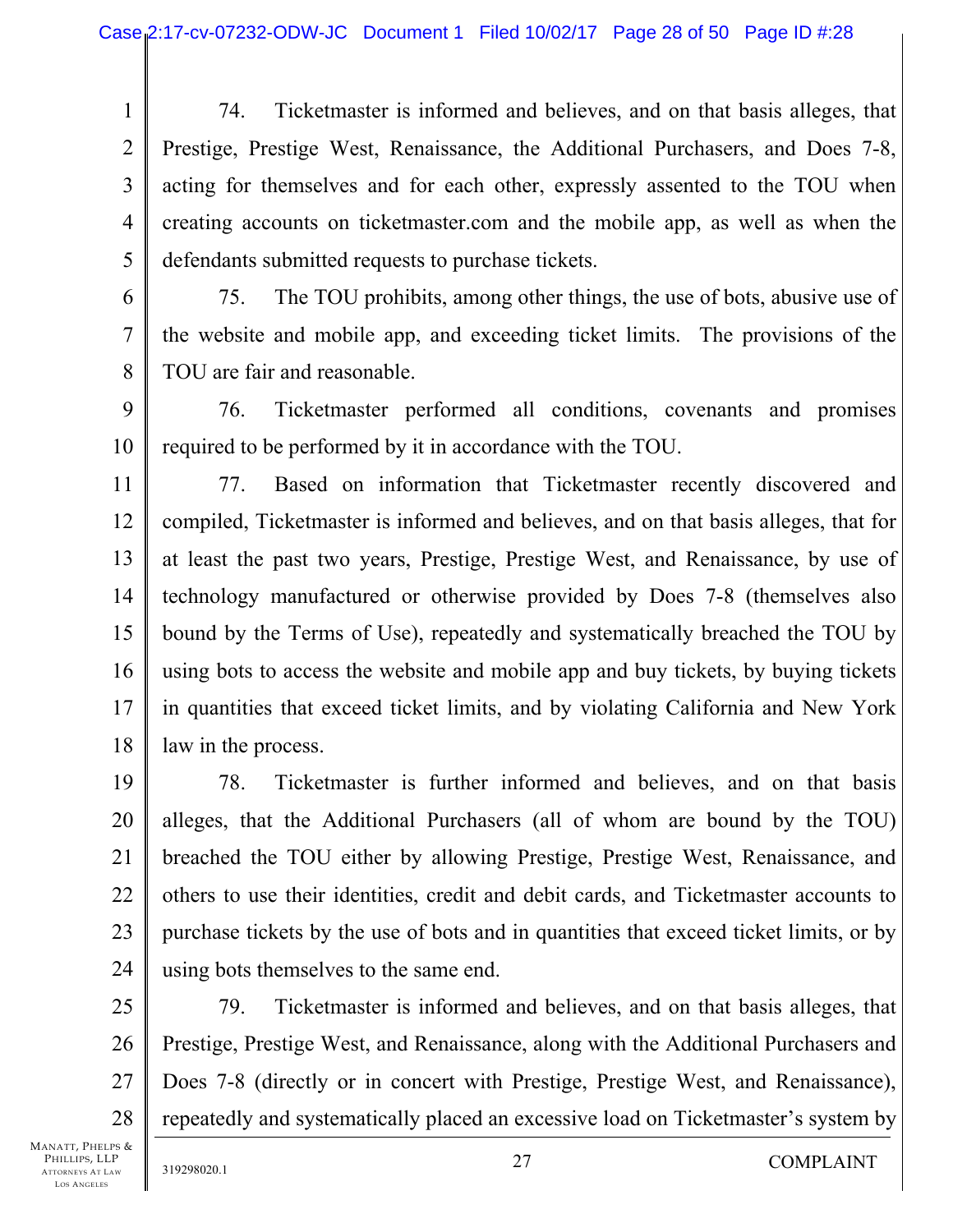1 2 3 4 5 requesting more than 1000 pages of the website in applicable 24-hour periods, making more than 800 reserve requests in applicable 24-hour periods, and accessing, reloading or refreshing transactional events or ticketing pages and making other requests to transactional servers more than once during applicable 3 second intervals.

6 7 8 9 10 11 80. Ticketmaster is informed and believes, and on that basis alleges, that Prestige, Prestige West, and Renaissance, along with the Additional Purchasers and Does 7-8 (directly or in concert with Prestige, Prestige West, and Renaissance), further violated the TOU by restricting other customers' use of the site through their abusive conduct, using number and letter generators to gain access to events, and buying and reproducing tickets for a commercial purpose.

12 13 14 15 16 81. It can be impracticable and extremely difficult to ascertain the damages from abusive use of Ticketmaster's website and mobile app. Therefore, Ticketmaster made a reasonable attempt to calculate damages caused by abusive use of its website and mobile app. The current version of the TOU contains the following liquidated damages provision that includes this formula:

> You agree that your abusive use of the Site may cause damage and harm to us, including impaired goodwill, lost sales and increased expenses. You also agree that monetary damages for your abusive use of the Site are difficult to determine and that if you, or others acting with you, request more than 1,000 pages of the Site or make<br>more than 800 reserve requests on the Site in any 24-hour<br>period, you, and those acting with you, will be jointly and<br>severally liable for liquidated damages in the am

- 24 25 26 27 82. Previous versions of the TOU included a substantially identical liquidated damages provision. For example, the immediately prior version stated as follows:
- MANATT, PHELPS & PHILLIPS, LLP 28

17

18

19

20

21

22

23

ATTORNEYS AT LAW LOS ANGELES

You agree that Abusive Use of the Site, as defined above, causes damage and harm to Ticketmaster in the form of, among other things, impaired goodwill, lost sales, and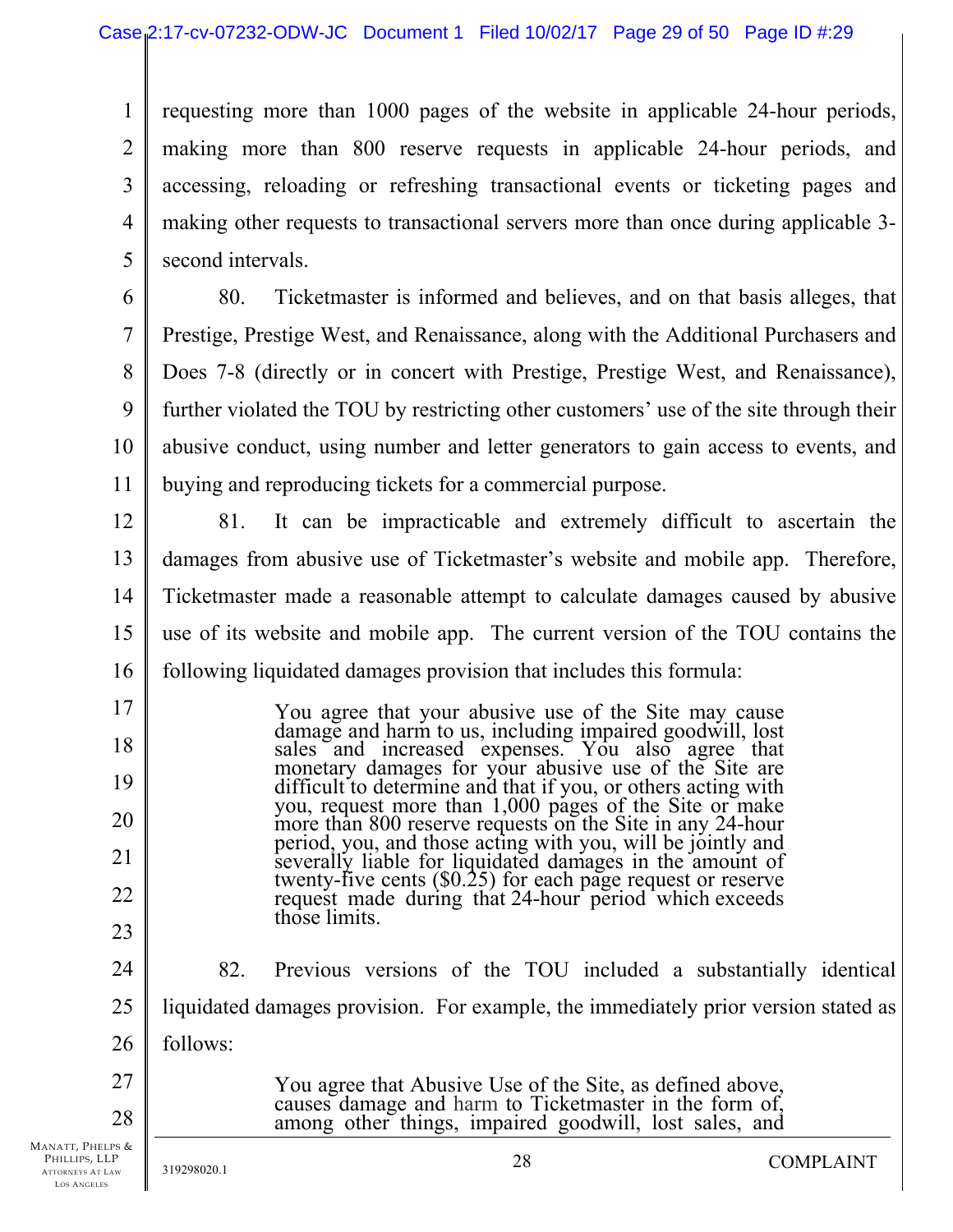increased expenses associated with responding to Abusive Use of the Site. You further agree that monetary damages for Abusive Use of the Site are difficult to ascertain and that proof of monetary damages for Abusive Use would<br>be costly and inconvenient to calculate. Accordingly you agree that liquidated damages are warranted for Abusive Use. Therefore, you agree that if you, or others acting in concert with you, alone or collectively request more than 1000 pages of the Site in any twenty-four hour period, you, and those acting in concert with you, will be jointly and severally liable for liquidated damages in the amount of twenty-five cents (\$0.25) per page request each time that a page request is made after that first 1000 during that twenty-four hour period. You also agree that this will be the measure of damages for any abusive use that occurred prior to this provision of these Terms being in effect.

10 11 12 13 14 15 16 83. Ticketmaster is entitled to liquidated damages in accordance with the foregoing provisions, in an amount to proven at trial when the full extent of these defendants' page requests and reserve requests is ascertained. In addition, Ticketmaster is entitled to compensatory damages, in an amount to be proven at trial, for (i) abusive conduct that falls outside the scope of the liquidated damages provision, and (ii) as an alternative to liquidated damages should the liquidated damages provision be unenforceable for any reason.

17 18 19 20 21 22 84. The TOU also provides that Ticketmaster is entitled to injunctive relief to enjoin violations of the TOU. The current version of the TOU provides in part as follows: "You agree that monetary damages may not provide us a sufficient remedy and that we may pursue injunctive or other relief for your violation of these Terms." Previous versions of the TOU contained a substantially similar, if not identical, provision.

23 24 25 26 27 28 85. The conduct of Prestige, Prestige West, Renaissance, the Additional Purchasers, and Does 7-8 significantly and irreparably damaged Ticketmaster and will continue to harm Ticketmaster unless restrained by this Court. Thus, in addition to liquidated damages and other damages for abusive use of its website and mobile app, Ticketmaster is entitled to the preliminary and permanent injunctive relief prayed for in this Complaint.

MANATT, PHELPS & PHILLIPS, LLP ATTORNEYS AT LAW LOS ANGELES

1

2

3

4

5

6

7

8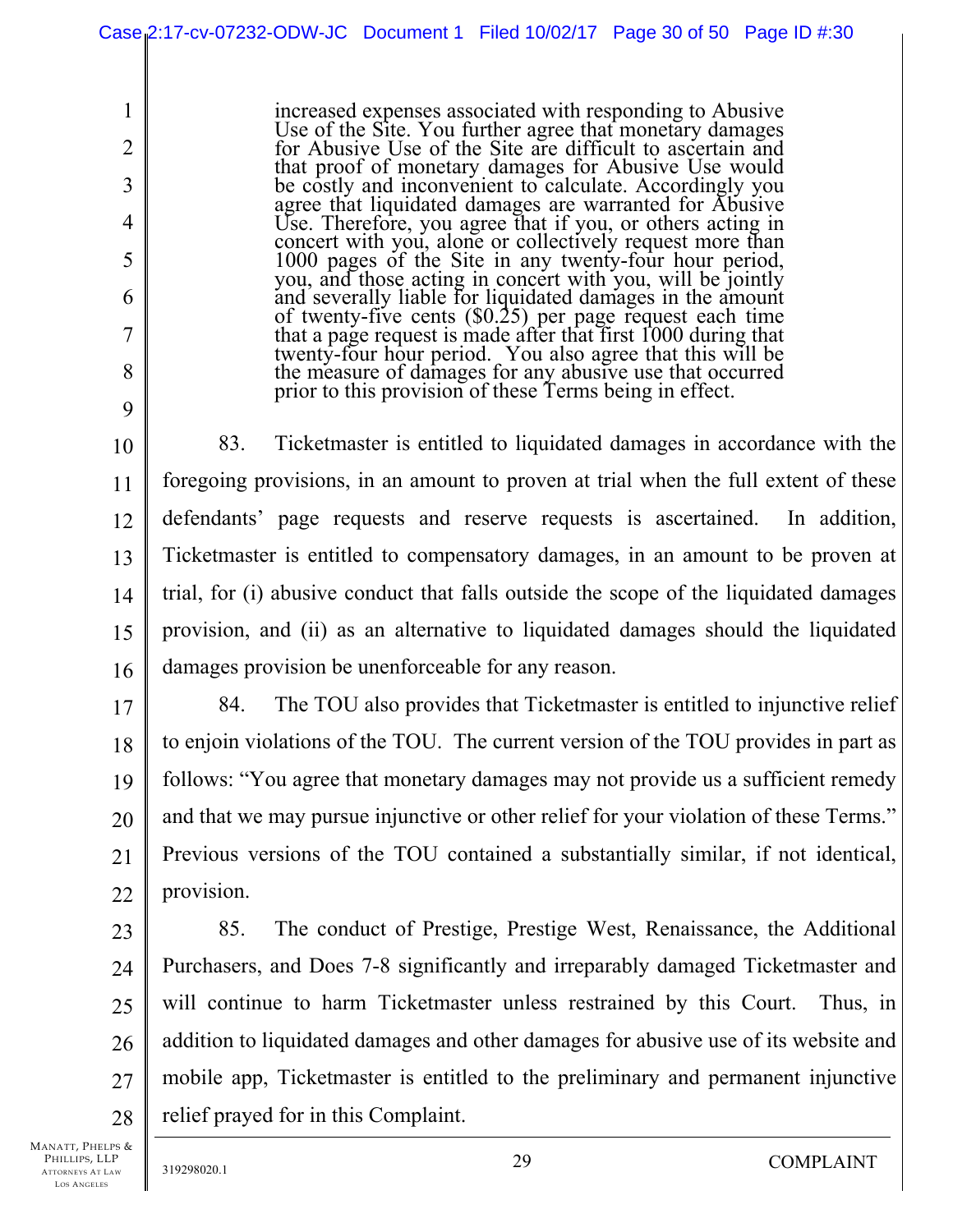2 3

1

# **SECOND CLAIM FOR RELIEF**<br>**Copyright Infringement, 17 U.S.C. § 101**

**Copyright Infringement, 17 U.S.C. § 101 et seq. (Against Prestige, Prestige West, Renaissance, and the Additional Purchasers)**  86. Ticketmaster alleges and incorporates by reference all of the preceding

4 paragraphs.

5 6 87. Ticketmaster owns valid U.S. Copyright registrations in its website and mobile app and specific portions thereof.

7 8 9 10 11 12 13 88. In using bots on the ticketmaster.com website and mobile app to acquire tickets for the commercial purpose of reselling them, Prestige, Prestige West, Renaissance, and the Additional Purchasers acted in excess of the terms of the license agreement created by Ticketmaster's TOU, compliance with which is a condition precedent to that license. Specifically, these defendants copied or caused to be copied without authorization pages from the ticketmaster.com site and other original elements of Ticketmaster's copyrighted website and mobile app.

14 15 16 17 89. Ticketmaster is informed and believes, and on that basis alleges, that the Additional Purchasers induced and materially contributed to the infringing activities of Prestige, Prestige West, Renaissance, and others, knowing of and directly benefiting from that infringing activity.

18 19 20 21 22 90. As a proximate result of this direct, contributory, and vicarious copyright infringement, and the inducement of others to infringe Ticketmaster's copyrights by copying pages from ticketmaster.com in excess of the license created by its TOU, Ticketmaster suffered and continues to suffer significant damage and irreparable harm in an amount to be proven at trial.

23 24

25 26 27 91. Ticketmaster is entitled to the range of relief provided by 17 U.S.C. Sections 502-505, including injunctive relief, an order for the impounding and destruction of all copies of all bots used by these defendants to violate Ticketmaster's rights, compensatory damages in an amount to be determined, statutory damages, and its costs and attorneys' fees.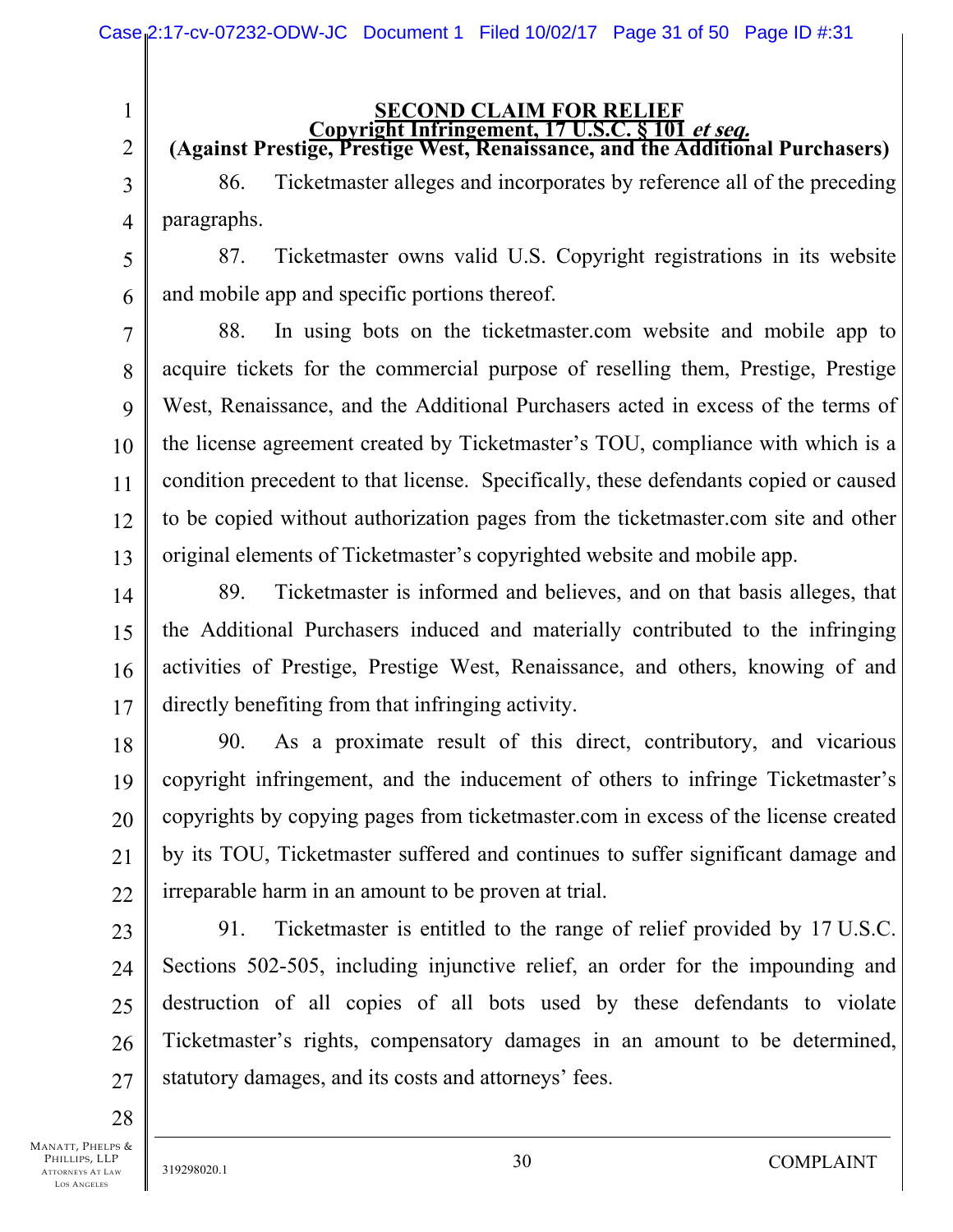**THIRD CLAIM FOR RELIEF Copyright Infringement, 17 U.S.C. § 101 et seq. (Against Does 7-8)** 

3 92. Ticketmaster alleges and incorporates by reference all of the preceding paragraphs.

5 6 93. Ticketmaster owns valid U.S. Copyright registrations in its website and specific portions thereof.

7 8 9 10 11 12 13 14 15 16 17 94. In creating, providing, and using bots on the ticketmaster.com website and mobile app to acquire tickets for the commercial purpose of reselling them, Does 7-8 acted in excess of the terms of the license agreement created by Ticketmaster's TOU, compliance with which is a condition precedent to use of that license. Specifically, without authorization, these defendants copied, caused to be copied, and induced the copying of pages from the ticketmaster.com website and mobile app. Ticketmaster is informed and believes, and on that basis alleges, that these defendants had the right and ability to supervise the infringing activities of their customers, and induced and materially contributed to the infringing activities of their customers while knowing of and directly benefiting from that infringing activity.

18 19 20 21 22 95. As a proximate result of this direct, contributory, and vicarious copyright infringement by Does 7-8 and their inducement of others to infringe Ticketmaster's copyrights by copying pages from ticketmaster.com and the mobile app in excess of the TOU, Ticketmaster suffered and continues to suffer significant damage and irreparable harm in an amount to be proven at trial.

23 24 25 26 27 96. Ticketmaster is entitled to the range of relief provided by 17 U.S.C. Sections 502-505, including injunctive relief, an order for the impounding and destruction of all copies of all bots used by these defendants to violate Ticketmaster's rights, compensatory damages in an amount to be determined, statutory damages, and its costs and attorneys' fees.

MANATT, PHELPS & PHILLIPS, LLP ATTORNEYS AT LAW LOS ANGELES

28

1

2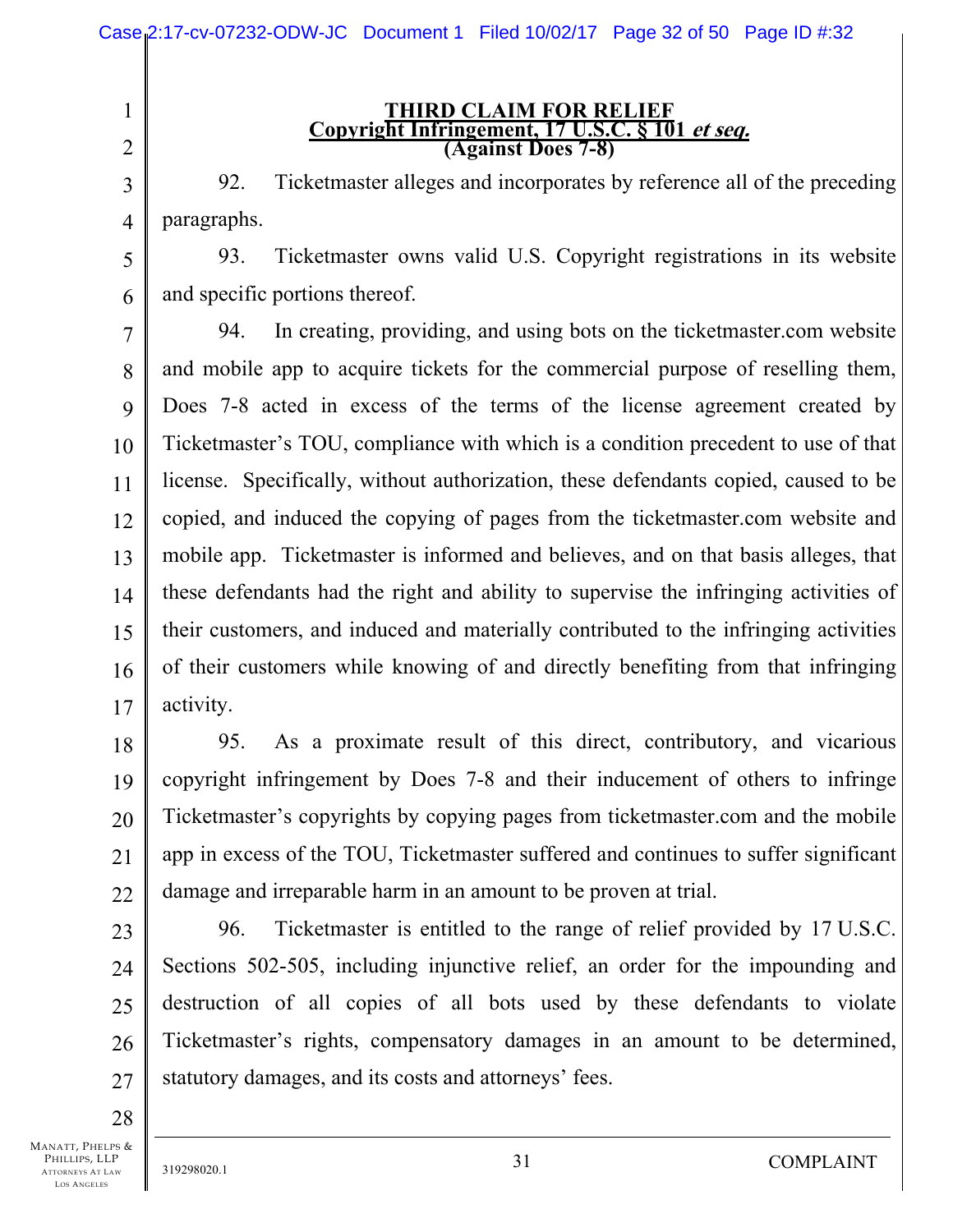# **FOURTH CLAIM FOR RELIEF Copyright Infringement, 17 U.S.C. § 101 et seq. (Against Does 9-10)**

3 4 97. Ticketmaster alleges and incorporates by reference all of the preceding paragraphs.

5 6 98. Ticketmaster owns valid U.S. Copyright registrations in its website and specific portions thereof.

7 8 9 10 11 12 13 14 15 16 99. By purchasing and reproducing tickets from Prestige, Prestige West, Renaissance, and Additional Purchasers, for the commercial purpose of reselling such tickets, Does 9-10 acted in breach of the terms of the license agreement created by Ticketmaster's TOU, compliance with which is a condition precedent to that license. Specifically, these defendants copied, caused to be copied, and induced the copying without authorization of the ticket pages from the ticketmaster.com website and mobile app. Ticketmaster is informed and believes, and on that basis alleges, that these defendants induced and materially contributed to the infringing activities of the other defendants while knowing of and directly benefiting from that infringing activity.

17 18 19 20 21 100. As a proximate result of this direct and contributory copyright infringement by Does 9-10, and their inducement of others to infringe Ticketmaster's copyrights by copying pages from ticketmaster.com and the mobile app in excess of its TOU, Ticketmaster suffered and continues to suffer significant damage and irreparable harm in an amount to be proven at trial.

22 23 24 25 26 101. Ticketmaster is entitled to the range of relief provided by 17 U.S.C. Sections 502-505, including injunctive relief, an order for the impounding and destruction of all copies of all bots, programs, or other automatic devices used by these defendants to violate Ticketmaster's rights, compensatory damages in an amount to be determined, statutory damages, and its costs and attorneys' fees.

28

27

1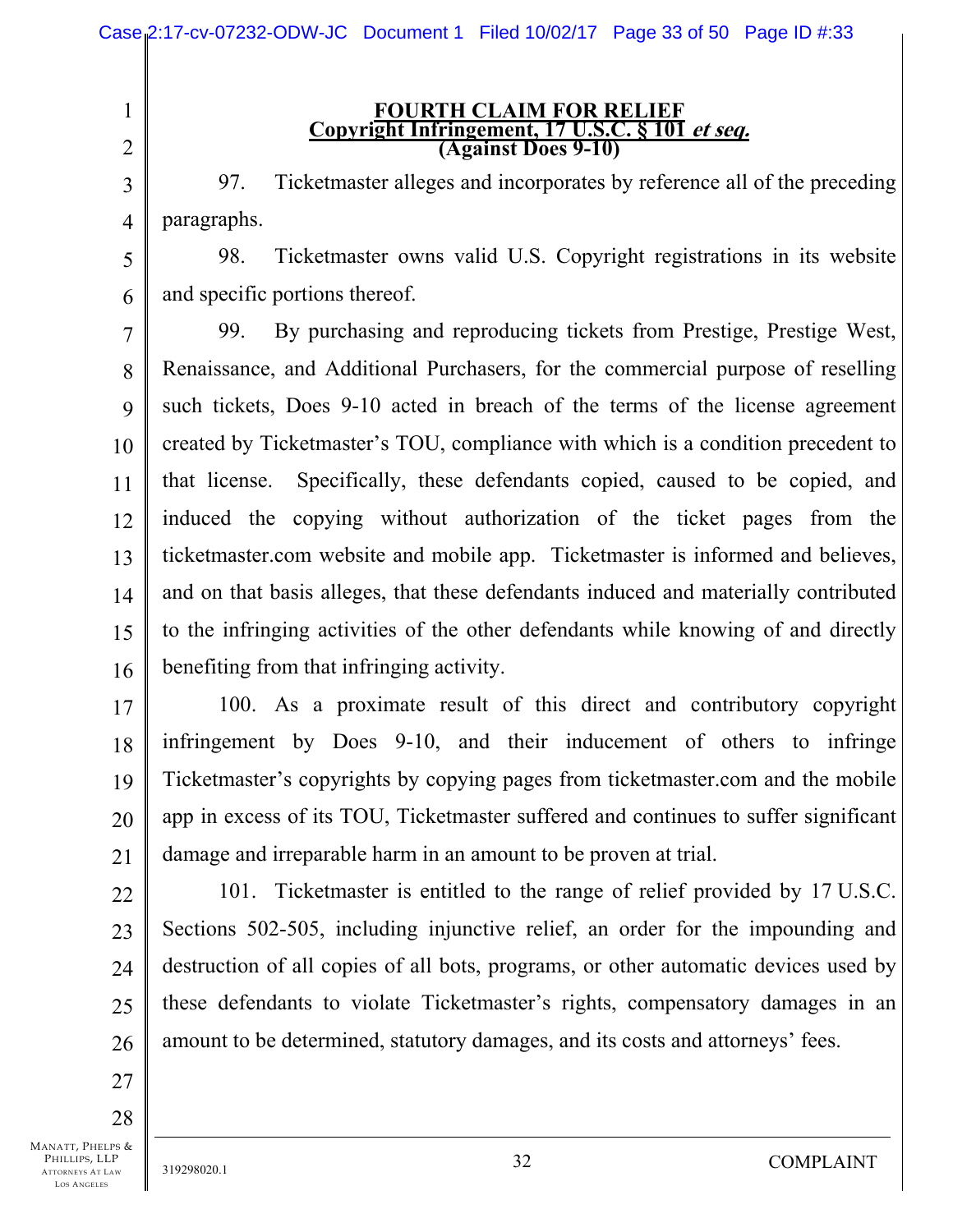# **FIFTH CLAIM FOR RELIEF**<br>Violation Of Digital Millennium Copyright Act, 17 U.S.C. § 1201 *et seq.* **(Against Prestige, Prestige West, Renaissance, and the Additional Purchasers)**

102. Ticketmaster alleges and incorporates by reference all of the preceding paragraphs.

5 6 7 8 9 10 11 12 103. Ticketmaster is informed and believes, and on that basis alleges, that Prestige, Prestige West, and Renaissance were and are using bots, programs, or other technology, products, services, devices, components, or parts thereof, that are and were primarily designed and produced to circumvent the technological measures that Ticketmaster used to effectively control access to its copyrighted website and mobile app. The Additional Purchasers are either using the same devices or are actively participating in Prestige, Prestige West, and Renaissance's use of those devices.

13 14 15 16 17 104. Ticketmaster is informed and believes, and on that basis alleges, that these bots, programs, or other technical devices have no commercially significant purpose or use other than to circumvent the technological measures that Ticketmaster uses to control access to its website and mobile app, and that these defendants are using those devices with knowledge of that improper purpose.

18 19 20 105. As a proximate result of these defendants' above-referenced misconduct, Ticketmaster suffered and continues to suffer significant damage in an amount to be proven at trial.

21 22 23 106. Ticketmaster is entitled to the range of relief provided by 17 U.S.C. Sections 1201-1203, including injunctive relief, compensatory or statutory damages, and its costs and attorneys' fees in an amount to be proven at trial.

24

25

1

2

3

4

# **SIXTH CLAIM FOR RELIEF Violation Of Digital Millennium Copyright Act, 17 U.S.C. § 1201 et seq. (Against Does 7-8)**

26 27 107. Ticketmaster alleges and incorporates by reference all of the preceding paragraphs.

28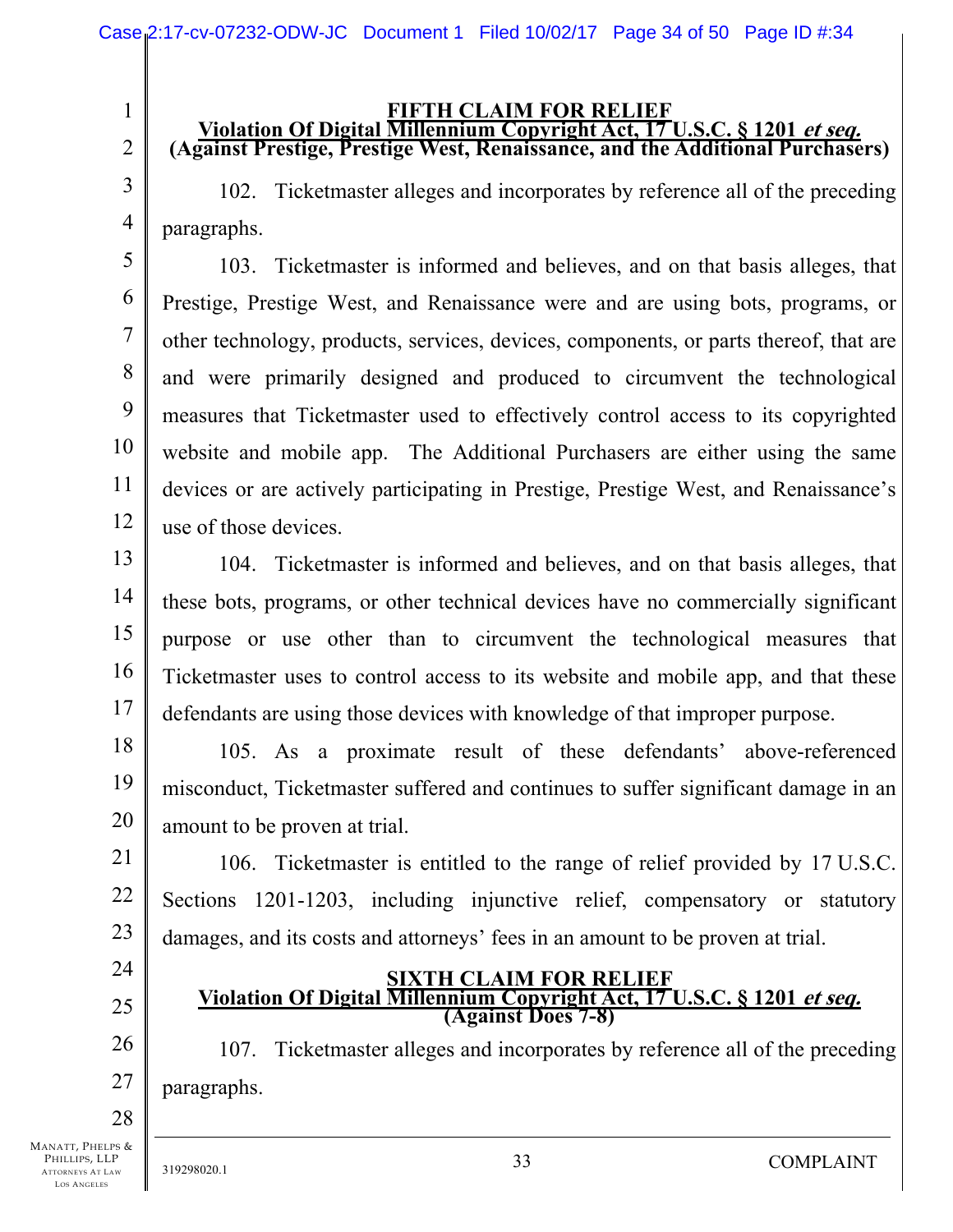1 2 3 4 5 6 108. Ticketmaster is informed and believes, and on that basis alleges, that Does 7-8 are manufacturing, importing, trafficking in and using bots, programs, or other technology, products, services, devices, components, or parts thereof, that are primarily and intentionally designed and produced to circumvent the technological measures that Ticketmaster uses to effectively control access to its copyrighted website and mobile app.

7 8 9 10 11 12 109. Ticketmaster is informed and believes, and on that basis alleges, that these bots, programs, or other technical devices have no commercially significant purpose or use other than to circumvent the technological measures that Ticketmaster uses to control access to its website and mobile app, and that these defendants are creating, marketing, trafficking in and using those devices with knowledge that they are being used for that purpose.

13 14 110. As a proximate result of these defendants' actions, Ticketmaster suffered significant damages in an amount to be proven at trial.

15 16 17 111. Ticketmaster is entitled to the range of relief provided by 17 U.S.C. Sections 1201-1203, including injunctive relief, compensatory or statutory damages, and its costs and attorneys' fees in an amount to be proven at trial.

18

19 20

**SEVENTH CLAIM FOR RELIEF Fraud** 

**(Against Prestige, Prestige West, Renaissance, the Additional Purchasers, and Does 7-8)** 

21 22 112. Ticketmaster alleges and incorporates by reference all of the preceding paragraphs.

23 24 25 26 27 113. Defendants Prestige, Prestige West, Renaissance, the Additional Purchasers, and Does 7-8 repeatedly accessed Ticketmaster's website and mobile app. By doing so, these defendants represented to Ticketmaster that they would comply with the TOU, including refraining from the use bots, abuse the website or mobile app, and excessive ticket purchases.

28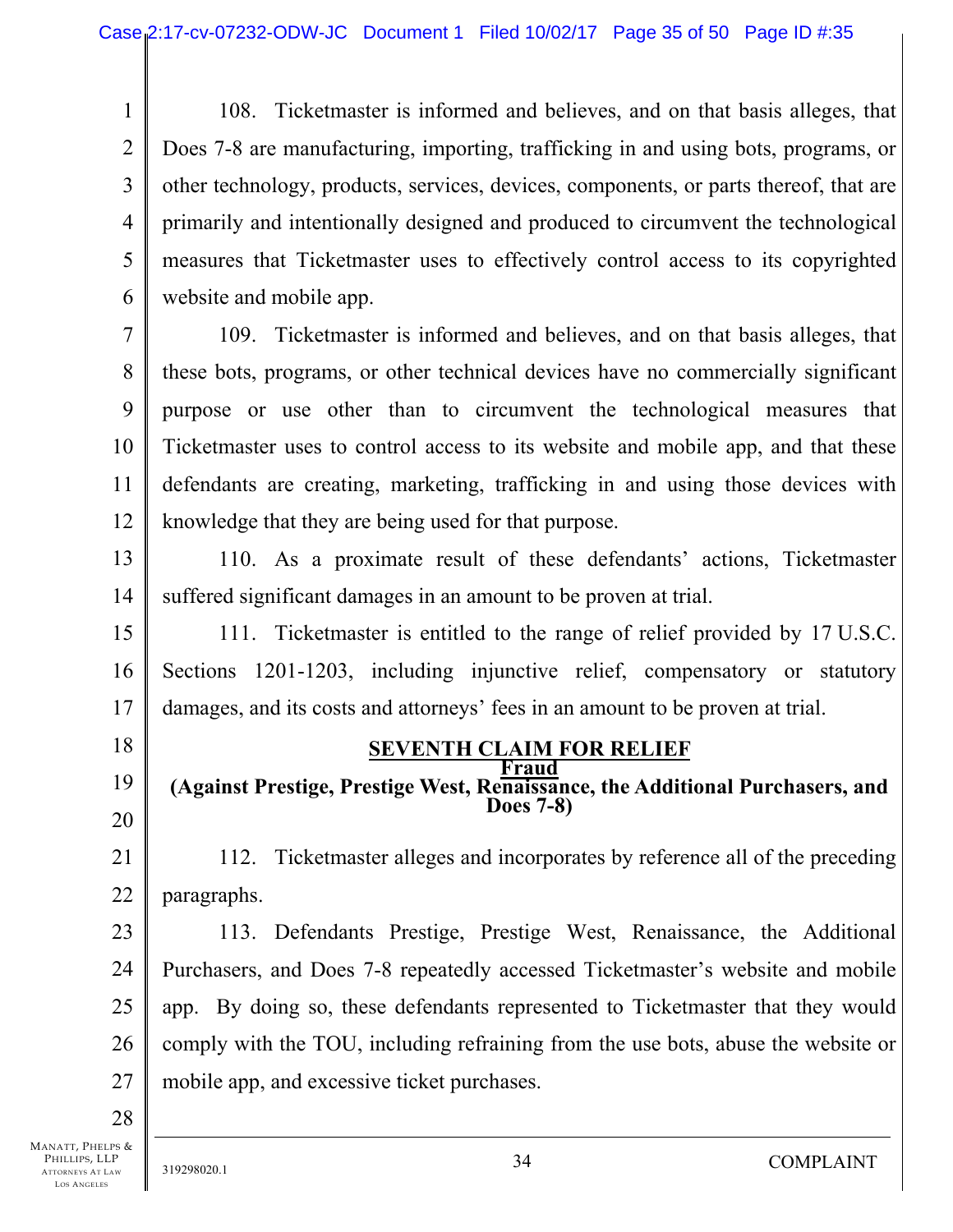1 2 3 4 5 6 7 8 114. Ticketmaster is informed and believes, and on that basis alleges, that these defendants, acting for themselves and for each other, clicked the "Accept and Continue" button on Ticketmaster's website (or "Create Account" or "Create An Account" adjacent to a TOU disclaimer on Ticketmaster's mobile app) when setting up online accounts and when completing ticket purchases, thereby representing to Ticketmaster that they would comply with the TOU for the website and mobile app, and thus that they would not, among other things, use bots, abuse the website or mobile app, or exceed ticket limits.

9 10 11 12 13 14 115. Each and every such representation in Paragraph 113 was false. Ticketmaster is informed and believes, and on that basis alleges, that every time these defendants accessed and used the website or mobile app, and every time they clicked or tapped the Accept and Continue, Create Account, or Submit Order button, they intended to, and did, violate the TOU and that each such instance by these defendants was also done on behalf of each other.

15 16 17 18 116. Moreover, Ticketmaster is informed and believes, and on that basis alleges, that every time each of these defendants accessed and used Ticketmaster's website or mobile app, they concealed from Ticketmaster their true intent to violate the TOU.

19 20 21 117. Ticketmaster is informed and believes, and on that basis alleges, that these defendants misrepresented and hid their identities when interacting with the Ticketmaster website and mobile app.

22 23 24 118. Ticketmaster relied on each such representation and omission by providing the information and services available on the website and mobile app to these defendants, which included selling them substantial quantities of tickets.

25 26 27 28 119. Ticketmaster's reliance was reasonable. These defendants received ample notice of the TOU every time they accessed and used the website and mobile app. It was necessary for them to click the Accept and Continue button both when setting up online accounts and when completing a ticket purchase on the website.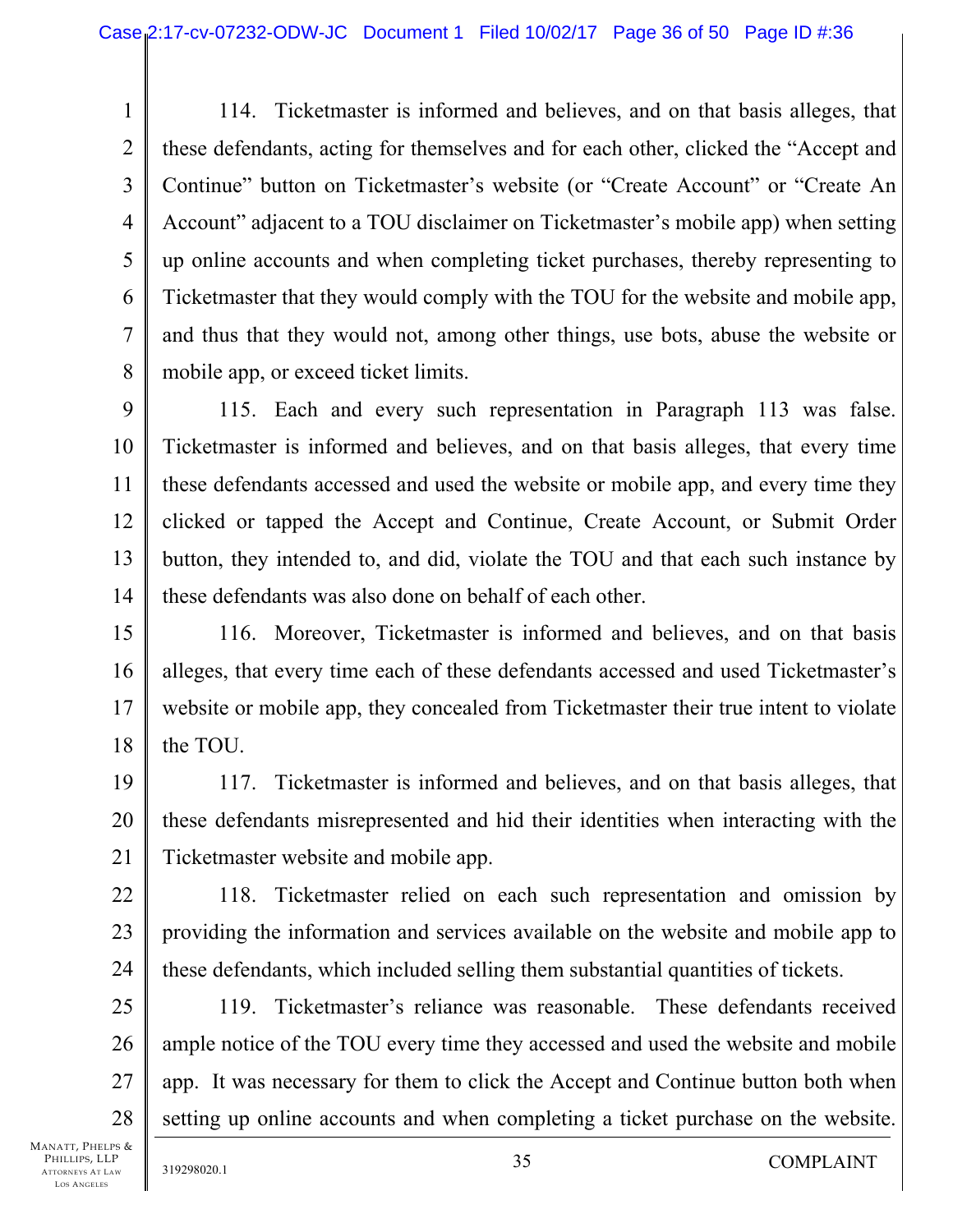1 2 The defendants also saw TOU disclaimers if they created an account or searched for tickets on the mobile platform.

3 4 5 120. As a result of these defendants' fraudulent representations and omissions, Ticketmaster sold defendants tickets that Ticketmaster otherwise could have sold to legitimate users of the site.

6 7 8 9 10 121. Moreover, Does 7-8, through their fraudulent representations and omissions, obtained information about the workings and architecture of Ticketmaster's website and mobile app. They also used Ticketmaster's website and mobile platform to design and test their prohibited devices, which others then used to defraud Ticketmaster.

11 12 122. As a proximate result of this fraudulent misconduct, Ticketmaster has been damaged in an amount to be proven at trial.

13 14 15 16 17 18 19 123. Ticketmaster is informed and believes that Prestige, Prestige West, Renaissance, the Additional Purchasers, and Does 7-8 intended to injure Ticketmaster or willfully and consciously disregarded Ticketmaster's rights. The defendants' conduct constitutes clear and convincing evidence of oppression, fraud and malice under California Civil Code Section 3294. As a result, Ticketmaster is entitled to an award of punitive damages against these defendants in an amount sufficient to deter them from future misconduct.

- 20
- 21

22

23

# **EIGHTH CLAIM FOR RELIEF**<br>Aiding and Abetting Fraud **Against the Additional Purchasers and Does 7-8)**

124. Ticketmaster alleges and incorporates by reference all of the preceding paragraphs.

24 25 26 27 28 125. Insofar as the Additional Purchasers did not use bots to access Ticketmaster's website and mobile app but instead lent their accounts, identities, and/or credit and debit cards to Prestige, Prestige West, Renaissance, and others with actual knowledge that Prestige, Prestige West, Renaissance, and others would use them to help carry out their own fraudulent conduct toward Ticketmaster, the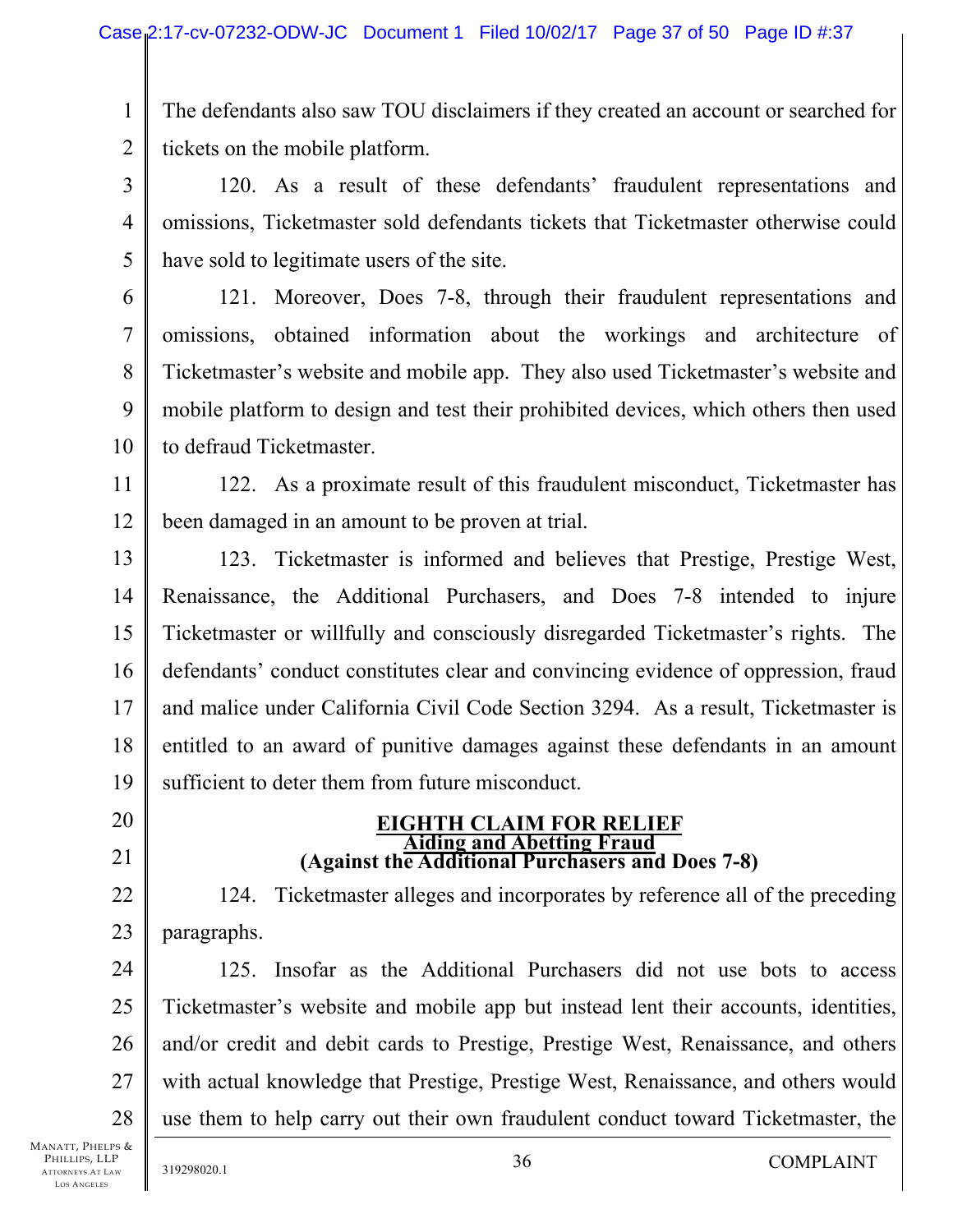1 2 Additional Purchasers aided and abetted this fraud by Prestige, Prestige West, Renaissance, and others.

3 4 5 6 7 8 126. Does 7-8, in turn, aided and abetted all of the fraudulent misconduct alleged above, in that they had actual knowledge that their customers were acquiring their products and services for the purpose of defrauding Ticketmaster, and they provided substantial assistance to those customers, including Prestige, Prestige West, and Renaissance, for this purpose by providing their products and services and counseling their customers how to exploit the Ticketmaster system.

9 10 11 127. Thus, the Additional Purchasers and Does 7-8 are liable for all of the damages and harm that Ticketmaster incurred by reason of the fraudulent misconduct of Prestige, Prestige West, Renaissance, and others.

12 13 14 15 16 17 18 128. Ticketmaster is informed and believes that the Additional Purchasers and Does 7-8 intended to injure Ticketmaster or willfully and consciously disregarded Ticketmaster's rights. The defendants' conduct constitutes clear and convincing evidence of oppression, fraud and malice under California Civil Code Section 3294. As a result, Ticketmaster is entitled to an award of punitive damages against these defendants in an amount sufficient to deter them from future misconduct.

19 20

# **NINTH CLAIM FOR RELIEF Inducing Breach of Contract (Against Does 7-10)**

21 22 129. Ticketmaster alleges and incorporates by reference all of the preceding paragraphs.

23 24 25 26 27 28 130. At all relevant times, the home page and most other pages on ticketmaster.com informed users that their use of the website is subject to express terms and conditions set forth in the TOU, and that by continuing past the page in question, they expressly and/or impliedly agree to be bound by those terms. Users have a reasonable opportunity to review the TOU upon first entering the website, and they also have a reasonable opportunity to review the TOU during their use of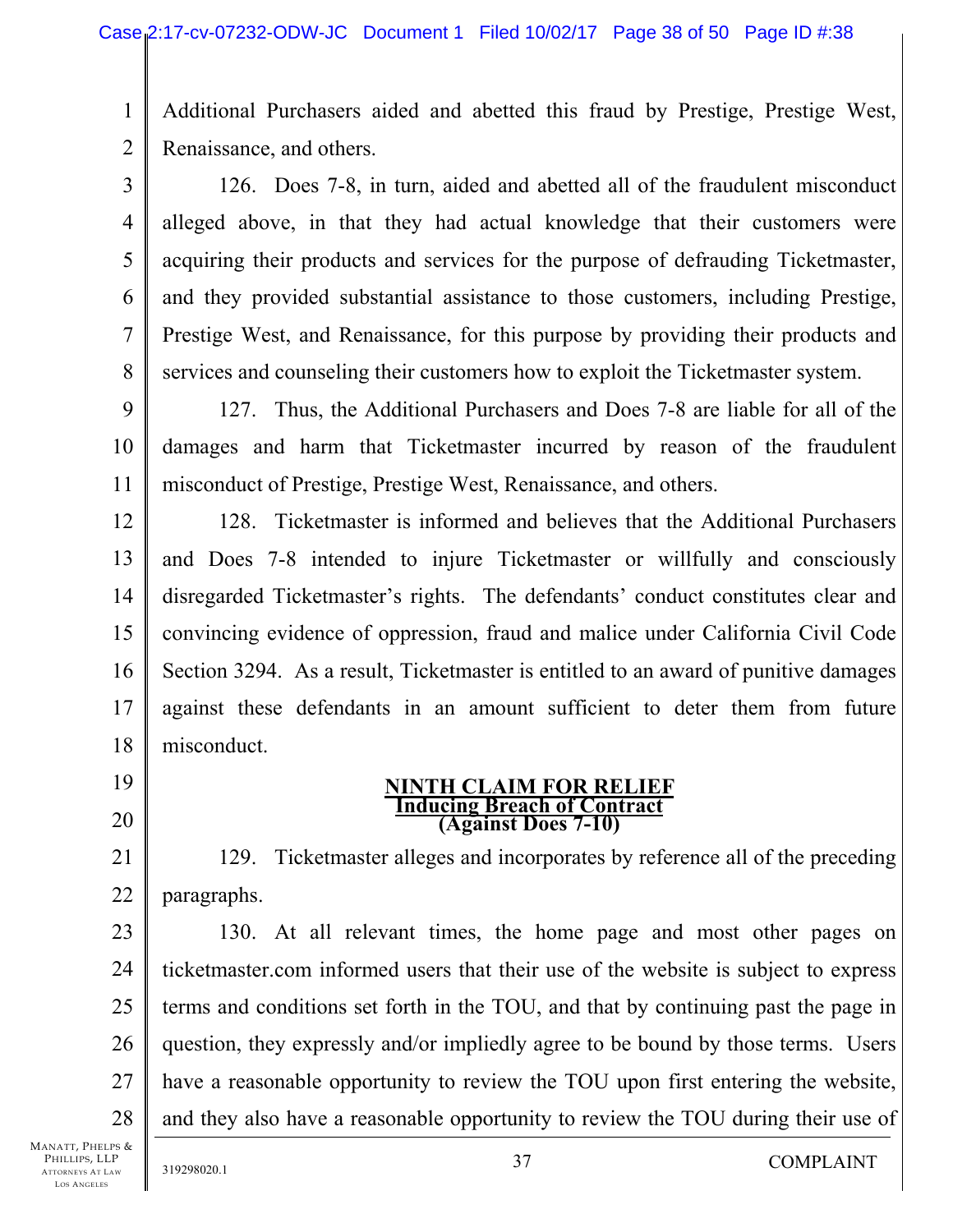1 2 3 the site. The link to the TOU is displayed in such a manner as to provide consumers with notice of the TOU's existence. Similarly, the mobile app contains links to the TOU when a user creates an account or searches for tickets.

4

5

6

7

8

131. Ticketmaster is informed and believes, and on that basis alleges, that Does 7-10 expressly assented to the TOU when setting up accounts on ticketmaster.com or the mobile app and when submitting a request to purchase tickets. Thus, Ticketmaster is informed and believes that Does 7-10 repeatedly provided their express assent to the TOU.

9 10 11 132. The TOU prohibits, among other things, the use of bots, abusive use of the website and mobile app, and exceeding ticket limits. These terms of the TOU are fair and reasonable.

12 13 133. Ticketmaster performed all conditions, covenants and promises required under the TOU.

14 15 16 17 18 19 20 21 22 23 24 134. Prestige, Prestige West, Renaissance, and the Additional Purchasers repeatedly and systematically breached the TOU by using, individually or collectively, bots to access the website and mobile app and buy tickets, and by buying tickets in quantities that exceed the stated ticket limits. Ticketmaster is informed and believes that, as part of this misuse of Ticketmaster's website and mobile app, Prestige, Prestige West, Renaissance, and the Additional Purchasers repeatedly and systematically requested more than 1000 pages of Ticketmaster's website or mobile app in applicable 24-hour periods, made more than 800 reserve requests in applicable 24-hour periods, and accessed, reloaded or refreshed transactional events or ticketing pages and made other requests to transactional servers more than once during applicable 3-second intervals.

25 26 27 28 135. Does 7-8 knew of the TOU and that the TOU constitutes an agreement between Ticketmaster and customers of Does 7-8, including Prestige, Prestige West, Renaissance, and the Additional Purchasers. Moreover, Does 7-8 intended to cause their customers, including Prestige, Prestige West, Renaissance, and the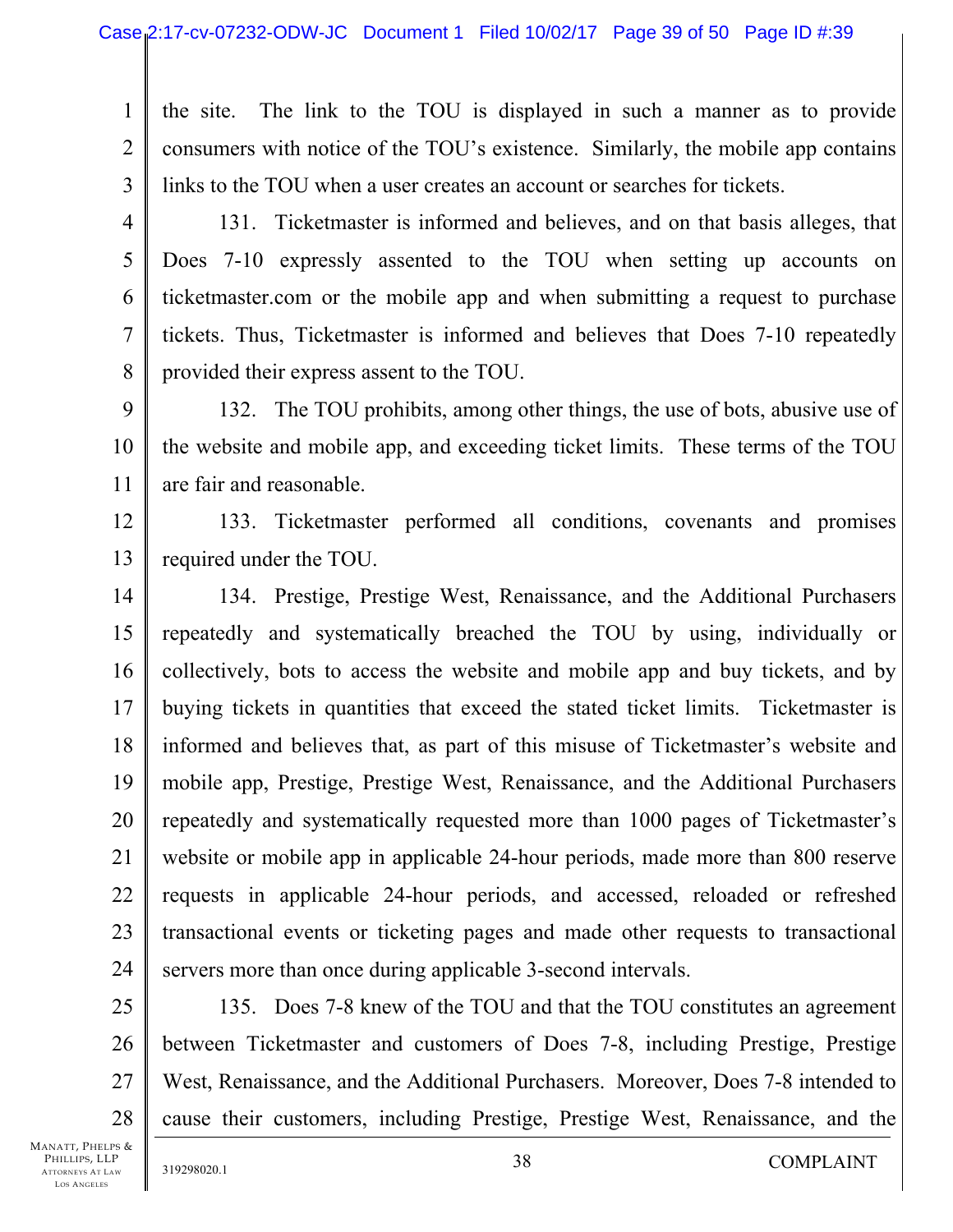1 2 3 Additional Purchasers, to breach those agreements, or acted in reckless disregard as to whether they were causing those customers to breach their agreements with Ticketmaster.

4

5

6

7

8

136. The conduct of Does 7-8 caused their customers, including Prestige, Prestige West, Renaissance, and the Additional Purchasers, to breach their contracts with Ticketmaster. In fact, the bots provided by Does 7-8 were the means by which Prestige, Prestige West, Renaissance, and the Additional Purchasers did in fact breach their contracts with Ticketmaster.

9 10 11 12 13 14 15 16 137. Does 9-10 also knew of the TOU and that the TOU constitutes an agreement between Ticketmaster and Prestige, Prestige West, Renaissance, and the Additional Purchasers. Does 9-10 intended to cause Prestige, Prestige West, Renaissance, and the Additional Purchasers to breach those agreements by offering to purchase tickets from Prestige, Prestige West, Renaissance, and the Additional Purchasers while knowing or recklessly disregarding that Prestige, Prestige West, Renaissance, and the Additional Purchasers would procure those tickets from Ticketmaster in a manner that violates the TOU.

17 18 19 138. The conduct of Does 9-10 caused Prestige, Prestige West, Renaissance, and the Additional Purchasers to breach their contracts with Ticketmaster.

20 21 22 139. Ticketmaster has been harmed as a result, and the conduct of Does 7- 10 was a substantial factor in causing such harm. The TOU contains a liquidated damages provision described in detail above.

23 24 25 26 27 28 140. Ticketmaster is entitled to liquidated damages from Does 7-10 in accordance with that provision, in an amount to proven at trial when the full extent of the requests for pages on Ticketmaster's website and mobile app by Prestige, Prestige West, Renaissance, and the Additional Purchasers is ascertained. In addition, Ticketmaster is entitled to compensatory damages, in an amount to be proven at trial, for (i) abusive conduct that falls outside the scope of the liquidated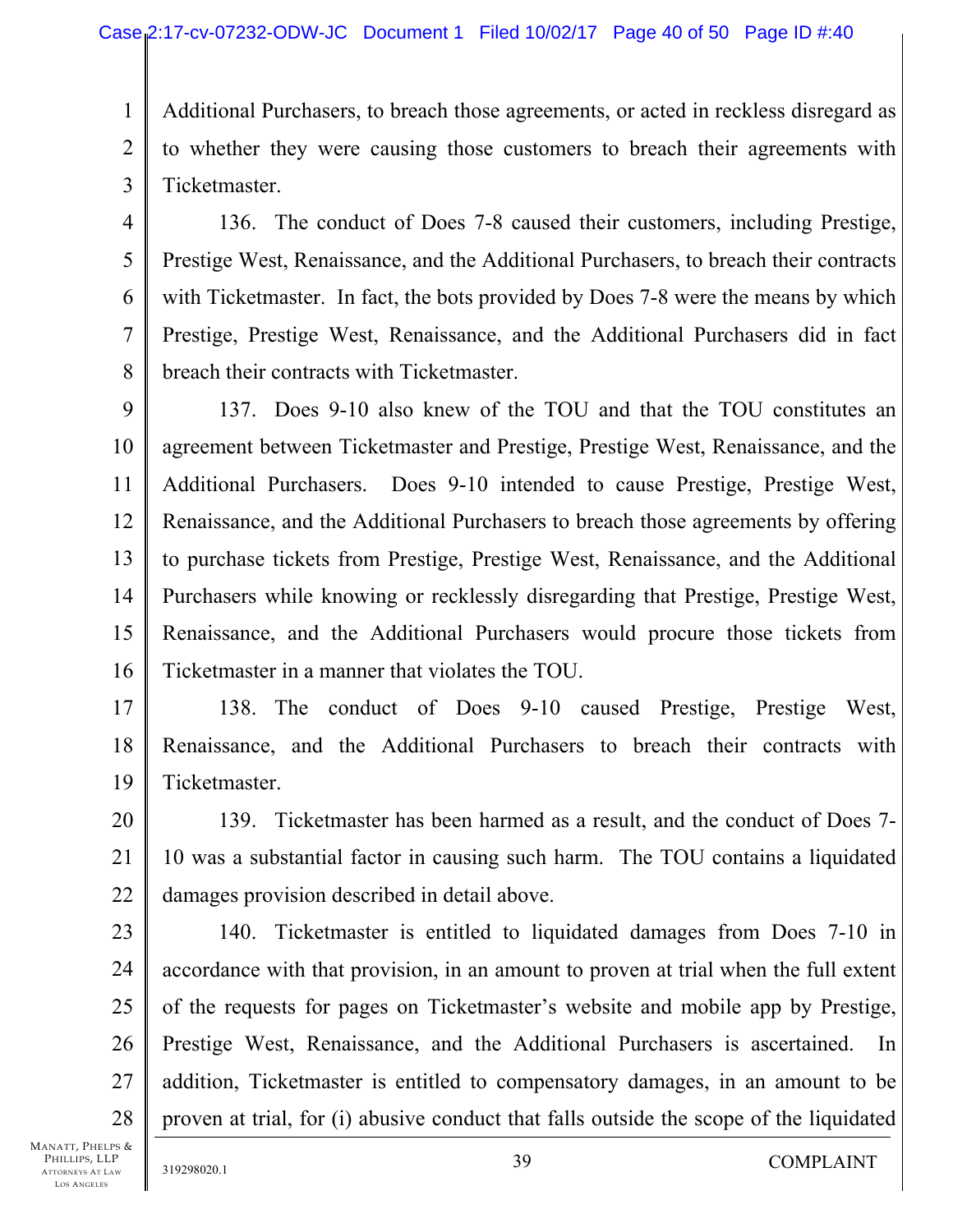1 2 damages provision, and (ii) as an alternative to liquidated damages should the liquidated damages provision be unenforceable for any reason.

3 4 5 6 7 8 141. Ticketmaster is informed and believes that Does 7-10 intended to injure Ticketmaster or willfully and consciously disregarded Ticketmaster's rights. The defendants' conduct constitutes clear and convincing evidence of oppression, fraud and malice under California Civil Code Section 3294. As a result, Ticketmaster is entitled to an award of punitive damages against these defendants in an amount sufficient to deter them from future misconduct.

- 9
- 10

11

12

#### **TENTH CLAIM FOR RELIEF Intentional Interference with Contractual Relations (Against Does 7-10)**

142. Ticketmaster alleges and incorporates by reference all of the preceding paragraphs.

13 14 15 16 17 143. As alleged above, Prestige, Prestige West, Renaissance, and the Additional Purchasers were bound by the TOU on Ticketmaster's website and mobile app and at all relevant times Does 7-10 were aware that Prestige, Prestige West, Renaissance, and the Additional Purchasers were bound by the TOU. Moreover, at all relevant times, Does 7-10 were aware of the content of the TOU.

18 19 20 144. The TOU prohibits, among other things, the use of bots, abusive use of the website or mobile app, and exceeding ticket limits. These terms of the TOU are fair and reasonable.

21 22 145. Ticketmaster performed all conditions, covenants and promises required to be performed by it in accordance with the TOU.

23 24 25 26 27 146. By marketing and selling bots to circumvent Ticketmaster's security devices and providing tools and assistance to their customers to enable them to inundate Ticketmaster's website and mobile app with requests and excess ticket purchases, Does 7-8 intended to disrupt the performance of the contracts between Ticketmaster and Prestige, Prestige West, Renaissance, and the Additional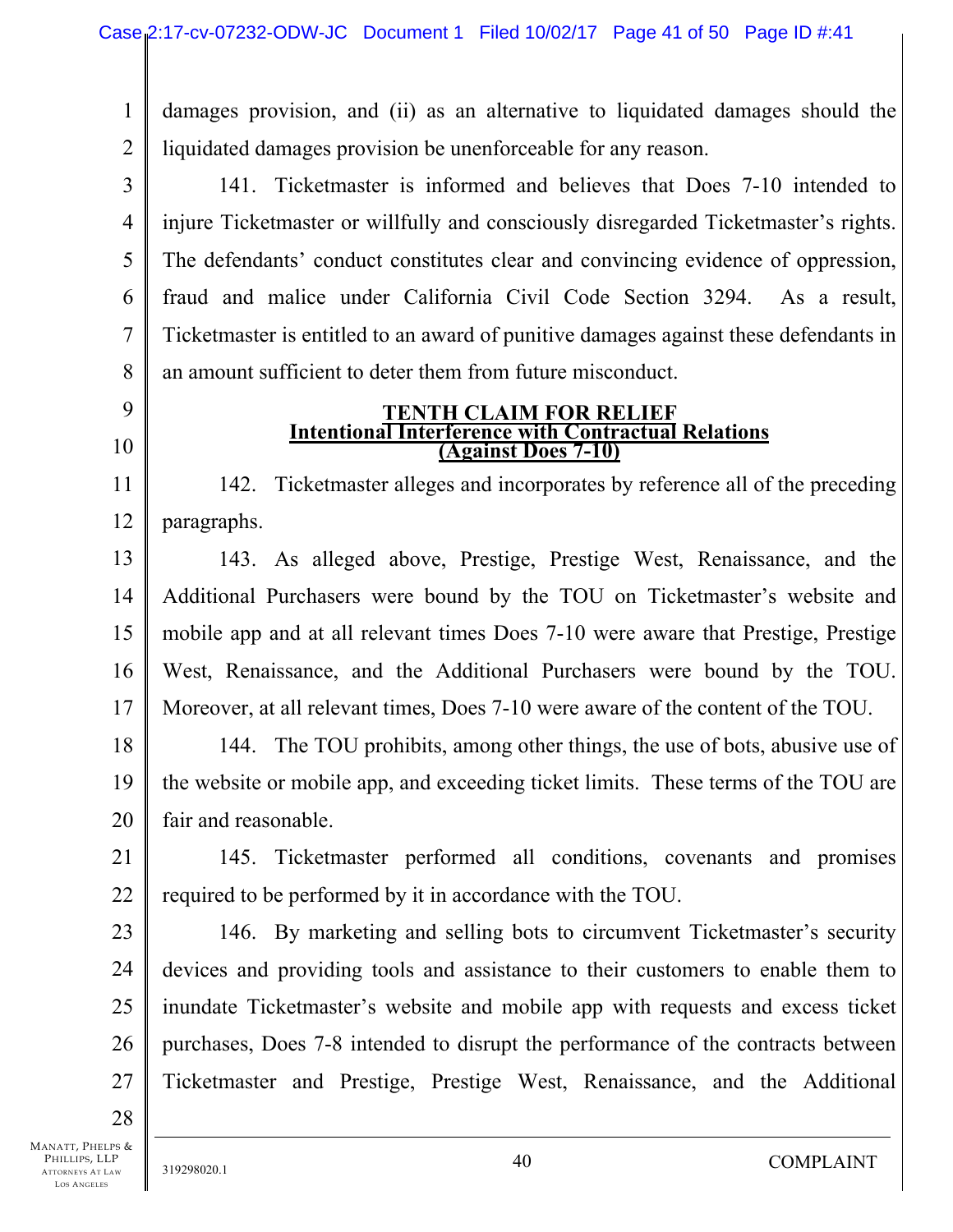1 2 Purchasers, or acted in reckless disregard as to whether they would disrupt the performance of those contracts.

3 4 5 6 7 8 9 147. By offering to purchase tickets from Prestige, Prestige West, Renaissance, and the Additional Purchasers, Does 9-10 intended to disrupt the performance of the contracts between Ticketmaster and Prestige, Prestige West, Renaissance, and the Additional Purchasers, or acted in reckless disregard as to whether they would disrupt the performance of those contracts because Does 9-10 knew Prestige, Prestige West, Renaissance, and the Additional Purchasers would procure tickets from Ticketmaster in a manner that would violate the TOU.

10 11 12 13 14 15 16 17 18 19 20 21 148. Prestige, Prestige West, Renaissance, and the Additional Purchasers repeatedly and systematically breached the TOU as alleged in Paragraphs 40-55. For example, these defendants used, or cooperated in the use of, bots to access the website and mobile app to buy tickets, and purchased tickets in quantities that exceed ticket limits. Ticketmaster is informed and believes, and on that basis alleges, that as part of this misuse of Ticketmaster's website and mobile app, Prestige, Prestige West, Renaissance, and the Additional Purchasers repeatedly and systematically requested more than 1000 pages of Ticketmaster's website or mobile app in applicable 24-hour periods, made more than 800 reserve requests in applicable 24-hour periods, and accessed, reloaded or refreshed transactional events or ticketing pages and made other requests to transactional servers more than once during applicable 3-second intervals.

28 149. The conduct of Does 7-10 made it substantially more difficult and expensive for Ticketmaster to perform under those contracts. As alleged in more detail in Paragraphs 40-55 above, these violations damaged Ticketmaster by, among other things, diminishing the inventory of tickets available through Ticketmaster to legitimate consumers, causing artificially high levels of tickets to be placed on reserve and thereby interfering with the transmission of real time sales information to Ticketmaster's clients, bypassing required website or mobile app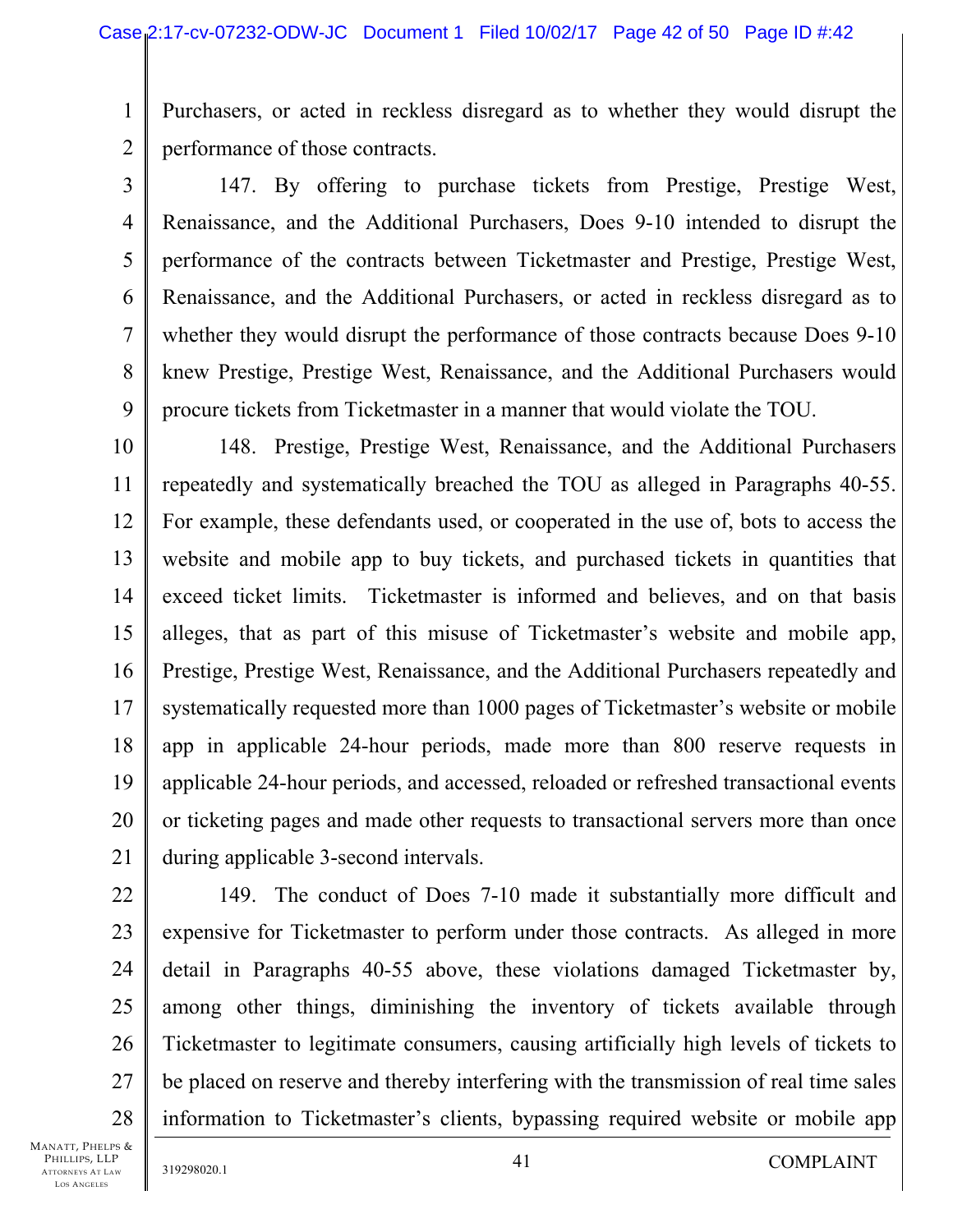1 2 3 4 5 6 7 entry and exit points, which directly and indirectly reduces integral revenue opportunities, altering website and mobile app security features through manipulation of request limit monitoring, requiring Ticketmaster to undertake extraordinary actions to monitor and enhance website and mobile app infrastructure, and significantly increasing costs of data storage, computer processing, troubleshooting and system maintenance. Thus, the conduct of Does 7-10 was a substantial factor in causing harm to Ticketmaster.

8

9 10 11 12 13 14 15 16 150. The TOU contains a liquidated damages provision described in detail above. Ticketmaster is entitled to liquidated damages from Does 7-10 in accordance with such liquidated damages provision, in an amount to proven at trial, when the full extent of the requests for pages on Ticketmaster's website and mobile platform by Prestige, Prestige West, Renaissance, and the Additional Purchasers is ascertained. In addition, Ticketmaster is entitled to compensatory damages, in an amount to be proven at trial, for (i) abusive conduct that falls outside the scope of the liquidated damages provision, and (ii) as an alternative to liquidated damages should the liquidated damages provision be unenforceable for any reason.

17 18 19 20 21 22 151. Ticketmaster is informed and believes that Does 7-10 intended to injure Ticketmaster or willfully and consciously disregarded Ticketmaster's rights. The defendants' conduct constitutes clear and convincing evidence of oppression, fraud and malice under California Civil Code Section 3294. As a result, Ticketmaster is entitled to an award of punitive damages against these defendants in an amount sufficient to deter them from future misconduct.

23

24

25

26

27

### **ELEVENTH CLAIM FOR RELIEF Violation Of the Computer Fraud and Abuse Act, 18 U.S.C. § 1030 et seq. (Against Prestige, Prestige West, Renaissance, Additional Purchasers, and Does 7-8)**

152. Ticketmaster alleges and incorporates by reference all of the preceding paragraphs.

28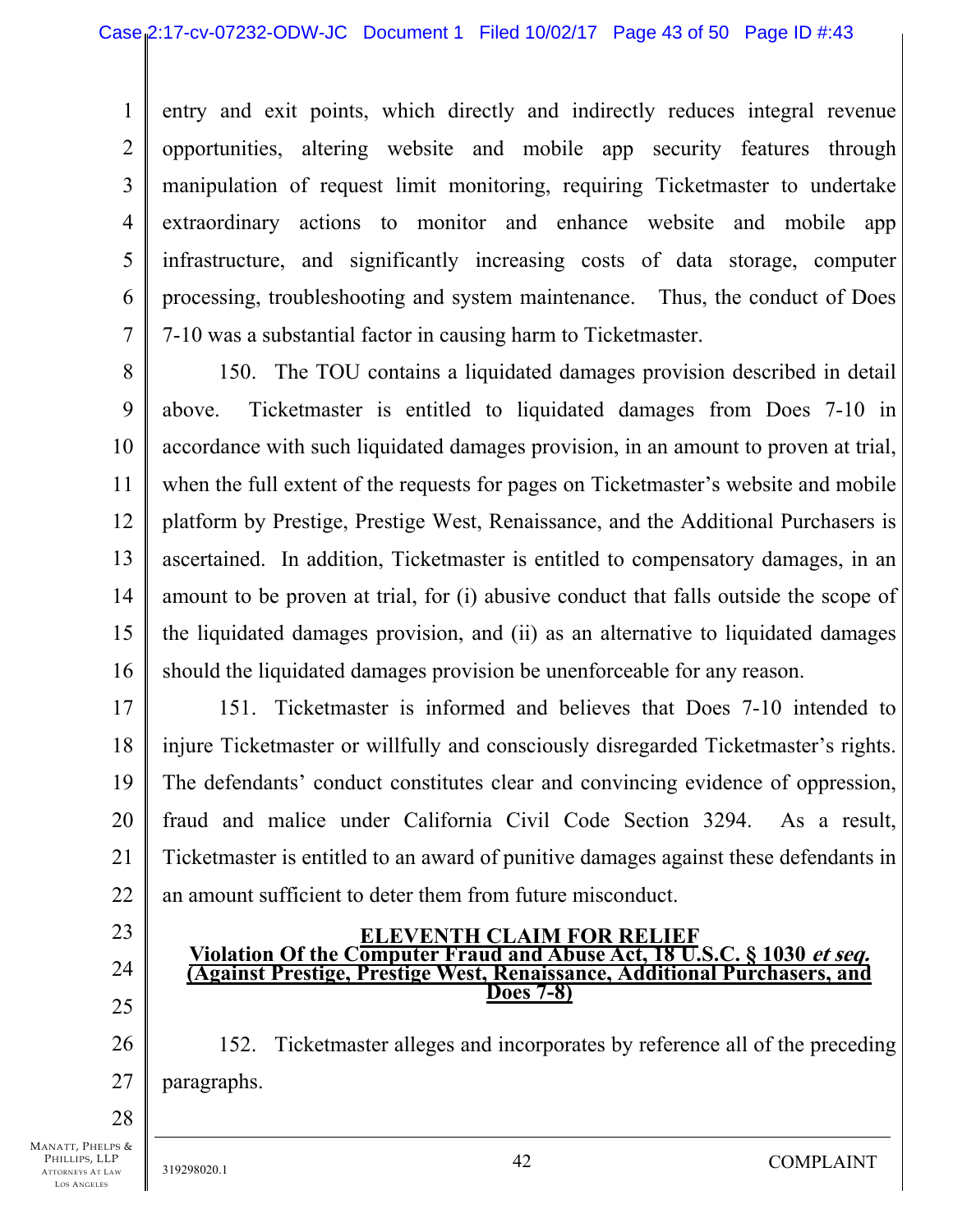1 2 3 153. Ticketmaster's computers are involved in interstate and foreign commerce and communication, and are protected computers under 18 U.S.C. Section 1030(e)(2).

4 5 6 7 8 154. Ticketmaster is informed and believes and on that basis alleges, that Prestige, Prestige West, Renaissance, Additional Purchasers, and Does 7-8 knowingly and intentionally accessed Ticketmaster's computers without authorization or in excess of authorization as defined by Ticketmaster's TOU and the May 2015 cease and desist letter.

9 10 11 12 13 155. Ticketmaster is informed and believes and on that basis alleges, that Prestige, Prestige West, Renaissance, Additional Purchasers, and Does 7-8 obtained valuable information from Ticketmaster's ticketing systems, including but not limited to information on Ticketmaster's security measures and ticketing practices, and used that information to purchase tickets to resell at a profit.

14 15 16 17 18 156. Defendants' conduct caused Ticketmaster a loss of over \$5000 in a one-year period. Among other things described in more detail in Paragraphs 40-55, Ticketmaster conducted several damage assessments, designed new security features, and diverted resources to combat defendants' unauthorized use of Ticketmaster's website and mobile platform.

19 20 21 22 157. As a proximate result of these defendants' wrongful conduct, Ticketmaster suffered and continues to suffer significant damage and irreparable harm. Therefore, Ticketmaster is entitled to an award of compensatory damages under 18 U.S.C. Section 1030(g).

23

# 24

25

### **TWELFTH CLAIM FOR RELIEF Violation Of Computer Data Access and Fraud Act, Cal. Penal Code § 502 et**

# **seq. (Against Prestige, Prestige West, Renaissance, Additional Purchasers, and Does 7-8)**

26 27 158. Ticketmaster alleges and incorporates by reference all of the preceding paragraphs.

28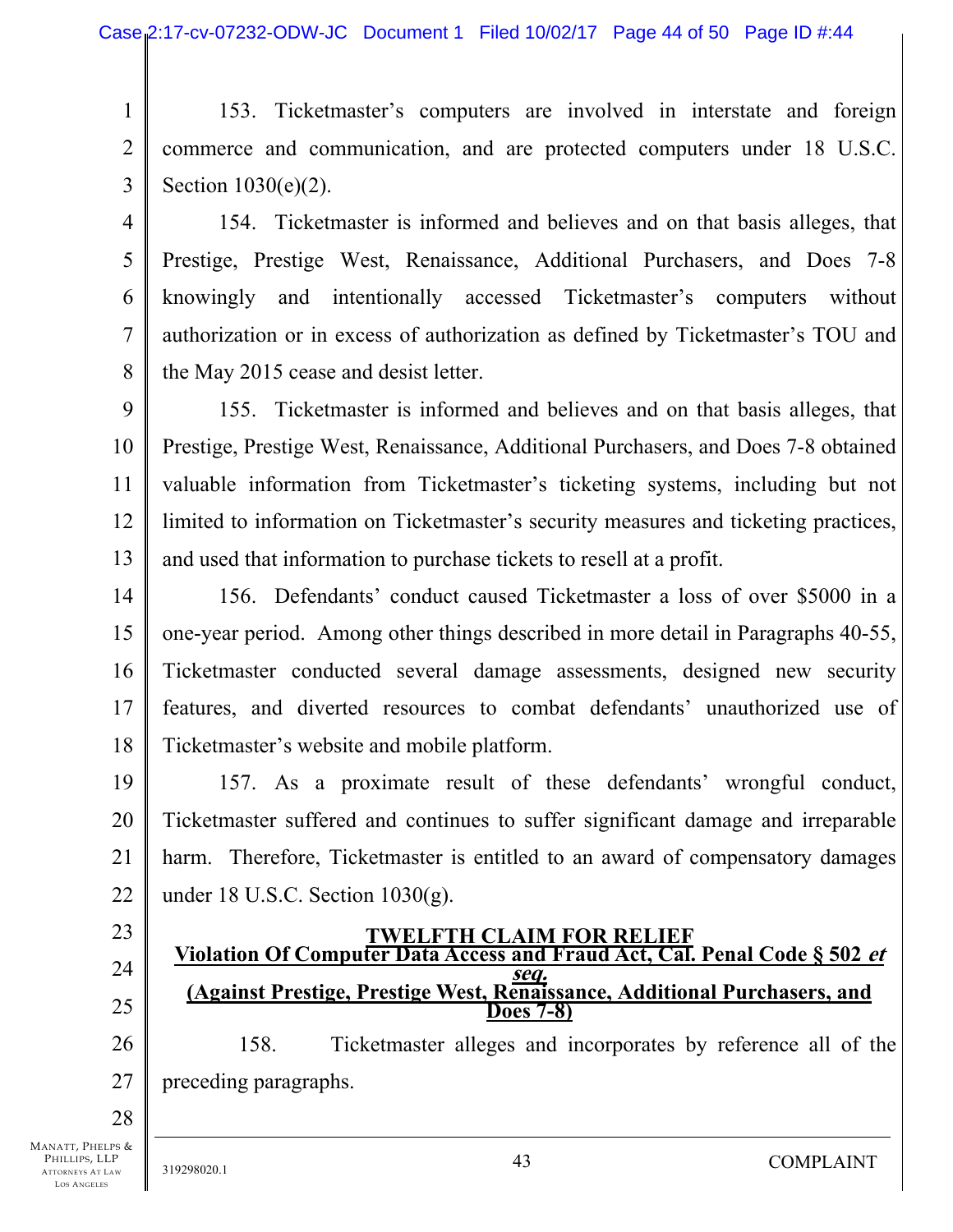1 2 3 4 5 6 159. Ticketmaster is informed and believes and on that basis alleges, that Prestige, Prestige West, Renaissance, Additional Purchasers, and Does 7-8 have knowingly and without permission altered, damaged, deleted, destroyed, or otherwise used data from Ticketmaster's computer system in order to (i) execute a scheme or artifice to defraud and deceive Ticketmaster, and (ii) wrongfully obtain data and property, both in violation of California Penal Code Section 502(c)(1).

7 8

9

10

160. Ticketmaster is informed and believes and on that basis alleges, that Prestige, Prestige West, Renaissance, Additional Purchasers, and Does 7-8 have knowingly and without permission taken, copied, and made use of Ticketmaster's tickets and other data, in violation of California Penal Code Section 502(c)(2).

11 12 13 14 161. Ticketmaster is informed and believes and on that basis alleges, that Prestige, Prestige West, Renaissance, Additional Purchasers, and Does 7-8 have knowingly caused Ticketmaster's computer services to be used without permission, in violation of California Penal Code Section 502(c)(3).

15 16 17 18 19 162. Ticketmaster is informed and believes and on that basis alleges, that Prestige, Prestige West, Renaissance, Additional Purchasers, and Does 7-8 have knowingly and without permission altered, damaged, deleted, or destroyed data on Ticketmaster's internal and external computer system, in violation of California Penal Code Section 502(c)(4).

20 21 22 23 24 163. Ticketmaster is informed and believes and on that basis alleges, that Prestige, Prestige West, Renaissance, Additional Purchasers, and Does 7-8 have knowingly and without permission disrupted or caused the disruption and denial of computer services to authorized, human users of Ticketmaster's computer system, in violation of California Penal Code Section 502(c)(5).

25 26 27 164. Ticketmaster is informed and believes and on that basis alleges, that Prestige, Prestige West, Renaissance, Additional Purchasers, and Does 7-8 have knowingly and without permission provided, or assisted in providing, a means of

28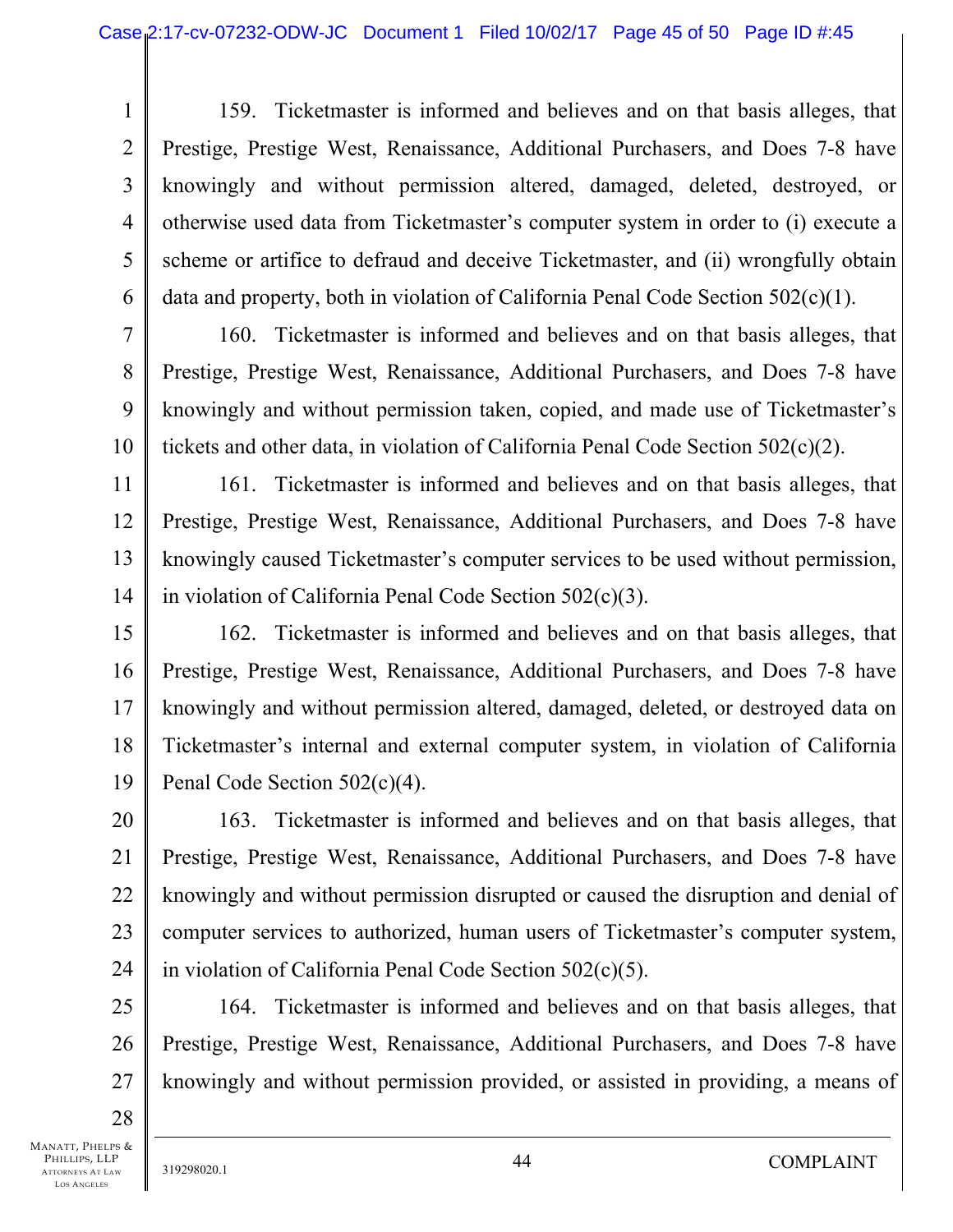1 2 accessing Ticketmaster's website, in violation of California Penal Code Section  $502(c)(6)$ .

3 4 5 6 165. Ticketmaster is informed and believes and on that basis alleges, that Prestige, Prestige West, Renaissance, Additional Purchasers, and Does 7-8 knowingly accessed Ticketmaster's website in violation of the Terms of Use and thus without permission, in violation of California Penal Code Section 502(c)(7).

7 8 9 10 11 166. Ticketmaster is informed and believes and on that basis alleges, that Prestige, Prestige West, Renaissance, Additional Purchasers, and Does 7-8 gained knowledge of their improper access of Ticketmaster's computer system by, among other things, creating Ticketmaster accounts, using Ticketmaster accounts, and receiving a cease and desist letter in May 2015.

12 13 14 15 16 167. Ticketmaster is informed and believes and on that basis alleges, that Prestige, Prestige West, Renaissance, Additional Purchasers, and Does 7-8 improperly obtained and sold tickets, in violation of California Penal Code Section 502, by breaching or acting in excess of the TOU and circumventing Ticketmaster's website and mobile app's security measures, among other things.

17 18 19 20 21 22 168. As a direct and proximate result of defendants' unlawful conduct within the meaning of California Penal Code Section 502, defendants damaged Ticketmaster by, among other things more thoroughly detailed in paragraphs 40-55, diminishing the inventory of tickets available through Ticketmaster to legitimate consumers, requiring Ticketmaster to take extraordinary actions to monitor its website, and increasing the costs of data storage.

23 24 25 169. Pursuant to California Penal Code Section 502(e), Ticketmaster is entitled to an injunction, compensatory damages, attorneys' fees, and other equitable relief as prayed for in this Complaint.

26 27 28 170. Defendants have acted with oppression, fraud and malice toward Ticketmaster, entitling Ticketmaster to an award of punitive damages in an amount sufficient to deter them from future misconduct.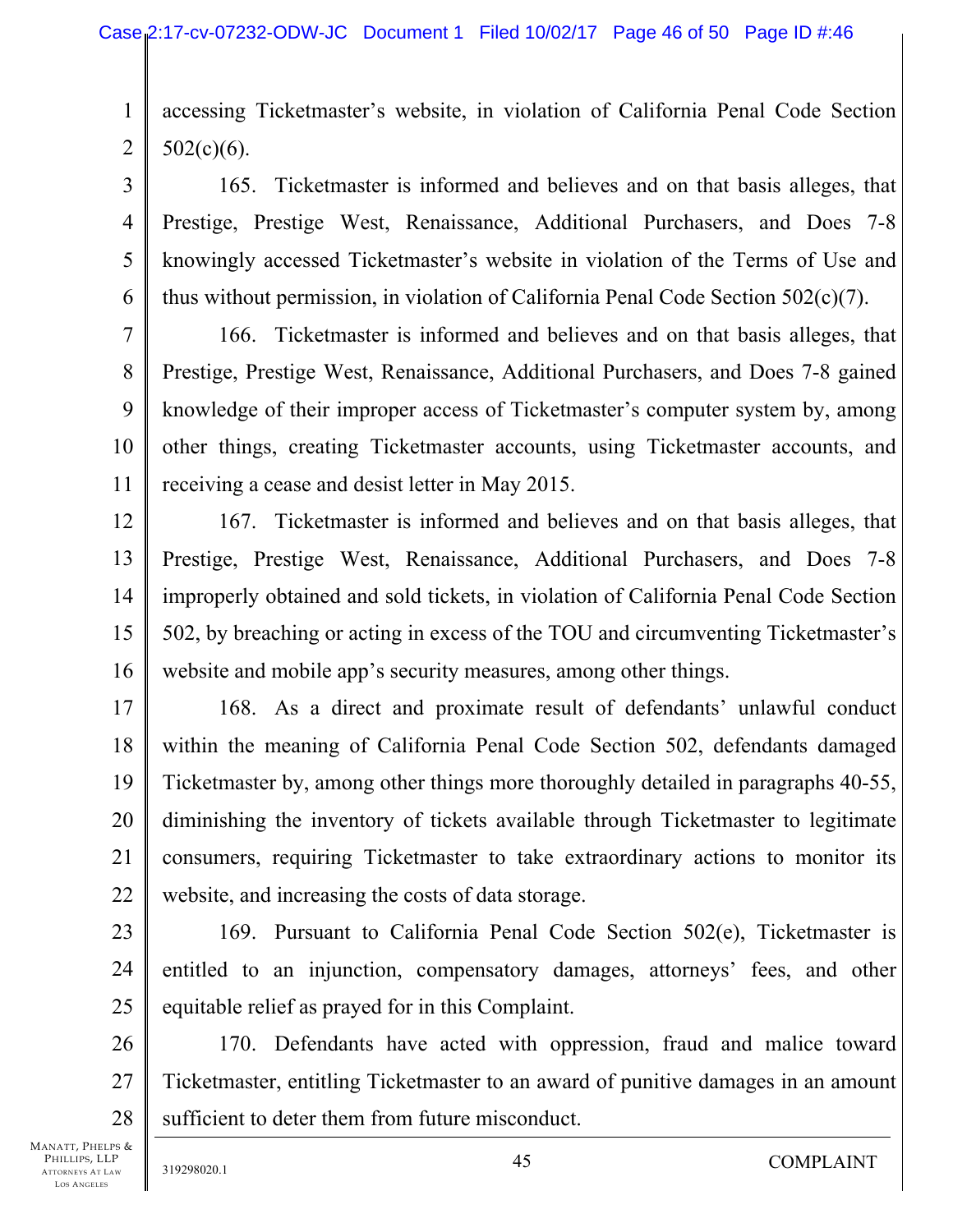# **THIRTEENTH CLAIM FOR RELIEF Violation Of Anti-scalping Law, N.Y. Arts & Cult. Aff. Law § 25.01 et seq. (Against Prestige, Prestige West and Renaissance)**

171. Ticketmaster alleges and incorporates by reference all of the preceding paragraphs.

5 6 7 8 9 10 11 12 13 172. Ticketmaster is informed and believes and on that basis alleges, that Prestige, Prestige West, and Renaissance used bots to access the Ticketmaster website and mobile app, bypass security measures and buy retail tickets to live entertainment events in New York. For example, accounts traceable to Prestige, Prestige West, and Renaissance purchased tens of thousands of tickets to the New York stage play, *Hamilton*, using bots that intentionally bypassed Ticketmaster's security measures. Ticketmaster is informed and believes and on that basis alleges, that Prestige, Prestige West, and Renaissance improperly acquired tickets to many live events in New York.

14 15 16 17 18 173. Ticketmaster is informed and believes that Prestige, Prestige West, and Renaissance intentionally maintained and controlled bots at colocation facilities and on other servers, or knowingly used bots maintained and controlled by Additional Purchasers or Does 7-8 to improperly purchase tickets from Ticketmaster's website and mobile app.

19 20 21 22 23 174. As a proximate result of Prestige, Prestige West, and Renaissance's wrongful conduct, Ticketmaster suffered and continues to suffer significant damage and irreparable harm. As a result, Ticketmaster is entitled to an award of up to three times its actual damages to be proven at trial, an injunction, and reasonable attorney's fees and costs.

# **PRAYER FOR RELIEF**

WHEREFORE, Ticketmaster respectfully requests that the Court:

1. Enjoin all Defendants from:

27 28 a. infringing or assisting any other person in infringing Ticketmaster's rights in its copyrighted ticketmaster.com website and mobile app

24

25

26

1

2

3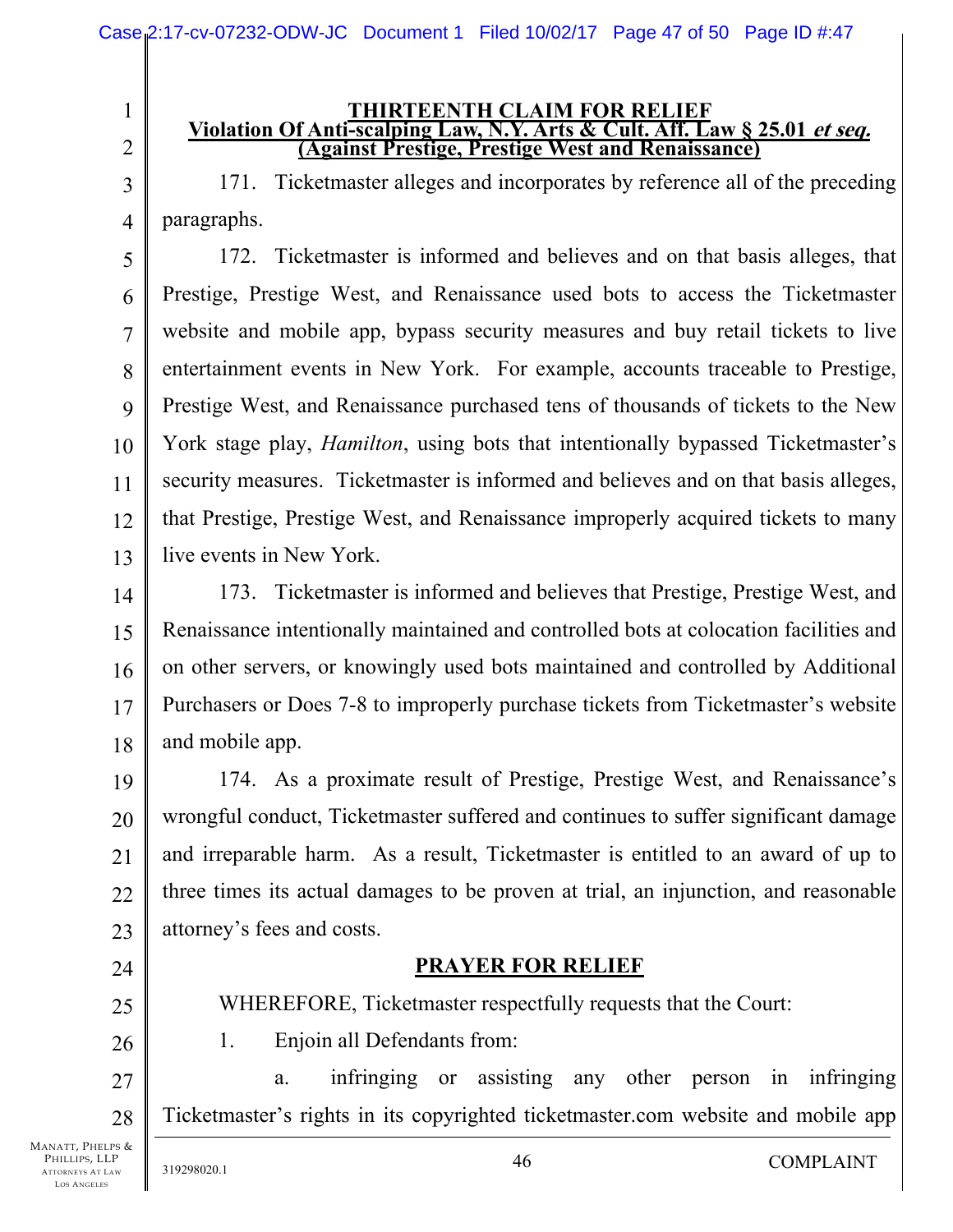1 2 works as set forth herein by copying pages from that website or mobile app in excess of the scope of the license granted by Ticketmaster's Terms of Use;

3 4 5 6 7 b. manufacturing, adapting, modifying, exchanging, distributing, creating, importing, trafficking in, or using any bots, programs or other technology, products, services, devices, components, or parts thereof to circumvent the technological measures by which Ticketmaster controls access to its website and mobile app;

8 9 10 11 c. accessing, visiting, purchasing tickets on, facilitating the purchase of tickets on, or otherwise using ticketmaster.com or Ticketmaster's mobile app for any purpose that is in excess of the agreement formed by the Terms of Use by which users are permitted to visit that website and mobile app;

12 13 d. using, or causing, urging or assisting any other person to use, bots to access Ticketmaster's website or mobile app;

14 15 16 e. using, or causing, urging or assisting any other person to use, any program that is designed to circumvent security measures such as CAPTCHA and splunk to attempt to access Ticketmaster's website and mobile app;

17 18 19 20 f. designing, selling or marketing any program or device that is designed to provide an automated means of accessing Ticketmaster's website or mobile app or that is designed to circumvent security measures such as CAPTCHA and splunk on Ticketmaster's website and mobile app;

21 22 23 24 g. soliciting the design, purchase, sale or use of any program or device that is designed to provide an automated means of accessing Ticketmaster's website or mobile app or that is designed to circumvent security measures such as CAPTCHA or splunk on Ticketmaster's website or mobile app;

25 26 27 28 h. purchasing, selling, transferring or acquiring any program or device that is designed to provide an automated means of accessing Ticketmaster's website or mobile app or that is designed to circumvent security measures such as CAPTCHA or splunk on Ticketmaster's website or mobile app;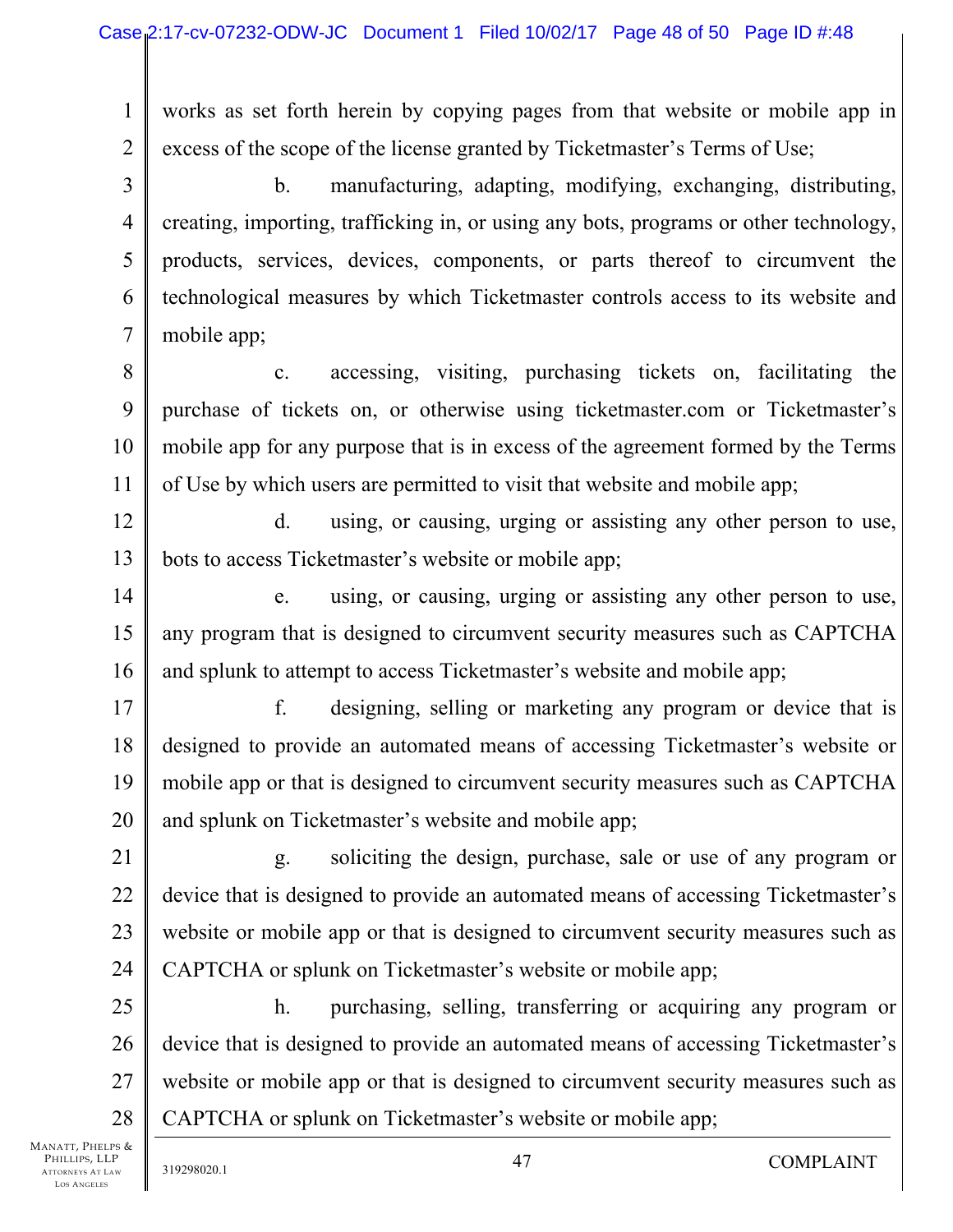1 2 3 4 5 6 7 8 9 10 11 12 13 14 15 16 17 18 19 20 21 22 23 24 25 26 27 28 MANATT, PHELPS & 1. abusing Ticketmaster's website or mobile app in any way, such as exceeding limits in the Terms of Use for requesting web pages and making requests to transactional servers more than once during any three-second interval; j. purchasing tickets in excess of ticket limits; and k. reselling any tickets obtained through Ticketmaster that were not obtained legitimately in accordance with the Terms of Use; 2. Order that Defendants be required to: a. account for, hold in constructive trust, pay over to Ticketmaster, and otherwise disgorge all profits derived by Defendants from their individual and collective misconduct as alleged herein; and b. pay to Ticketmaster the costs of this action, together with reasonable attorneys' fees and disbursements, in accordance with federal and California law, including but not limited to 17 U.S.C. Sections 505 and 1203; 3. Award to Ticketmaster liquidated, compensatory, statutory and punitive damages; and 4. Award to Ticketmaster all further relief, as the Court deems just and equitable. Dated: October 2, 2017 MANATT, PHELPS & PHILLIPS, LLP ROBERT H. PLATT MARKS. LEE DONALD R. BROWN ALEXANDRA N. HILL By: *Robert H. Platt*  $\mathbb{R}$ Robert H. Platt orneys for *Plaintiff* TICKETMASTER L.L.C.